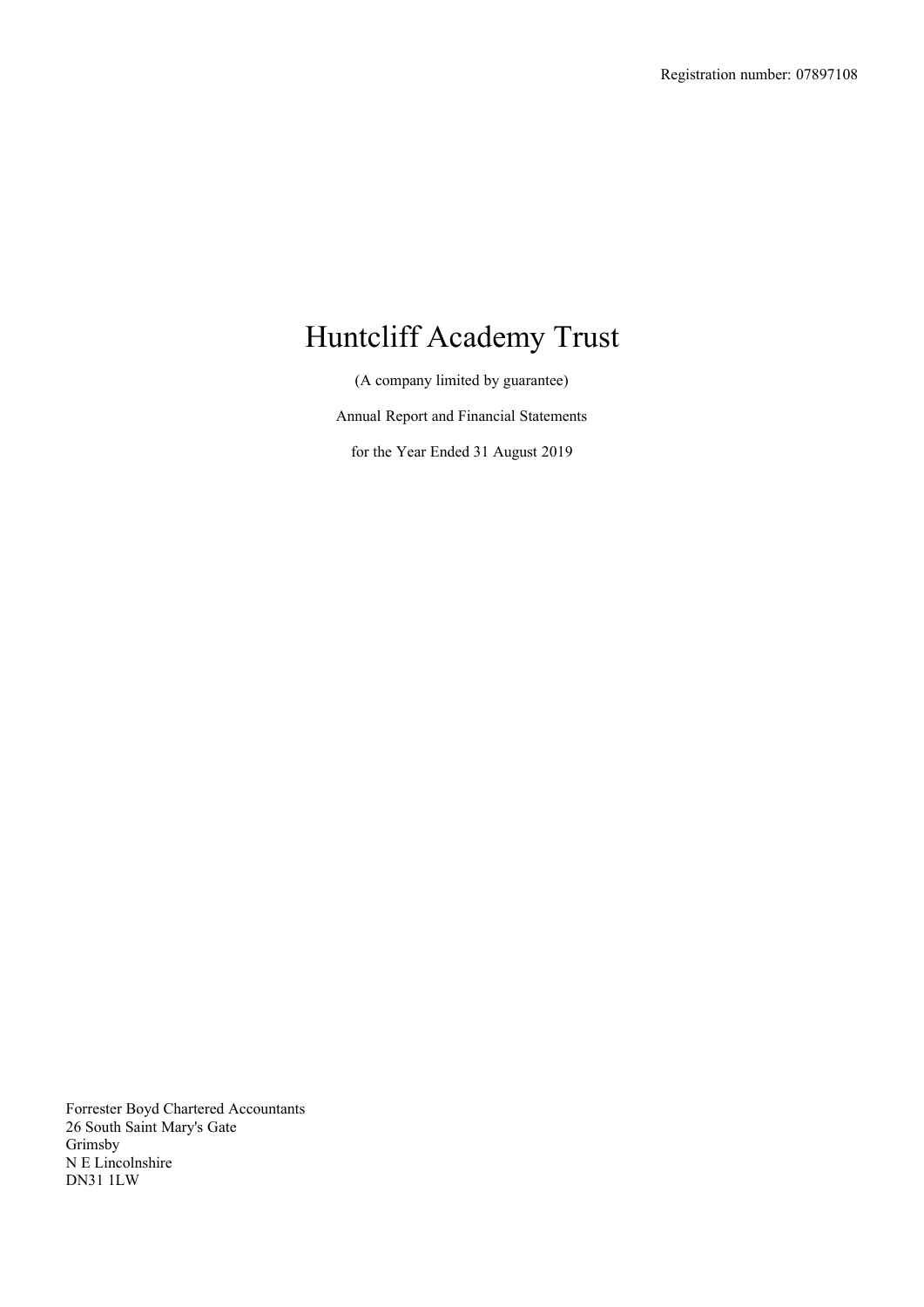# **Contents**

| Reference and Administrative Details                                           | $1$ to $2$ |
|--------------------------------------------------------------------------------|------------|
| Trustees' Annual Report                                                        | $3$ to $9$ |
| Governance Statement                                                           | 10 to 13   |
| Statement on Regularity, Propriety and Compliance                              | 14         |
| <b>Statement of Trustees' Responsibilities</b>                                 | 15         |
| Independent Auditor's Report on the Financial Statements                       | 16 to 18   |
| Independent Reporting Accountant's Report on Regularity                        | 19 to 20   |
| Statement of Financial Activities incorporating Income and Expenditure Account | 21 to 22   |
| <b>Balance Sheet</b>                                                           | 23         |
| <b>Statement of Cash Flows</b>                                                 | 24         |
| Notes to the Financial Statements                                              | 25 to 41   |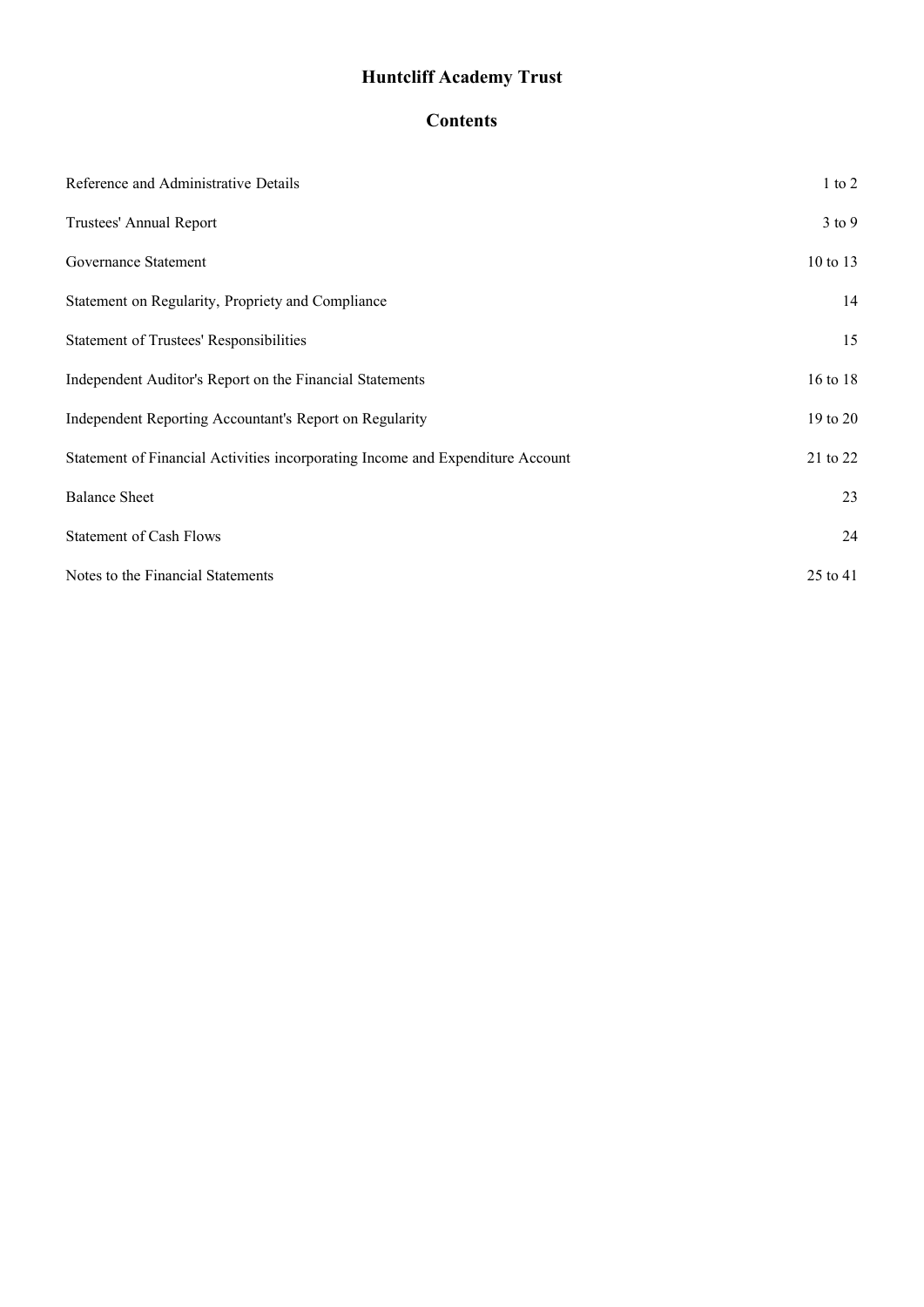# **Reference and Administrative Details**

<span id="page-2-0"></span>

| <b>Members</b>                            | S Aldridge                                                                                                    |
|-------------------------------------------|---------------------------------------------------------------------------------------------------------------|
|                                           | Dr P Frankish                                                                                                 |
|                                           | I Haywood (resigned 31 August 2019)                                                                           |
|                                           | M J Rands                                                                                                     |
|                                           | R L Whipps (resigned 31 August 2019)                                                                          |
| <b>Governors and</b>                      | N A Cooke, logistics committee                                                                                |
| <b>Trustees (Directors)</b>               | P Daley                                                                                                       |
|                                           | M Dickinson, logistics committee (resigned 5 October 2019)                                                    |
|                                           | M Dulson (resigned 24 October 2018)                                                                           |
|                                           | E E Gibbs                                                                                                     |
|                                           | Dr P Frankish, logistics committee (resigned 1 September 2019)                                                |
|                                           | I Haywood, logistics committee                                                                                |
|                                           | A Naish (resigned 31 August 2019)                                                                             |
|                                           | R L Whipps, Chair of Trustees, logistics committee                                                            |
|                                           | J G Wigmore, logistics committee                                                                              |
|                                           | A C Willey                                                                                                    |
|                                           | T Harvey (appointed 1 September 2019)                                                                         |
|                                           | S Kelly (appointed 25 October 2018 and resigned 31 August 2019)                                               |
| <b>Company Secretary</b>                  | M S Tomlinson                                                                                                 |
| <b>Senior Management</b>                  | P Daley, Headteacher                                                                                          |
| Team                                      | P Hartley, Deputy Head                                                                                        |
|                                           | P Clayton, Assistant Headteacher                                                                              |
|                                           | K Ashwood, Assistant Headteacher                                                                              |
|                                           | J Gothorp, Business Manager                                                                                   |
| Principal and<br><b>Registered Office</b> | Redbourne Mere<br>Kirton-in-Lindsey<br>Gainsborough<br>Lincolnshire<br><b>DN21 4NN</b>                        |
| Company Registration 07897108             |                                                                                                               |
| <b>Number</b>                             |                                                                                                               |
| <b>Auditors</b>                           | Forrester Boyd Chartered Accountants<br>26 South Saint Mary's Gate<br>Grimsby<br>N E Lincolnshire<br>DN31 1LW |
| <b>Bankers</b>                            | Lloyds TSB<br>106 High Street<br>Scunthorpe<br>N Lincolnshire<br><b>DN15 6HG</b>                              |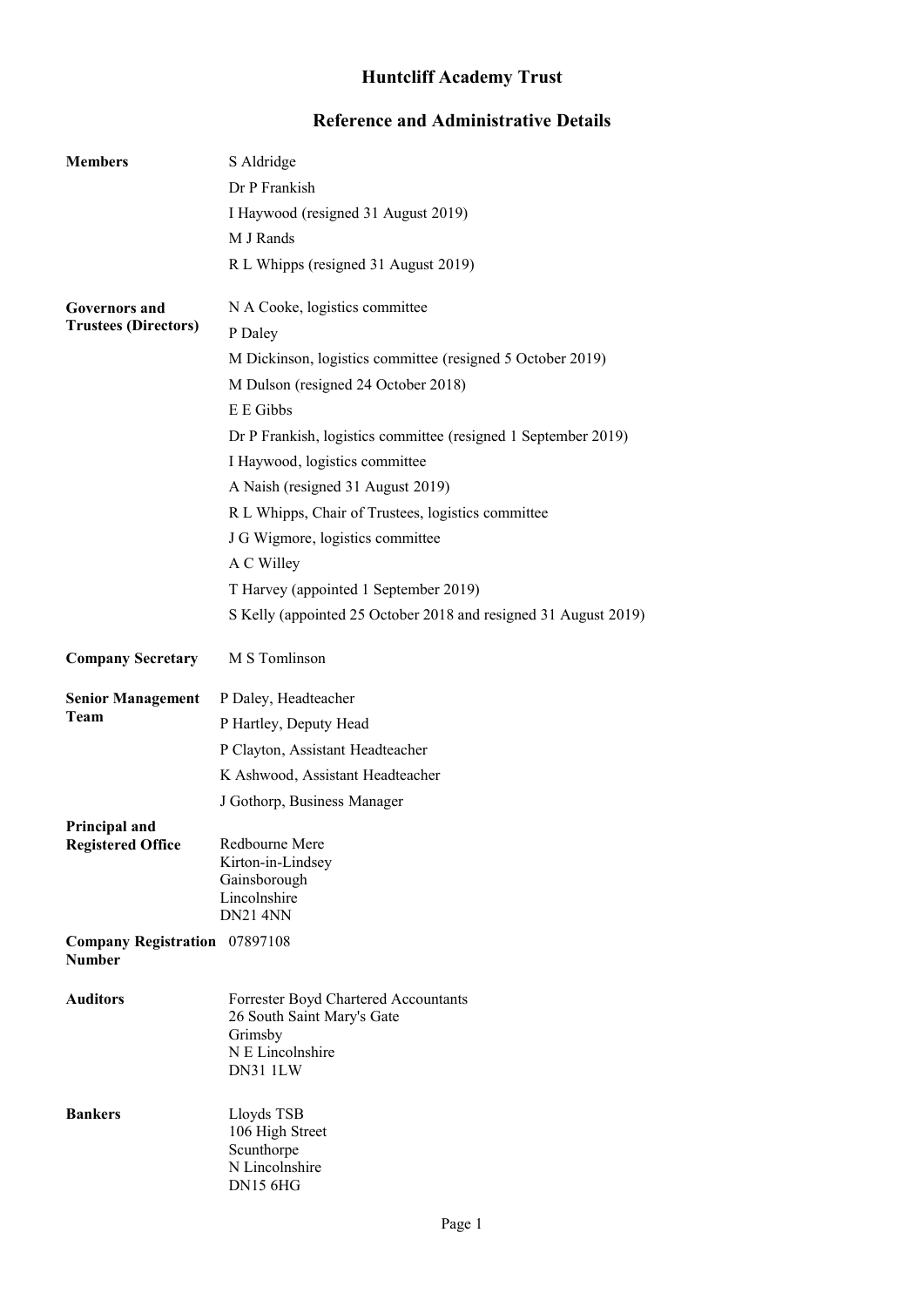# **Reference and Administrative Details (continued)**

**Solicitors** Ward Hadaway 1A Tower Street Wellington Street Leeds LS1 4DL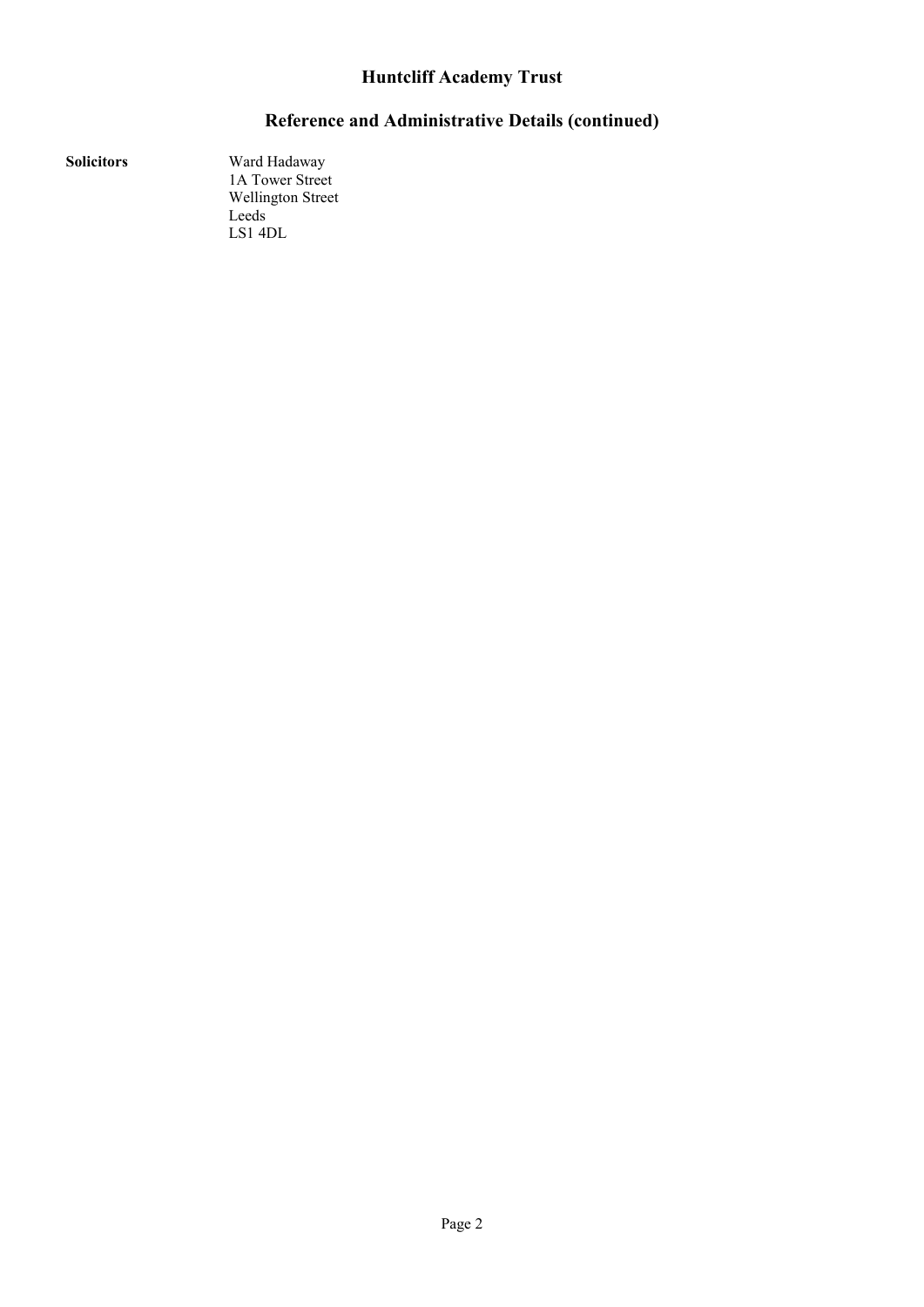### **Trustees' Annual Report for the Year Ended 31 August 2019**

<span id="page-4-0"></span>The Trustees present their annual report together with the financial statements and auditors' report of the charitable company for the year ended 31 August 2019. The annual report serves the purposes of both a trustees' annual report, incorporating the strategic report, and a directors' report under company law. The trust operates an academy for pupils aged 11-16 serving a catchment area in North Lincolnshire. It has pupil capacity of 870 and had a roll of 670 in the school census on 3rd October 2019.

### **Structure, governance and management**

#### *Constitution*

The Academy Trust is a company limited by guarantee and is an exempt charity. The charitable company's memorandum and articles of association are the primary governing documents of the Academy Trust. The company registration number is 07897108.

The Governors act as the trustees for the charitable activities of Huntcliff Academy Trust and are also the directors of the charitable company for the purposes of company law. The charitable company is known as Huntcliff Academy Trust.

Details of the trustees who served throughout the year except as noted are included in the Reference and Administrative Details on page 1.

#### *Members' liability*

Each member of the charitable company undertakes to contribute to the assets of the company in the event of it being wound up while he/she is a member, or within one year after he/she ceases to be a member, such amount as may be required, not exceeding £10 for the debts and liabilities contracted before he/she ceases to be a member.

#### *Trustees' indemnities*

The academy trust through its Articles has indemnified its Trustees to the fullest extent permissible by law. During the period the Academy also purchased and maintained liability insurance for its Trustees.

#### *Method of recruitment and appointment or election of Trustees*

The Members may appoint up to 13 Trustees. The Headteacher shall be treated as being an ex officio Trustee. Up to 3 Staff Trustees may be appointed. A minimum of 2 Parent Trustees may be appointed. Elections for Parent Trustees allow one ballot paper for each parent to complete irrespective of the number of children they have attending the school. The Trustees may appoint up to 3 co-opted Trustees.

The term of office for any Trustee shall be 4 years, save that this time limit shall not apply to the Headteacher. Subject to remaining eligible to be a particular type of Trustee, any Trustee may be re-appointed or re-elected.

#### *Policies and procedures adopted for the induction and training of Trustees*

The training and induction for Trustees is personalised and dependent on their existing experience. The Academy has a service level agreement with the local authority for training for Trustees. There are regular training sessions throughout the year set up at the beginning of the termly Trustees' meetings and all Trustees are invited. All Trustees involved in the appointment of staff attend training on safer recruitment and the Trustees responsible for the performance management of the Headteacher attend specific training on this before they take up this duty.

In accordance with normal commercial practice the Academy has purchased insurance to protect trustees and officers from claims arising from negligent acts, errors or omissions whilst on Academy business.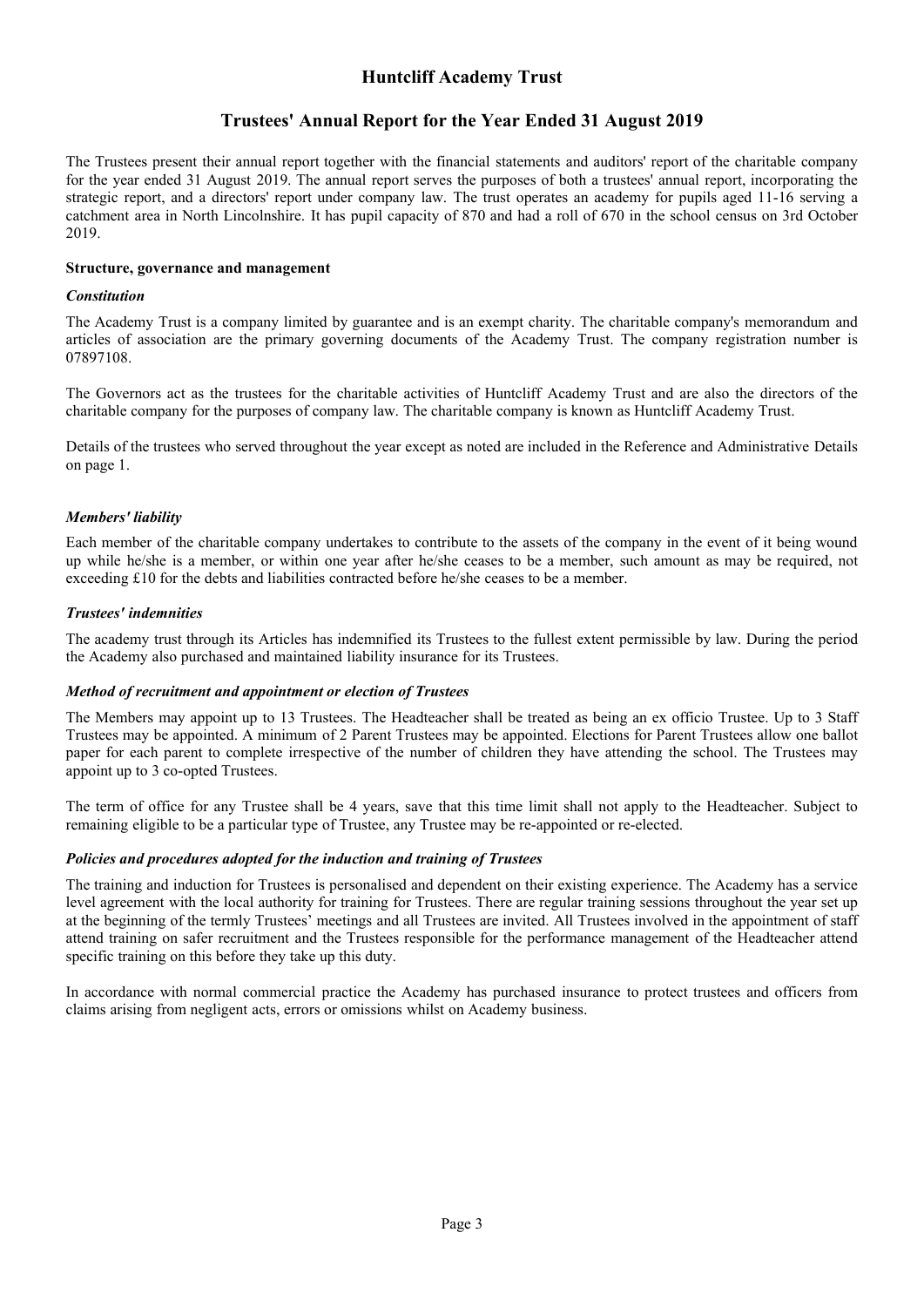# **Trustees' Annual Report for the Year Ended 31 August 2019 (continued)**

#### *Organisational structure*

The Academy Trust now consists of three Members and a Board of Trustees who lead on the strategic direction of the school and then there is a senior leadership team who manages the day-to-day running of the school and reports to the Board of Trustees.

The Trustees are responsible for setting the general policy, adopting the annual school improvement plan and budget, monitoring the Academy by use of the budgets and making decisions about the strategic direction of the Academy and teaching staff appointments.

The senior leadership group consists of the Headteacher, one Deputy Headteacher, two Assistant Headteachers and a Business Manager. This group lead the Academy at an executive level implementing policies laid down by the Trustees and reporting back to them. As a group they are responsible for the monitoring of the spending within agreed budgets, designing and implementing the school improvement plan, ensuring that all pupils enjoy and achieve their personal best.

Logistics committee - to have delegated powers to:

Exercise the powers and duties of the Board of Trustees in respect of the financial administration of the Academy, except for those items delegated to the Headteacher and other staff. Keep under view the effectiveness of the Academy's internal control system established to ensure that the aims, objectives and key performance targets of the organisation are achieved in the most efficient and effective manner.

To consider issues relating to health and safety including regular monitoring of risk assessments for school visits and to review health and safety manuals and undertake regular inspections of the school premises.

Appointments committee - to have delegated powers to:

Appoint short term, temporary and support staff, they may also appoint head and deputy head teachers alongside the Board of Trustees.

Complaints committee - to have delegated powers to: Hear any complaints with the exception of curriculum issues in line with the school's complaints procedure.

Teaching and Learning committee - to have delegated powers to:

Set targets and monitor perfomance against these, to consider all curriculum issues and review teaching, learning and curriculum policies. To deal with pay-grading, redeployment and redundancy, disciplinary issues, and consider all personnel issues.

Inclusion committee - to have delegated powers to: Hear all permanent and fixed term exclusions, monitor pupils behaviour and attendance and monitor the progress of vulnerable pupils.

#### *Arrangements for setting pay and remuneration of key management personnel*

The pay and remuneration of key management personnel is set according to the Teachers' pay and conditions document which is reviewed annually. All senior leadership's salaries are set within the boundaries of the school's ISR and this is agreed by Trustees. The academy's appraisal policy is used to determine any pay increase within the parameters set for members of the senior leadership team.

#### *Trade union facility time*

There was no trade union facility time.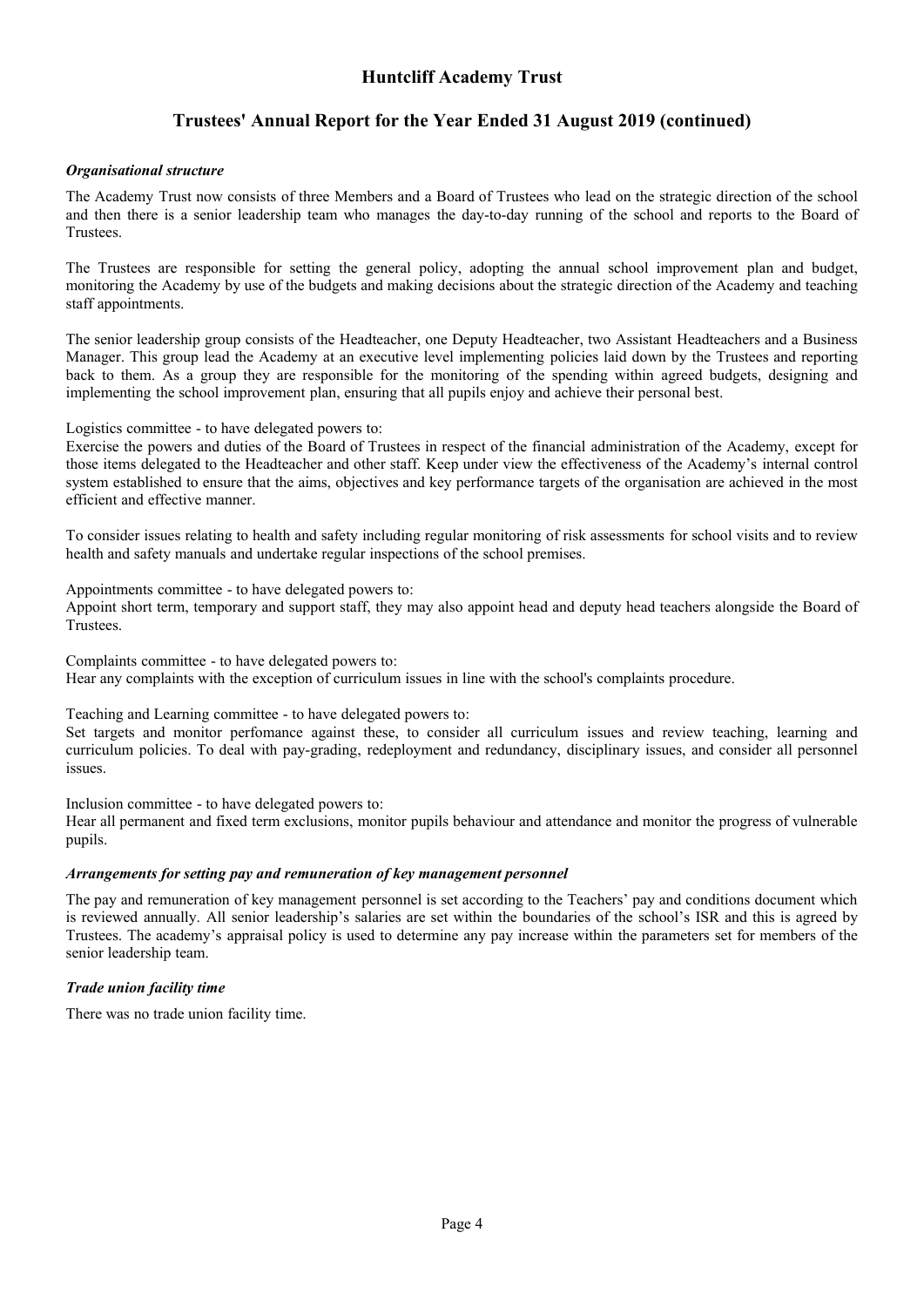# **Trustees' Annual Report for the Year Ended 31 August 2019 (continued)**

#### *Risk management*

The Academy has a system of internal control including financial, operational and risk management which is designed to protect the Academy's assets and reputation.

Each year members of the finance sub-committee undertake a comprehensive review of risks to which the Academy may be exposed. They identify systems and procedures, including specific preventable actions which should mitigate any potential impact on the Academy. The internal controls are then implemented.

A risk register is maintained by the Academy which is reviewed every term by the Logistics committee.

#### *Connected organisations, including related party relationships*

Huncliff Academy Trust is an independent academy. There are no connected organisations.

#### **Objectives and activities**

#### *Objects and aims*

Huntcliff Academy Trust's principal object is to advance for the public benefit education in the United Kingdom, in particular but without prejudice, establishing, maintaining, carrying on, managing and developing a school offering a broad and balanced curriculum. To this end it now runs an academy aspiring towards the highest standards for pupils between the ages of 11-16.

#### *Objectives, strategies and activities*

The overriding object of Huntcliff Academy Trust is to provide first class education to pupils of all abilities in the 11-16 age range. Obviously linked to this purpose is the aim that the Academy contributes to the public good through the provision of educational activities and extra-curricular activities and aims to be of considerable benefit to the local community.

Huntcliff Academy Trust is a community where we all aspire to be successful to improve on our personal best and to strive for excellence in all that we do.

Our staff, Trustees and parents have high expectations of ourselves and our children. We want them to be given the opportunities to succeed and to challenge them to greater heights.

With this in mind, we have dedicated, talented, enthusiastic staff who work together to ensure that the teaching and quality of provision, is organised to meet the need of each individual pupil.

We are very proud of our achievements and we are keen to celebrate success at all levels. We place high standards of discipline within the context of care, warmth and good humour. It is important to us that all members of the school community are treated with respect and are allowed to thrive as individuals.

We are committed to providing the highest quality of education for all of our pupils to prepare them for life in the world of work as active, healthy, caring and well-skilled members of the global community.

The main strategies for improvement for academic year 2019/2020 are:

- To develop strategic governance and leadership
- To further develop strategic leadership across the Middle Leadership Team
- Effective teaching and learning strategies
- Develop a Curriculum appropriate to meet the needs of all students

• To develop the employability skills of all students in all aspects of the curriculum to ensure successful post 16 progression

• To develop a 'can do' culture within staff and students leading to raised aspirations and improved outcomes and behaviour for learning.

#### *Public benefit*

The academy trust provides educational services to all children in the local area. The Trustees confirm that they have complied with the duty in Section 17 of the Charities Act 2011 to have due regard to the public benefit guidance provided by the Charity Commission.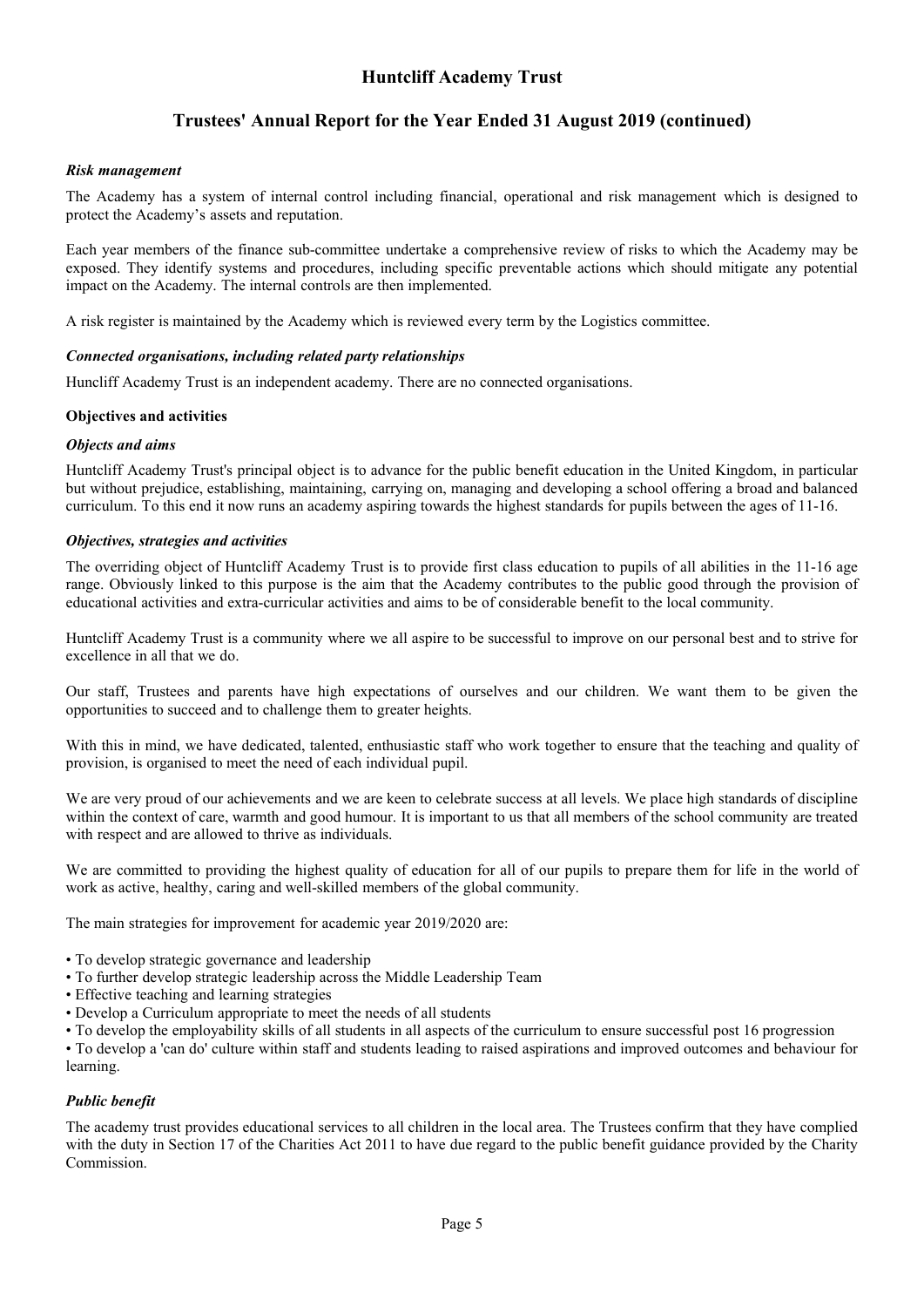# **Trustees' Annual Report for the Year Ended 31 August 2019 (continued)**

### **Strategic Report**

#### **Achievements and performance**

Key financial performance indicators:

2019 saw a dip in Pupil outcomes with regards to progress which resulted in a provisional average progress 8 score of -0.61. (National 0.00).

The Academy was inspected by Ofsted in February 2019 and was judged as "Requires Improvement" overall but with Leadership and Management judged to be "Good" as was pupils' personal development.

Pupil attendance is broadly in line with national averages (Sept 2018 – July 2019 = 94.4%. (National = 94.8%).

Fixed term exclusions remain comparatively low with a total of 123 days lost to FTE across the whole school. This was a reduction of 32 days on the previous year.

Pupil numbers continue to increase. September 2019 saw a net gain of 69 students joining the school in Year 7. In addition, we continue to admit above average numbers of in-year admissions. Currently whole school pupil number stands at 680.

All safe-guarding procedures are in place and fit for purpose.

Quality Standard Careers Gold Award 2018. The school was awarded a "Commended Award at the National CEC Awards 2019 and our Careers Leaders was awarded "Careers Leader of the Year".

Inclusion Quality Mark – Centre of Excellence in July 2017. Successfully re-accredited 2018 and 2019.

#### *Going concern*

After making appropriate enquiries, the Board of Trustees has a reasonable expectation that the academy trust has adequate resources to continue in operational existence for the foreseeable future. For this reason it continues to adopt the going concern basis in preparing the financial statements. Further details regarding the adoption of the going concern basis can be found in the Statement of Accounting Policies.

#### **Fundraising**

A small level of fundraising is carried out at the Academy. It is not carried out by a commercial participator or professional fundraiser. No complaints have been received about the fundraising carried out at the Academy.

The Academy does not heavily promote fundraising activities and there is no undue pressure placed on a person to give money or other property. The fundraising activities are not formally monitored due to the small scale of activities carried out.

#### **Financial review**

The main source of funding is the General Annual Grant (GAG) which provides funding for pupils aged 11-16. In addition the Local Authority continues to manage the SEN (Special Educational Needs) funding: the ESFA also administers the Pupil Premium funding. Smaller ad hoc grants continue to be available, i.e. sports development.

During the year ended 31st August 2019, total expenditure of £3,692,597 (2018: £3,434,291) was covered by grant funding from the DfE together with incoming resources and brought forward reserves. The excess of income over expenditure, before the pension deficit, for the year and excluding restricted fixed asset funds was a surplus of £14,085 (2018: deficit £8,266).

#### *Financial and risk management objectives and policies*

The Academy Trust, by nature of its work, has limited exposure to financial risks such as credit, cash flow and liquidity risks. The Academy Trust provides for its employees through the Teachers' Pension Scheme and East Riding Pension Fund.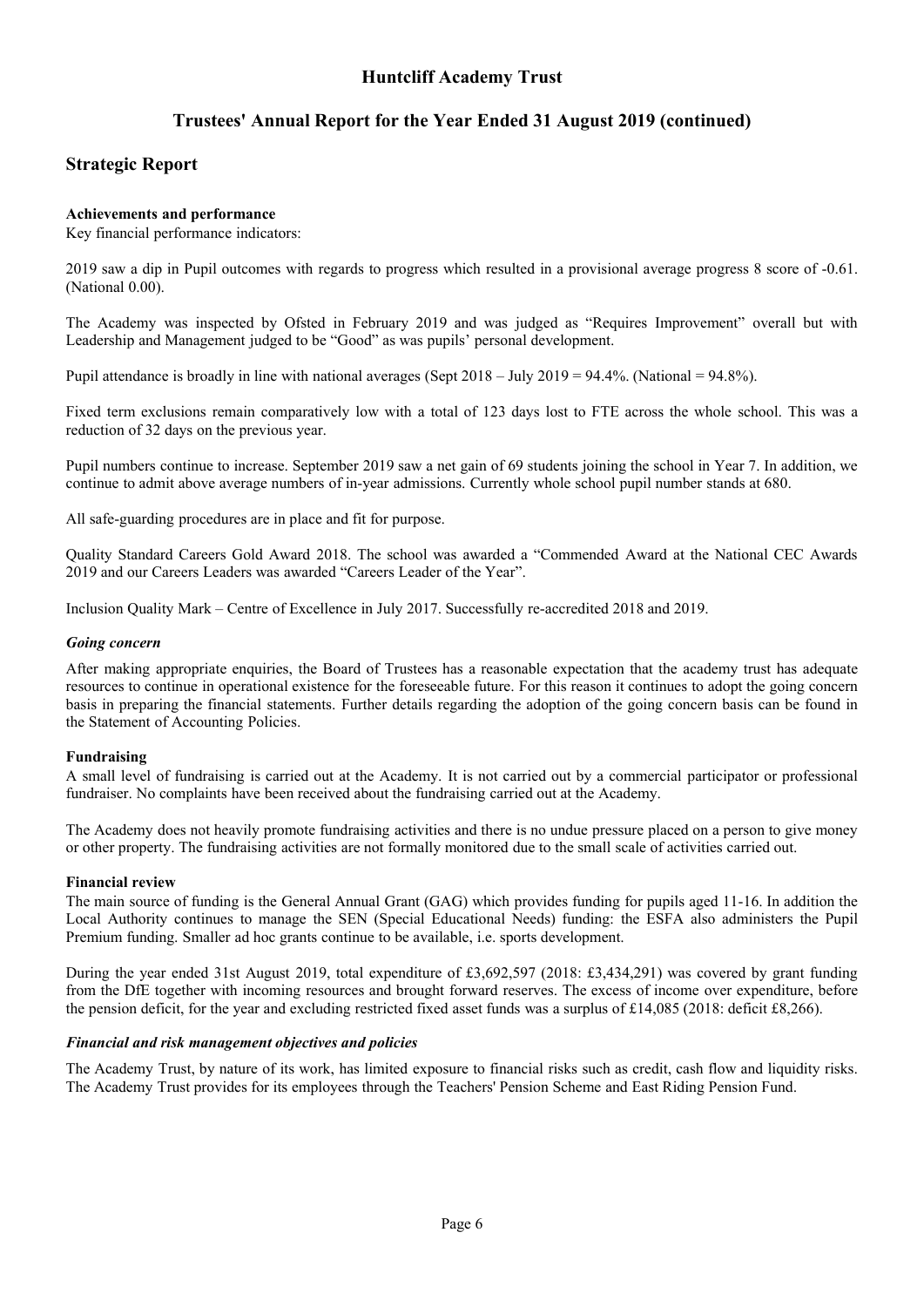# **Trustees' Annual Report for the Year Ended 31 August 2019 (continued)**

### **Strategic Report**

#### *Reserves policy*

The Trustees review the reserve levels of the Academy annually. This review encompasses the nature of income and expenditure streams, the need to match income with commitments and the nature of reserves. The Trustees have determined that the appropriate level of free reserves should be equivalent to one month's expenditure, approximately £238k.

The reason for this is to provide sufficient working capital to cover delays between spending and receipt of grants and to provide a cushion to deal with unexpected emergencies such as urgent maintenance. The Academy's current level of free reserves (total funds less the amount held in fixed assets and restricted pension fund) is £310,698 (2018: £271,613). This appears reasonable and is broadly in line with the policy noted above.

Steps are being taken to eliminate the pension scheme deficit as contributions have increased since converting to an Academy. It is possible that the deficit can have an effect on the cash flow of the academy, as it may mean the contributions will have to change again in the future.

The Academy held fund balances at 31 August 2019 of £5,354,862 (2018: £5,832,991) comprising £6,317,164 (2018: £5,782,378) of restricted fixed asset funds, £166,249 (2018: £172,278) of restricted general funds, £119,449 (2018: £99,335) of unrestricted general funds and a pension reserve deficit of £1,248,000 (2018: £671,000).

Included within the restricted fixed asset fund is £6,315,493 (2018: £5,629,978) which can only be realised by disposing of tangible fixed assets.

#### *Investment policy*

The Academy has an Investment Policy which is fully adhered to and all current investments are in short-term interest earning, low risk savings accounts.

The Academy seeks to produce the best financial return with an acceptable level of risk. The investment objective over the short term is to generate a real return above inflation per annum, after expenses where the economical climate allows. The investment objective over the long term (3 years plus) is to generate a return above inflation, where the economical climate allows. This should allow the academy to at least maintain the real value of assets.

#### *Principal risks and uncertainties*

The Academy has an effective system of internal financial controls. The Members and Trustees have reviewed current examples of best practice and have set policies on internal controls which cover the following:

• funding per pupil will alter as the National Funding formula is gradually implemented. Staff costs, (pension, NI and salary) plus utility bills increases. Additional pay rises granted in 2018/2019 affected the overall spend;

- increased competition from local schools;
- changes to the funding formula;
- the type of risks the Academy faces;
- the level of risks which they regard as acceptable;
- the likelihood of the risks materialising;
- the Academy's ability to reduce the incidence and impact on the Academy's operations of risks that do materialise;
- the costs of operating particular controls relative to the benefits obtained.

• clarified the responsibility of the Senior Leadership Team to implement the Trustees' policies and to identify and evaluate risks for the Trustees' consideration;

• explained to employees that they have responsibility for internal control as part of their accountability for achieving objectives;

• embedded the control system in the Academy's operations so that it becomes part of the culture of the Academy;

• developed systems to respond quickly to evolving risks arising from factors within the Academy and to changes in the external environment; and

• included procedures for reporting failings immediately to appropriate levels of management and theTrustees together with details of corrective action being undertaken.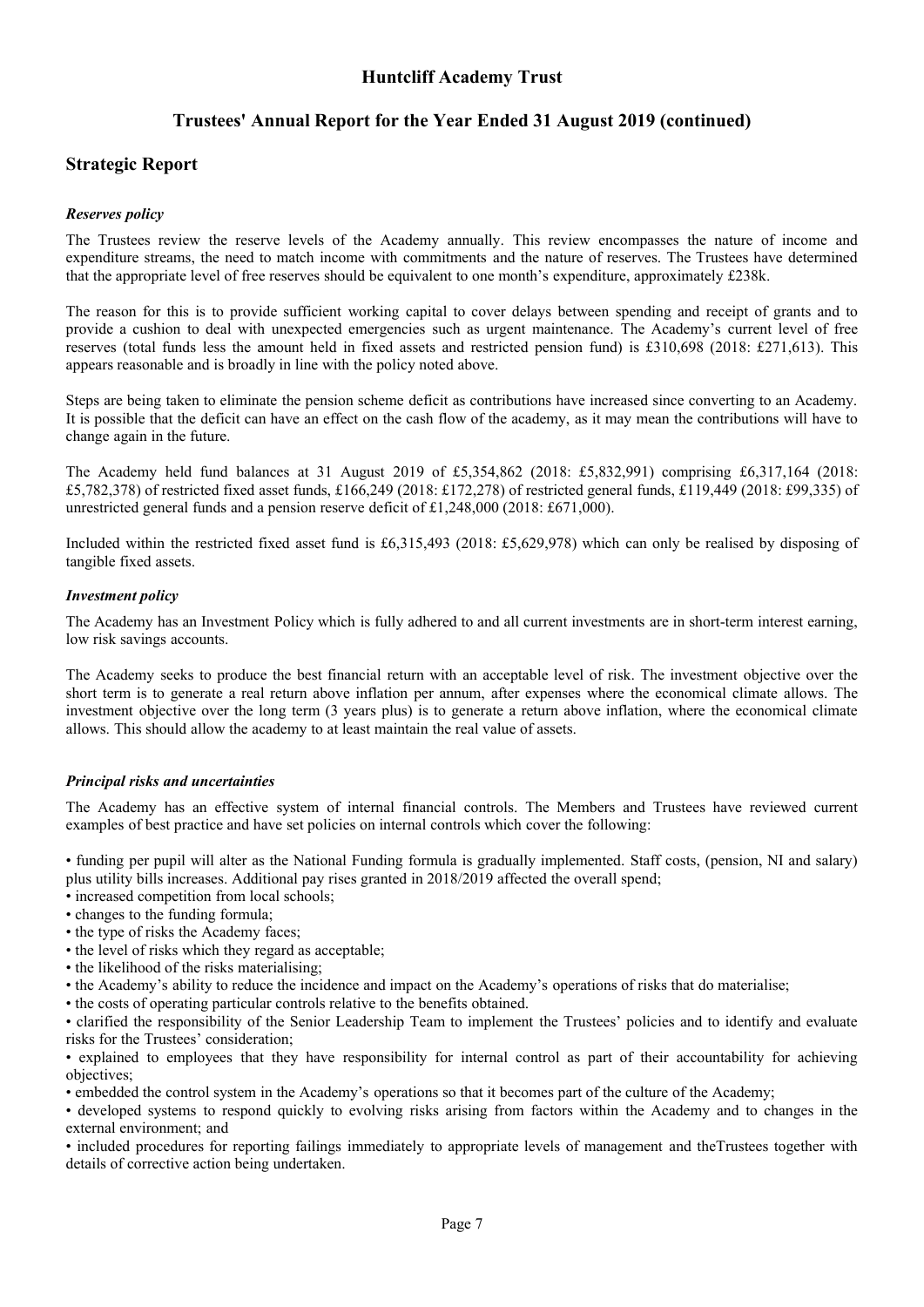# **Trustees' Annual Report for the Year Ended 31 August 2019 (continued)**

### **Strategic Report**

#### *Plans for future periods*

Huntcliff Academy Trust will continue to strive to improve further the educational achievement and attainment of all pupils and to offer an enriched educational experience preparing pupils for post 16 learning.

Our key targets for 2019 -2020 are:

- To develop strategic governance and leadership
- To further develop strategic leadership across the Middle Leadership Team
- Effective teaching and learning strategies
- Develop a Curriculum appropriate to meet the needs of all students

- To develop the employability skills of all students in all aspects of the curriculum to ensure successful post 16 progression

- To develop a 'can do' culture within staff and students leading to raised aspirations and improved outcomes and behaviour for learning.

This year we are to explore additional funding to enable us to undertake further roof repairs and upgrade the central heating pipework to complement the new boiler system that was installed in August 2019.

The trustees will continue to explore opportunities for more formal partnerships with other academies.

The academy continues to review options to become a Multi Academy Trust.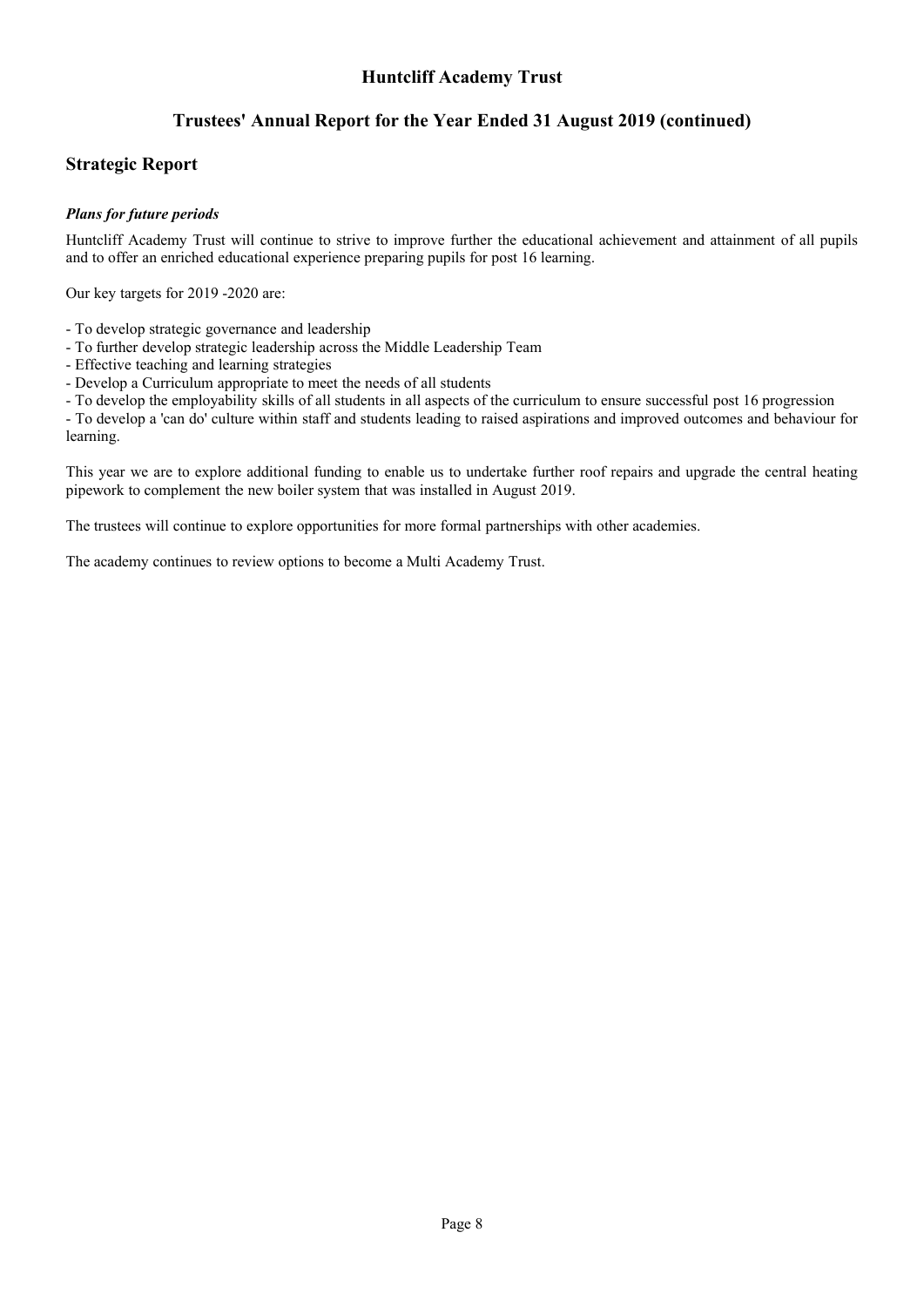# **Trustees' Annual Report for the Year Ended 31 August 2019 (continued)**

#### **Auditor**

Insofar as the Trustees are aware:

- there is no relevant audit information of which the charitable company's auditor is unaware; and
- the trustees have taken all steps that they ought to have taken to make themselves aware of any relevant audit information and to establish that the auditor is aware of that information.

#### *Reappointment of auditor*

In accordance with section 485 of the Companies Act 2006, a resolution for the re-appointment of Forrester Boyd Chartered Accountants as auditors of the company is to be proposed at the forthcoming Annual General Meeting.

Trustees' Annual Report, incorporating a directors' report and strategic report, was approved by order of the members of the Board of Trustees on 14 November 2019 and signed on its behalf by:

.........................................

R L Whipps Governor and trustee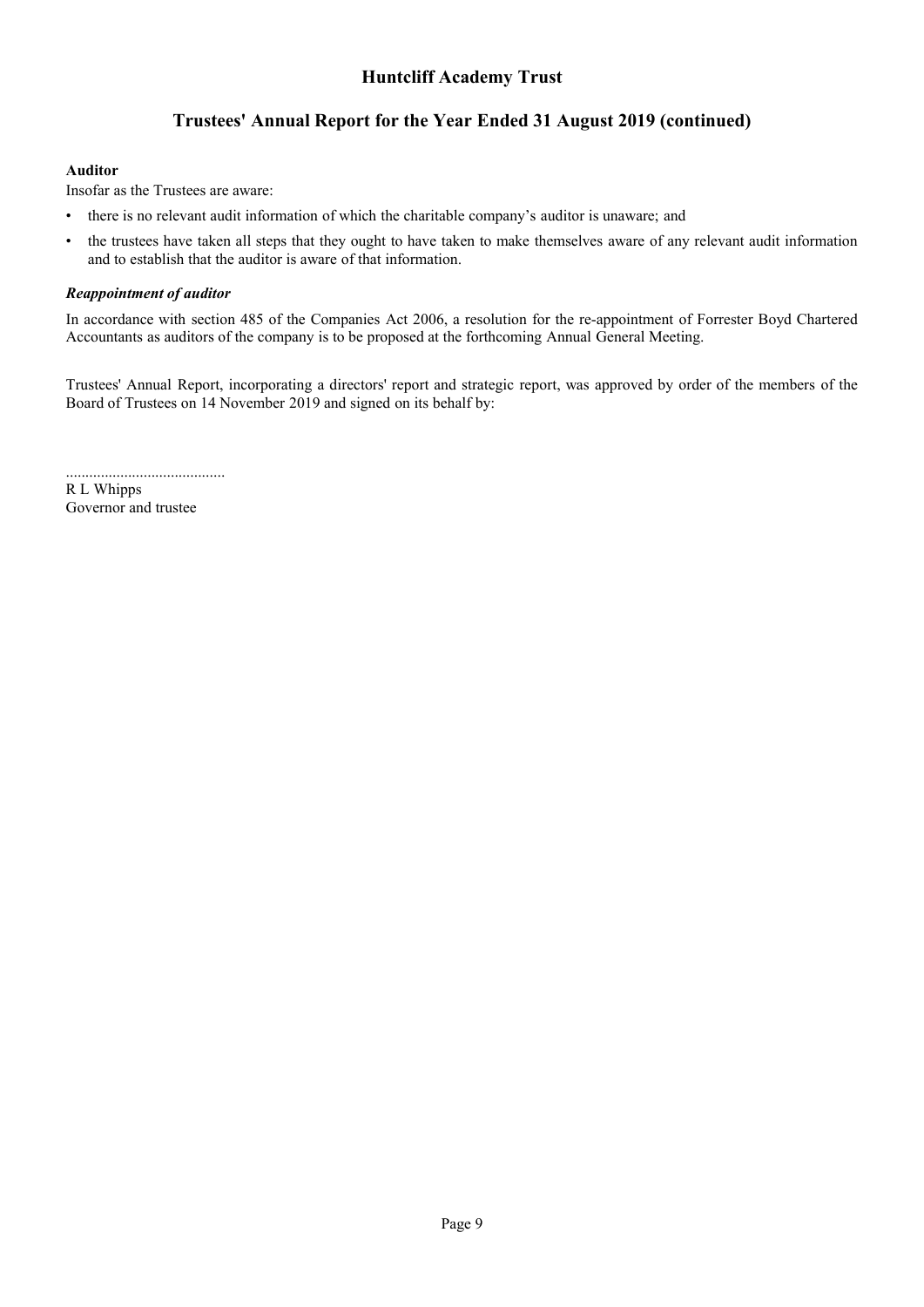### **Governance Statement**

#### <span id="page-11-0"></span>**Scope of responsibility**

As trustees, we acknowledge we have overall responsibility for ensuring that Huntcliff Academy Trust has an effective and appropriate system of control, financial and otherwise. However such a system is designed to manage rather than eliminate the risk of failure to achieve business objectives, and can provide only reasonable and not absolute assurance against material misstatement or loss.

The Board of Trustees has delegated the day-to-day responsibility to the Accounting Officer, for ensuring financial controls conform with the requirements of both propriety and good financial management and in accordance with the requirements and responsibilities assigned to it in the funding agreement between Huntcliff Academy Trust and the Secretary of State for Education. They are also responsible for reporting to the Board of Trustees any material weaknesses or breakdowns in internal control.

#### **Governance**

The information on governance included here supplements that described in the Trustees' Annual Report and in the Statement of Trustees' Responsibilities. The Board of Trustees has formally met 3 times during the year. Attendance during the year at meetings of the Board of Trustees was as follows:

| <b>Trustee</b> | <b>Meetings</b><br>attended                                                                                                                                     | Out of a<br>possible |
|----------------|-----------------------------------------------------------------------------------------------------------------------------------------------------------------|----------------------|
| N A Cooke      |                                                                                                                                                                 | 3                    |
| P Daley        | 3                                                                                                                                                               | 3                    |
| M Dickinson    |                                                                                                                                                                 | 3                    |
| Dr P Frankish  | 3                                                                                                                                                               | 3                    |
| E E Gibbs      | 3                                                                                                                                                               | 3                    |
| I Haywood      |                                                                                                                                                                 | 3                    |
| A Naish        | $\theta$                                                                                                                                                        | 3                    |
| R L Whipps     | 3                                                                                                                                                               | 3                    |
| A C Willey     | 3                                                                                                                                                               | 3                    |
| J G Wigmore    | 3                                                                                                                                                               | 3                    |
| S Kelly        | $\mathcal{D}_{\mathcal{L}}^{\mathcal{L}}(\mathcal{L})=\mathcal{L}_{\mathcal{L}}^{\mathcal{L}}(\mathcal{L})\mathcal{L}_{\mathcal{L}}^{\mathcal{L}}(\mathcal{L})$ | 2                    |

#### **Governance reviews**

A skills audit has been completed in the year showing that the board is balanced and has sufficient expertise required.

Key changes of the board of trustees included three resignations and one end of term office. The trustees appointed have expertise in Finance.

The trustees have a series of sub committees that meet termly prior to each Full Board of Trustees Meeting to monitor performance in key areas such as staffing, teaching and learning, inclusion, finance, pupil standards and progress and health and safety.

Senior Leaders prepare high quality data which is used to evaluate the performance of the school and inform future planning for further improvement.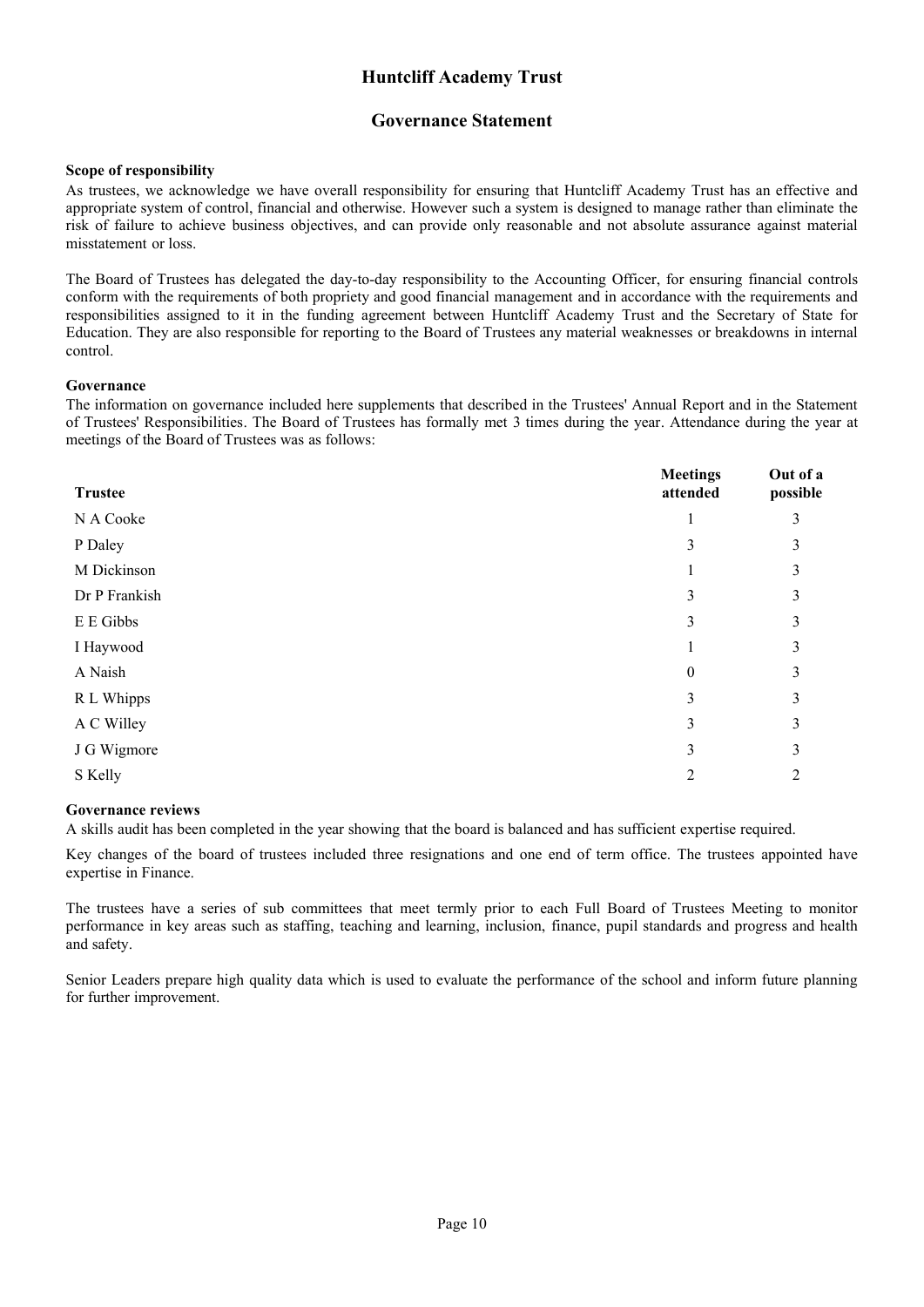### **Governance Statement (continued)**

The Logistics Committee is a sub-committee of the main Board of Trustees. Its purpose is to assist the decision making of the Board of Trustees by enabling more detailed consideration to be given to the best means of fulfilling the Board of Trustees' responsibility to ensure sound management of the Academy's finances and resources, including proper planning, monitoring and probity. Attendance at meetings during the year was as follows:

| <b>Trustee</b> | <b>Meetings</b><br>attended | Out of a<br>possible |
|----------------|-----------------------------|----------------------|
| S Kelly        | $\overline{2}$              | 2                    |
| N A Cooke      |                             | 3                    |
| P Daley        | 9                           | 9                    |
| M Dickinson    | $\theta$                    | 3                    |
| I Haywood      | 5                           | 6                    |
| Dr P Frankish  | 9                           | 9                    |
| A Millward     | 3                           | 4                    |
| R L Whipps     | 7                           | 9                    |
| J G Wigmore    | 6                           | 7                    |
| A Naish        | $\mathfrak{D}$              | 4                    |
| A C Willey     | $\overline{2}$              | 6                    |

#### **Review of value for money**

As accounting officer the Headteacher has responsibility for ensuring that the academy trust delivers good value in the use of public resources. The accounting officer understands that value for money refers to the educational and wider societal outcomes achieved in return for the taxpayer resources received.

The accounting officer considers how the trust's use of its resources has provided good value for money during each academic year, and reports to the board of trustees where value for money can be improved, including the use of benchmarking data where available. The accounting officer for the academy trust has delivered improved value for money during the year by:

• Targeting resources in key subject areas such as English and mathematics and for those pupils for whom we receive the pupil premium grant and year 7 catch up funding

• All Service Level Agreements have been renegotiated to ensure best value has been obtained

• The Academy's system of internal financial control is based on a framework of regular management information and administrative procedures including the segregation of duties.

• Effective self evaluation of teaching and learning and prioritising areas for development. Funding is spent on CPD and resources that support this improvement.

• Best value for services and resources. For the purchasing of services and resources we obtain three quotes so that we can ensure the most competitive price thus enabling us to get the best mix of quality and effectiveness for the least cost.

Tenders during the year include the cleaning and premises contracts. The cleaning contract was tendered with 6 other schools.

Additional funding was obtained via two Capital Improvement Funds for replacing boilers and double- glazing windows of the whole site.

#### **The purpose of the system of internal control**

The system of internal control is designed to manage risk to a reasonable level rather than to eliminate all risk of failure to achieve policies, aims and objectives; it can therefore only provide reasonable and not absolute assurance of effectiveness. The system of internal control is based on an ongoing process designed to identify and prioritise the risks to the achievement of academy trust policies, aims and objectives, to evaluate the likelihood of those risks being realised and the impact should they be realised, and to manage them efficiently, effectively and economically. The system of internal control has been in place in Huntcliff Academy Trust for the year ended 31 August 2019 and up to the date of approval of the annual report and financial statements.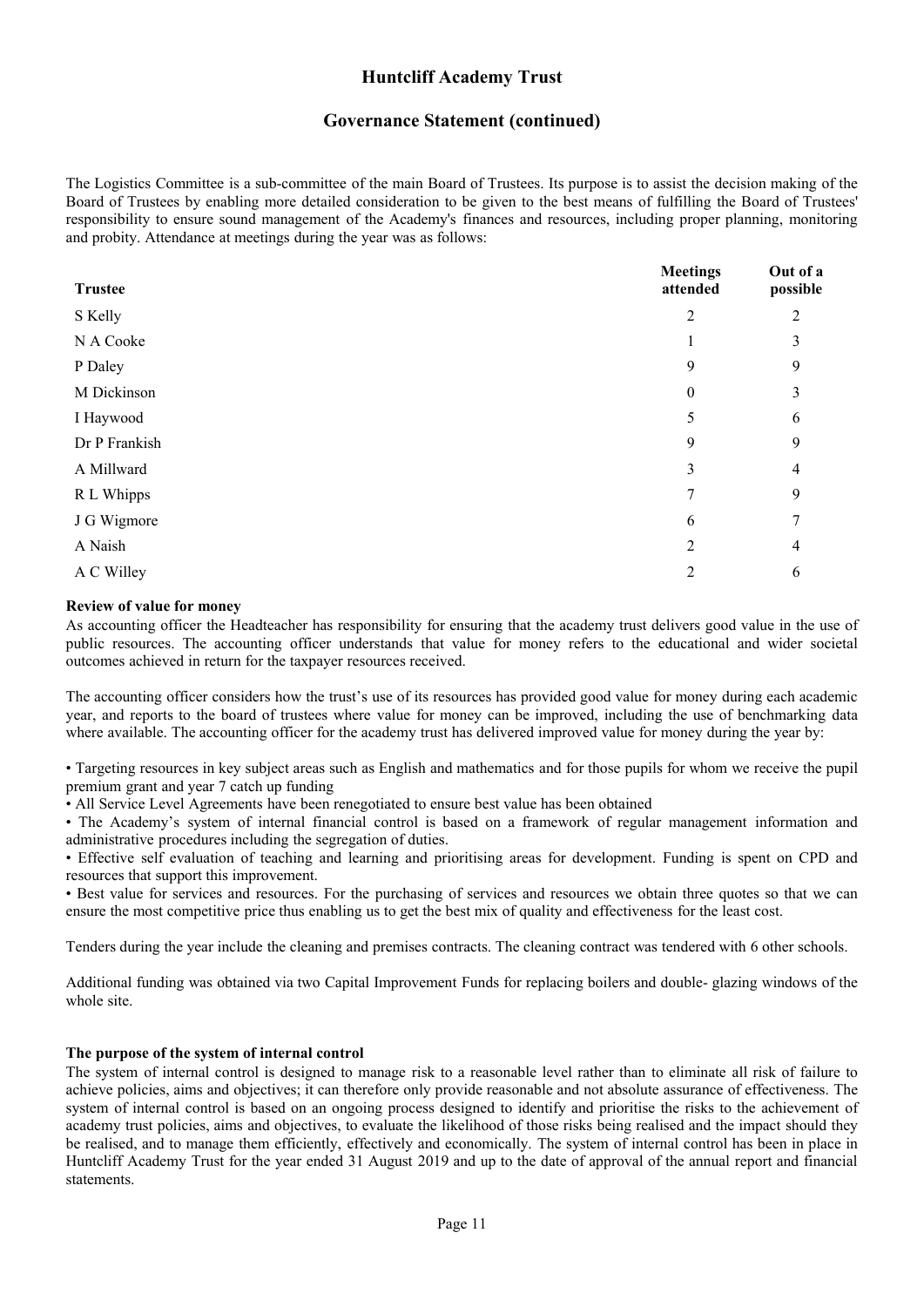### **Governance Statement (continued)**

#### **The risk and control framework**

The Academy Trust's system of internal financial control is based on a framework of regular management information and administrative procedures including the segregation of duties and a system of delegation and accountability. In particular, it includes:

- Comprehensive budgeting and monitoring systems with an annual budget and periodic financial reports which are reviewed and agreed by the Board of Trustees;
- Regular reviews by the Logistics Committee of reports which indicate financial performance against the forecasts and of major purchase plans, capital works and expenditure programmes;
- Setting targets to measure financial and other performance;
- Clearly defined purchasing (asset purchase or capital investment) guidelines;
- Delegation of authority and segregation of duties;
- Identification and management of risks.

The Board of Trustees has considered the need for a specific internal audit function and has decided:

• not to appoint an internal auditor. However the Trustees have appointed Forrester Boyd, the external auditor, to perform additional checks.

The reviewer's role includes giving advice on financial matters and performing a range of checks on the academy trust's financial systems. In particular the checks carried out in the current period included:

Testing wages and payroll; Testing income; Review of high level controls; Review of fixed assets.

On a periodic basis, at least 4 areas a year, the reviewer reports to the Board of Trustees on the operation of the systems of control and on the discharge of the Board of Trustee's financial responsibilities.

The reviewer has delivered their schedule of work as planned and there were no material control or other issues reported by the Internal Reviewer to date.

#### **Capacity to handle risk**

The Board of Trustees has reviewed the key risks to which the Academy Trust is exposed together with the operating, financial and compliance controls that have been implemented to mitigate those risks. The Board of Trustees is of the view that there is a formal ongoing process for identifying, evaluating and managing the Academy Trust's significant risks that has been in place for the year ending 31 August 2019 and up to the date of approval of the annual report and financial statements. This process is regularly reviewed by the Board of Trustees.

#### **Review of effectiveness**

As Accounting Officer, P Daley has responsibility for reviewing the effectiveness of the system of internal control. During the year in question the review has been informed by:

- the work of the internal reviewer :
- the work of the external auditor;
- the work of the executive managers within the Academy Trust who have responsibility for the development and maintenance of the internal control framework.

The Accounting Officer has been advised of the implications of the result of their review of the system of internal control by the Logistics Committee and a plan to address weaknesses and ensure continuous improvement of the system is in place.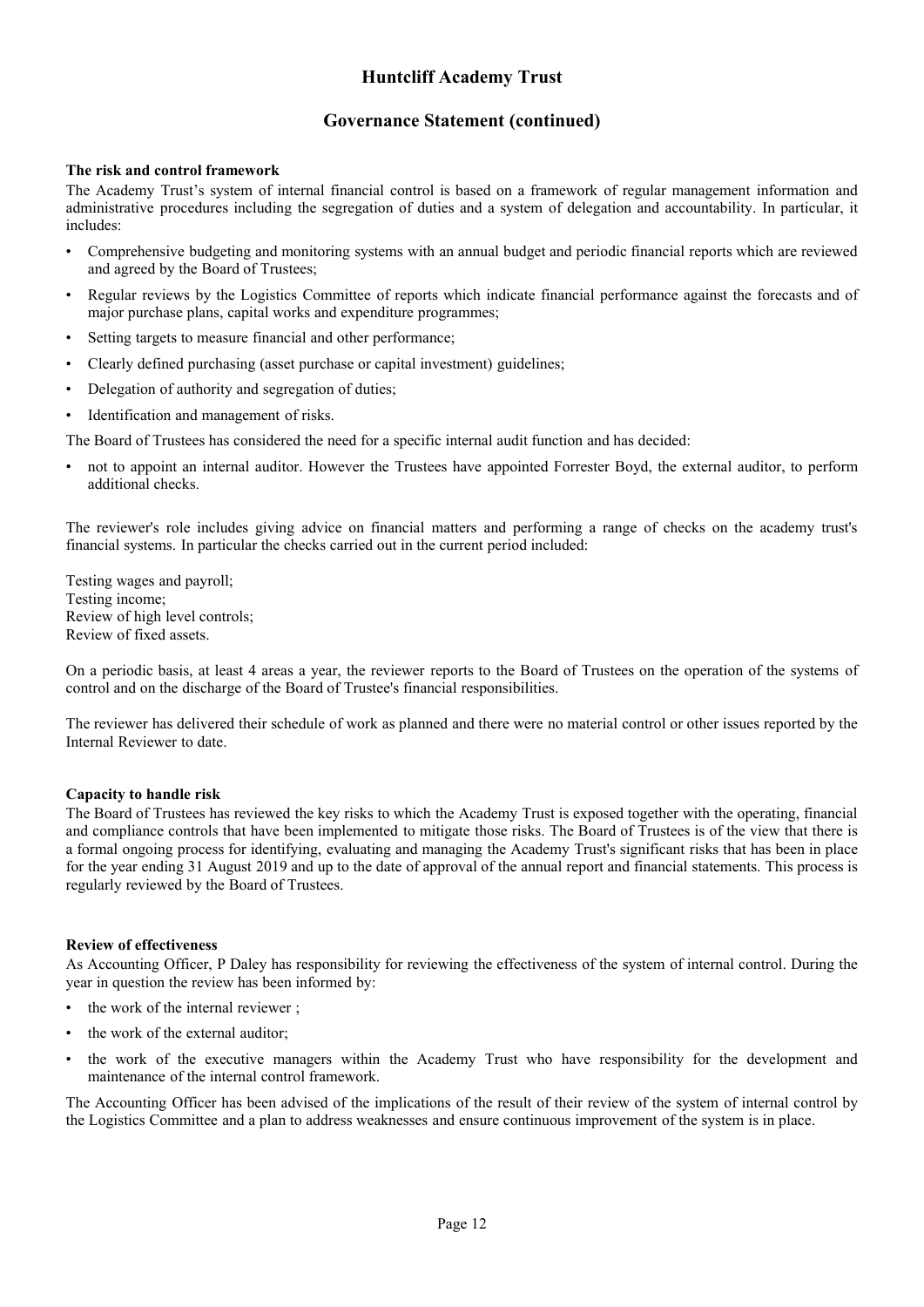# **Governance Statement (continued)**

Approved by order of the members of the Board of Trustees on 14 November 2019 and signed on its behalf by:

......................................... P Daley Accounting officer Governor and trustee

.........................................

R L Whipps Governor and trustee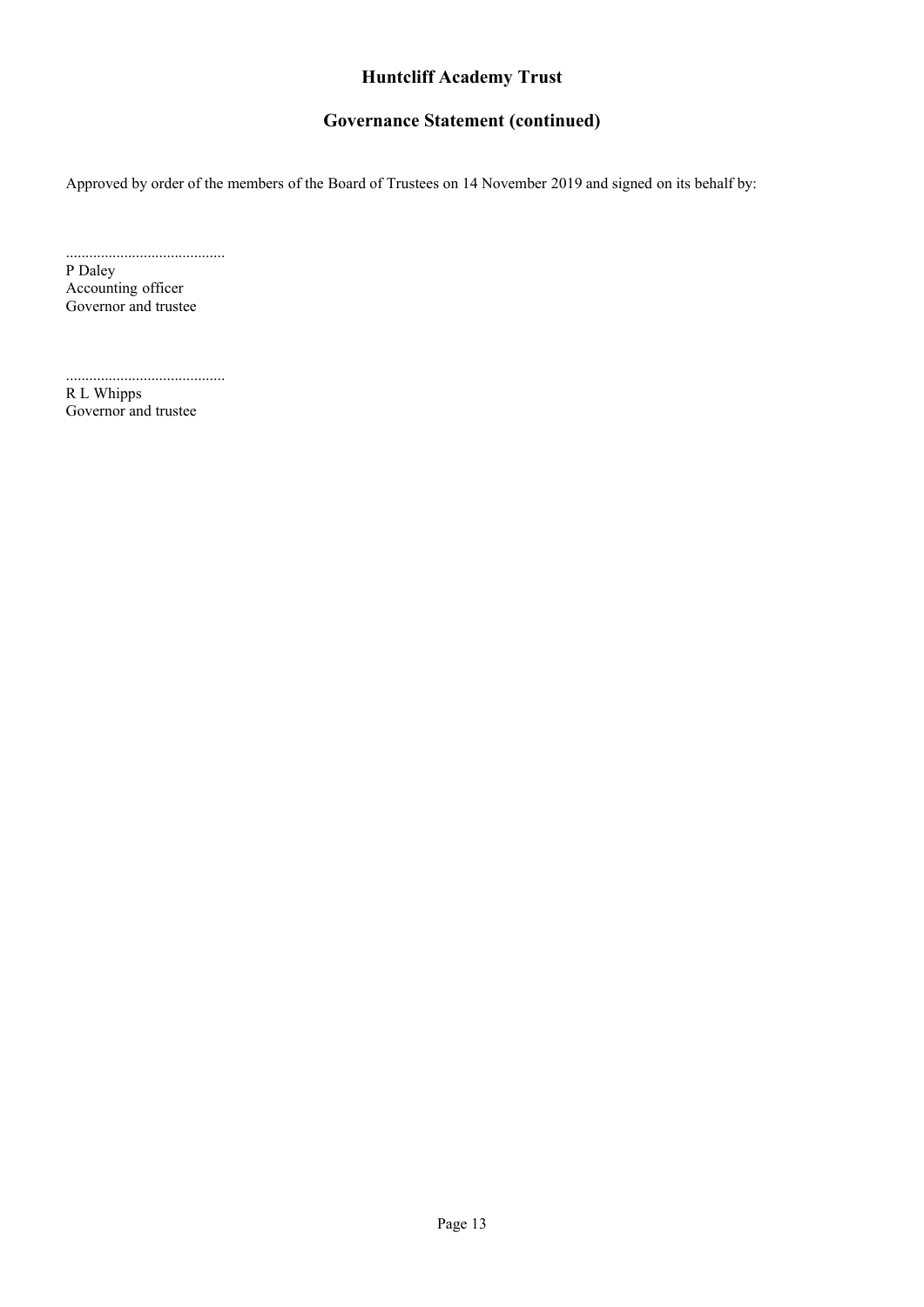## **Statement on Regularity, Propriety and Compliance**

<span id="page-15-0"></span>As Accounting Officer of Huntcliff Academy Trust I have considered my responsibility to notify the academy trust Board of Trustees and the Education & Skills Funding Agency (ESFA) of material irregularity, impropriety and non-compliance with terms and conditions of all funding received by the academy trust, under the funding agreement in place between the academy trust and the Secretary of State for Education. As part of my consideration I have had due regard to the requirements of the Academies Financial Handbook 2018.

I confirm that I and the academy trust Board of Trustees are able to identify any material irregular or improper use of funds by the academy trust, or material non-compliance with the terms and conditions of funding under the academy trust's funding agreement and the Academies Financial Handbook 2018.

I confirm that no instances of material irregularity, impropriety or funding non-compliance have been discovered to date. If any instances are identified after the date of this statement, these will be notified to the Board of Trustees and ESFA.

......................................... P Daley Accounting officer

14 November 2019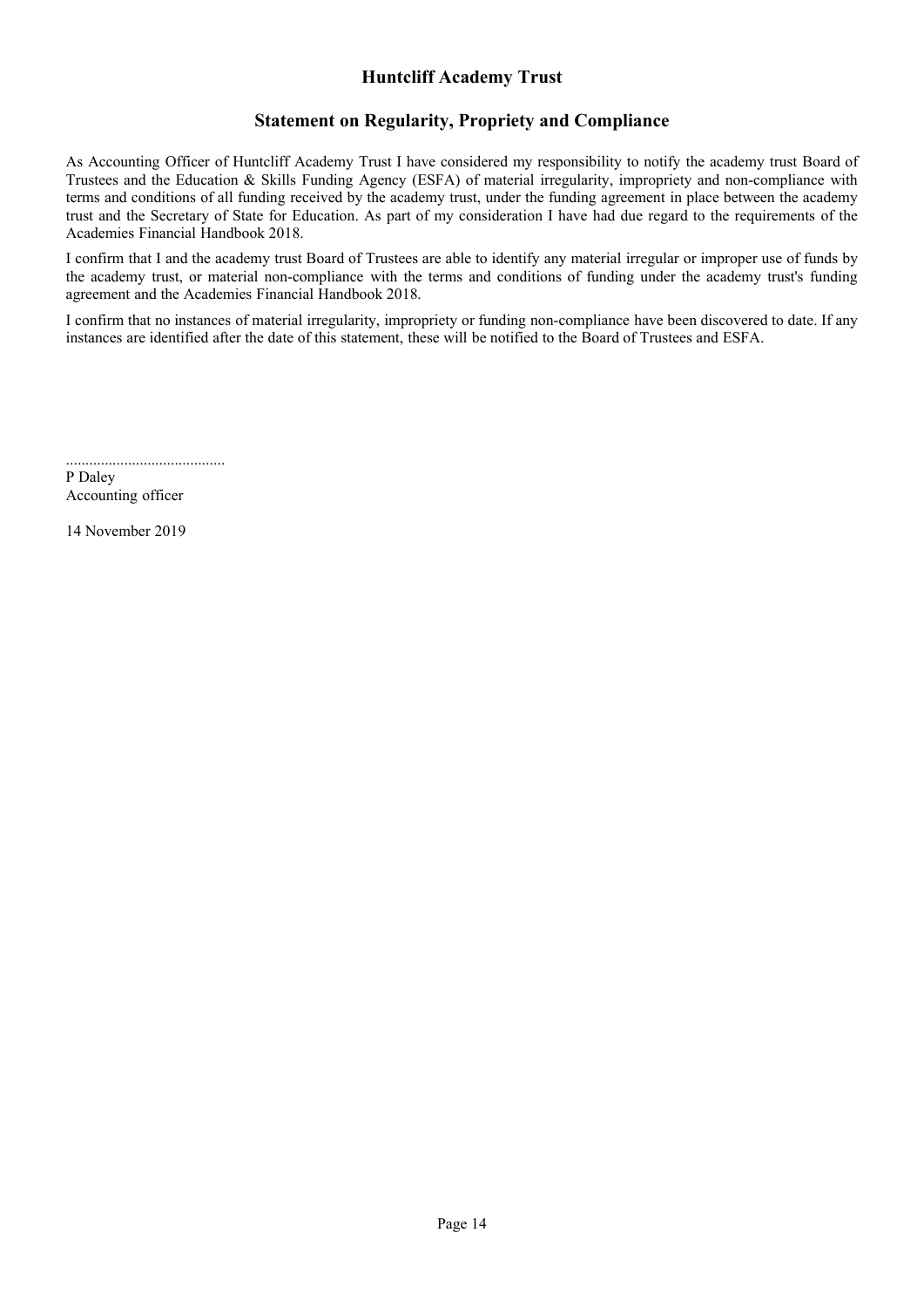### **Statement of Trustees' Responsibilities**

<span id="page-16-0"></span>The Trustees (who act as the governors of Huntcliff Academy Trust and are also the directors of the charitable company for the purposes of company law) are responsible for preparing the Trustees' Annual Report and the financial statements in accordance with the Annual Accounts Direction published by the Education & Skills Funding Agency, United Kingdom Accounting Standards (United Kingdom Generally Accepted Accounting Practice) and applicable law and regulations.

Company law requires the Trustees to prepare financial statements for each financial year. Under company law the Trustees must not approve the financial statements unless they are satisfied that they give a true and fair view of the state of affairs of the charitable company and of its incoming resources and application of resources, including its income and expenditure, for that period. In preparing these financial statements, the Trustees are required to:

- select suitable accounting policies and apply them consistently;
- observe the methods and principles in the Charities SORP 2015 and the Academies Accounts Direction 2018 to 2019;
- make judgments and accounting estimates that are reasonable and prudent;
- state whether applicable UK Accounting Standards have been followed, subject to any material departures disclosed and explained in the financial statements; and
- prepare the financial statements on the going concern basis unless it is inappropriate to presume that the charitable company will continue in business.

The Trustees are responsible for keeping adequate accounting records that are sufficient to show and explain the charitable company's transactions and disclose with reasonable accuracy at any time the financial position of the charitable company and enable them to ensure that the financial statements comply with the Companies Act 2006. They are also responsible for safeguarding the assets of the charitable company and hence for taking reasonable steps for the prevention and detection of fraud and other irregularities.

The Trustees are responsible for ensuring that in its conduct and operation the charitable company applies financial and other controls, which conform with the requirements both of propriety and of good financial management. They are also responsible for ensuring grants received from the ESFA/DfE have been applied for the purposes intended.

The Trustees are responsible for the maintenance and integrity of the corporate and financial information included on the charitable company's website. Legislation in the United Kingdom governing the preparation and dissemination of financial statements may differ from legislation in other jurisdictions.

Approved by order of the members of the Board on 14 November 2019 and signed on its behalf by:

......................................... R L Whipps Chair of Trustees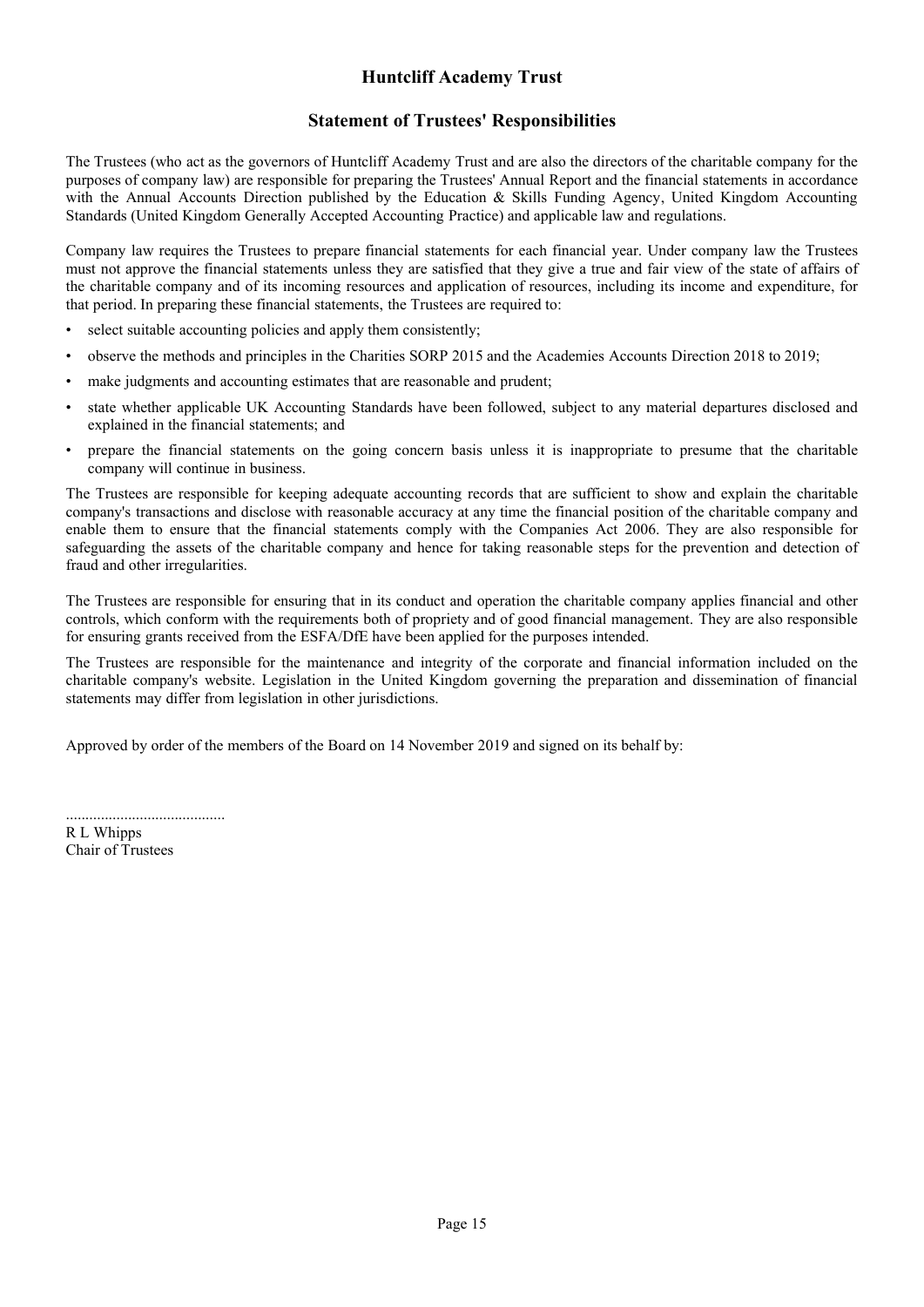## <span id="page-17-0"></span>**Independent Auditor's Report on the Financial Statements to the Members of Huntcliff Academy Trust**

### **Opinion**

We have audited the financial statements of Huntcliff Academy Trust (the 'Academy Trust') for the year ended 31 August 2019, which comprise the Statement of Financial Activities incorporating Income and Expenditure Account, Balance Sheet, Statement of Cash Flows, and Notes to the Financial Statements, including a summary of significant accounting policies. The financial reporting framework that has been applied in their preparation is applicable law and United Kingdom Accounting Standards (United Kingdom Generally Accepted Accounting Practice), including FRS 102 'The Financial Reporting Standard applicable in the UK and Republic of Ireland', the Charities SORP 2015 and the Academies Accounts Direction 2018 to 2019 issued by the Education and Skills Funding Agency.

In our opinion the financial statements:

- give a true and fair view of the state of the Academy Trust's affairs as at 31 August 2019 and of its incoming resources and application of resources, including its income and expenditure, for the year then ended;
- have been properly prepared in accordance with United Kingdom Generally Accepted Accounting Practice; and
- have been prepared in accordance with the requirements of the Companies Act 2006,, the Charities SORP 2015 and the Academies Accounts Direction 2018 to 2019 issued by the Education and Skills Funding Agency.

#### **Basis for opinion**

We conducted our audit in accordance with International Standards on Auditing (UK) (ISAs (UK)) and applicable law. Our responsibilities under those standards are further described in the Auditor's responsibilities for the audit of the financial statements section of our report. We are independent of the Academy Trust in accordance with the ethical requirements that are relevant to our audit of the financial statements in the UK, including the FRC's Ethical Standard, and we have fulfilled our other ethical responsibilities in accordance with these requirements. We believe that the audit evidence we have obtained is sufficient and appropriate to provide a basis for our opinion.

#### **Conclusions relating to going concern**

We have nothing to report in respect of the following matters in relation to which the ISAs (UK) require us to report to you where:

- the Trustees' use of the going concern basis of accounting in the preparation of the financial statements is not appropriate; or
- the Trustees have not disclosed in the financial statements any identified material uncertainties that may cast significant doubt about the Academy Trust's ability to continue to adopt the going concern basis of accounting for a period of at least twelve months from the date when the financial statements are authorised for issue.

#### **Other information**

The Trustees are responsible for the other information. The other information comprises the information included in the Trustees' Annual Report, other than the financial statements and our auditor's report thereon. Other information includes the Trustees' Annual Report (incorporating the Strategic Report and Directors' Report), the governance statement, and the Accounting Officer's statement. Our opinion on the financial statements does not cover the other information and, except to the extent otherwise explicitly stated in our report, we do not express any form of assurance conclusion thereon.

In connection with our audit of the financial statements, our responsibility is to read the other information and, in doing so, consider whether the other information is materially inconsistent with the financial statements or our knowledge obtained in the audit or otherwise appears to be materially misstated. If we identify such material inconsistencies or apparent material misstatements, we are required to determine whether there is a material misstatement in the financial statements or a material misstatement of the other information. If, based on the work we have performed, we conclude that there is a material misstatement of this other information, we are required to report that fact.

We have nothing to report in this regard.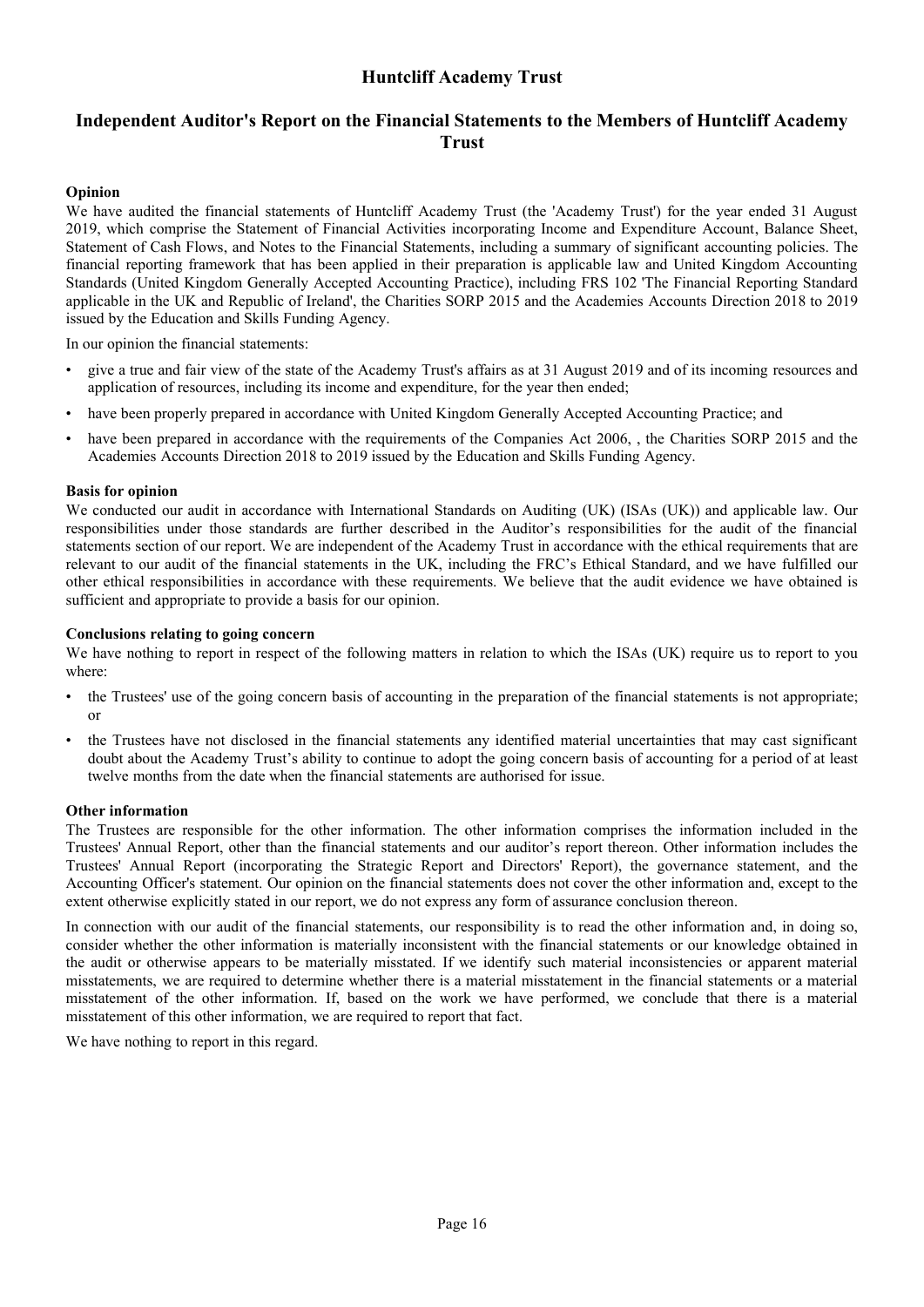### **Independent Auditor's Report on the Financial Statements to the Members of Huntcliff Academy Trust (continued)**

### **Opinion on other matters prescribed by the Companies Act 2006**

In our opinion, based on the work undertaken in the course of the audit:

- the information given in the Trustees' Annual Report (incorporating the Strategic Report and the Directors' Report), for the financial year for which the financial statements are prepared is consistent with the financial statements; and
- the Strategic Report and Directors' Report have been prepared in accordance with applicable legal requirements.

#### **Matters on which we are required to report by exception**

In the light of our knowledge and understanding of the Academy Trust and its environment obtained in the course of the audit, we have not identified material misstatements in the Strategic Report and Directors' Report.

We have nothing to report in respect of the following matters where the Companies Act 2006 requires us to report to you if, in our opinion:

- adequate accounting records have not been kept, or returns adequate for our audit have not been received from branches not visited by us; or
- the financial statements are not in agreement with the accounting records and returns; or
- certain disclosures of directors' remuneration specified by law are not made; or
- we have not received all the information and explanations we require for our audit.

#### **Responsibilities of Trustees**

As explained more fully in the Statement of Trustees' Responsibilities [set out on page [15\]](#page-16-0), the Trustees (who are also the directors of the Academy Trust for the purposes of company law) are responsible for the preparation of the financial statements and for being satisfied that they give a true and fair view, and for such internal control as the Trustees determine is necessary to enable the preparation of financial statements that are free from material misstatement, whether due to fraud or error.

In preparing the financial statements, the Trustees are responsible for assessing the Academy Trust's ability to continue as a going concern, disclosing, as applicable, matters related to going concern and using the going concern basis of accounting unless the Trustees either intend to liquidate the Academy Trust or to cease operations, or have no realistic alternative but to do so.

#### **Auditor's responsibilities for the audit of the financial statements**

Our objectives are to obtain reasonable assurance about whether the financial statements as a whole are free from material misstatement, whether due to fraud or error, and to issue an auditor's report that includes our opinion. Reasonable assurance is a high level of assurance, but is not a guarantee that an audit conducted in accordance with ISAs (UK) will always detect a material misstatement when it exists. Misstatements can arise from fraud or error and are considered material if, individually or in the aggregate, they could reasonably be expected to influence the economic decisions of users taken on the basis of these financial statements.

A further description of our responsibilities for the audit of the financial statements is located on the Financial Reporting Council's website at www.frc.org.uk/auditorsresponsibilities. This description forms part of our auditor's report.

#### **Use of our report**

This report is made solely to the Academy Trust's members, as a body, in accordance with Chapter 3 of Part 16 of the Companies Act 2006. Our audit work has been undertaken so that we might state to the Academy Trust's members those matters we are required to state to them in an auditor's report and for no other purpose. To the fullest extent permitted by law, we do not accept or assume responsibility to anyone other than the Academy Trust and its members, as a body, for our audit work, for this report, or for the opinions we have formed.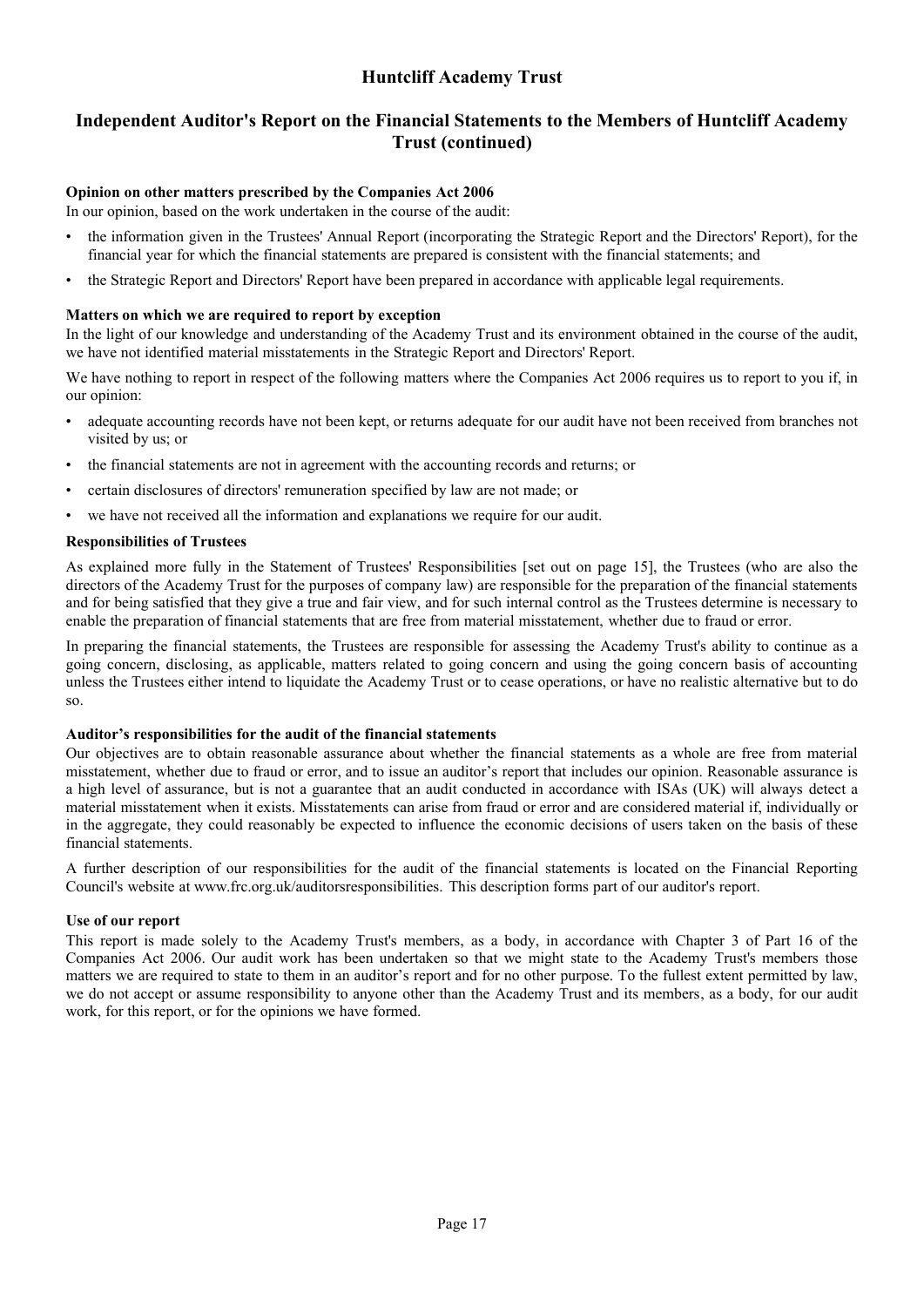# **Independent Auditor's Report on the Financial Statements to the Members of Huntcliff Academy Trust (continued)**

...................................... Carrie Anne Jensen ACA (Senior Statutory Auditor) For and on behalf of Forrester Boyd Chartered Accountants, Statutory Auditor

26 South Saint Mary's Gate Grimsby N E Lincolnshire DN31 1LW

14 November 2019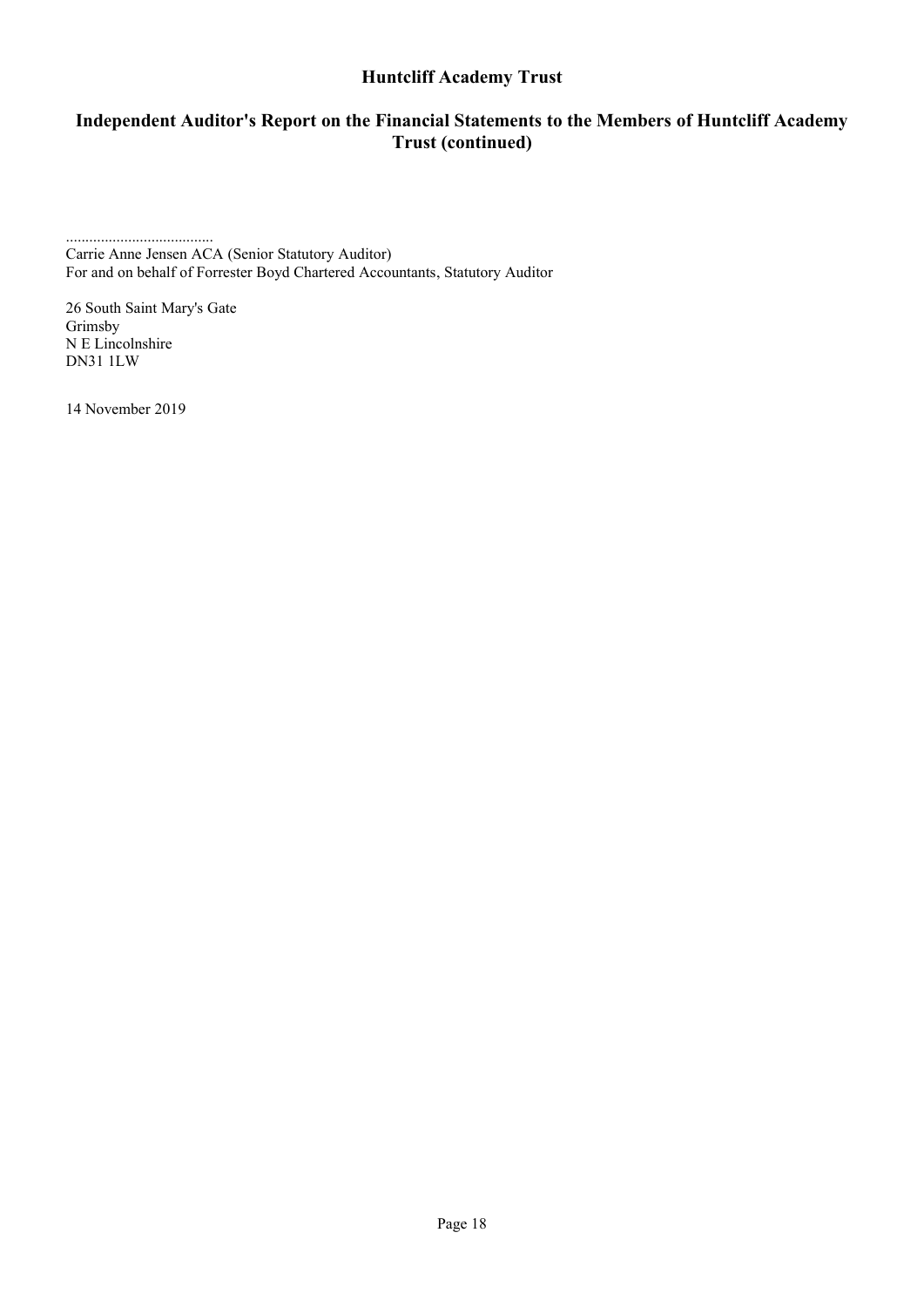### **Independent Reporting Accountant's Report on Regularity to Huntcliff Academy Trust and the Education & Skills Funding Agency**

<span id="page-20-0"></span>In accordance with the terms of our engagement letter dated 5 August 2019 and further to the requirements of the Education and Skills Funding Agency (ESFA) as included in the Academies Accounts Direction 2018 to 2019, we have carried out an engagement to obtain limited assurance about whether the expenditure disbursed and income received by Huntcliff Academy Trust during the period 1 September 2018 to 31 August 2019 have been applied to the purposes identified by Parliament and the financial transactions conform to the authorities which govern them.

This report is made solely to the Huntcliff Academy Trust and the ESFA in accordance with the terms of our engagement letter. Our work has been undertaken so that we may state to the Huntcliff Academy Trust and the ESFA those matters we are required to state in a report and for no other purpose. To the fullest extent permitted by law, we do not accept or assume responsibility to anyone other than the Huntcliff Academy Trust and the ESFA, for our work, for this report, or for the conclusion we have formed.

#### **Respective responsibilities of Huntcliff Academy Trust's accounting officer and the reporting accountant**

The accounting officer is responsible, under the requirements of the Huntcliff Academy Trust's funding agreement with the Secretary of State for Education dated 23 January 2012 and the Academies Financial Handbook extant from 1 September 2018, for ensuring that expenditure disbursed and income received is applied for the purposes intended by Parliament and the financial transactions conform to the authorities which govern them.

Our responsibilities for this engagement are established in the United Kingdom by our profession's ethical guidance and are to obtain limited assurance and report in accordance with our engagement letter and the requirements of the Academies Accounts Direction 2018 to 2019. We report to you whether anything has come to our attention in carrying out our work which suggests that in all material respects, expenditure disbursed and income received during the year from 1 September 2018 to 31 August 2019 have not been applied to purposes intended by Parliament or that the financial transactions do not conform to the authorities which govern them.

### **Approach**

We conducted our engagement in accordance with the Academies Accounts Direction 2018 to 2019 issued by ESFA. We performed a limited assurance engagement as defined in our engagement letter.

The objective of a limited assurance engagement is to perform such procedures as to obtain information and explanations in order to provide us with sufficient appropriate evidence to express a negative conclusion on regularity.

A limited assurance engagement is more limited in scope than a reasonable assurance engagement and consequently does not enable us to obtain assurance that we would become aware of all significant matters that might be identified in a reasonable assurance engagement. Accordingly, we do not express a positive opinion.

Our engagement includes examination, on a test basis, of evidence relevant to the regularity and propriety of the academy trust's income and expenditure.

The work undertaken to draw to our conclusion includes:

- Evaluating the systems and control environment;
- Assessing the risk of irregularity, impropriety and non-compliance;
- Confirming that the activities of the Academy trust are in keeping with the Academy's framework and the charitable objectives;
- Obtaining representations from the Accounting Officer and Key Management personnel.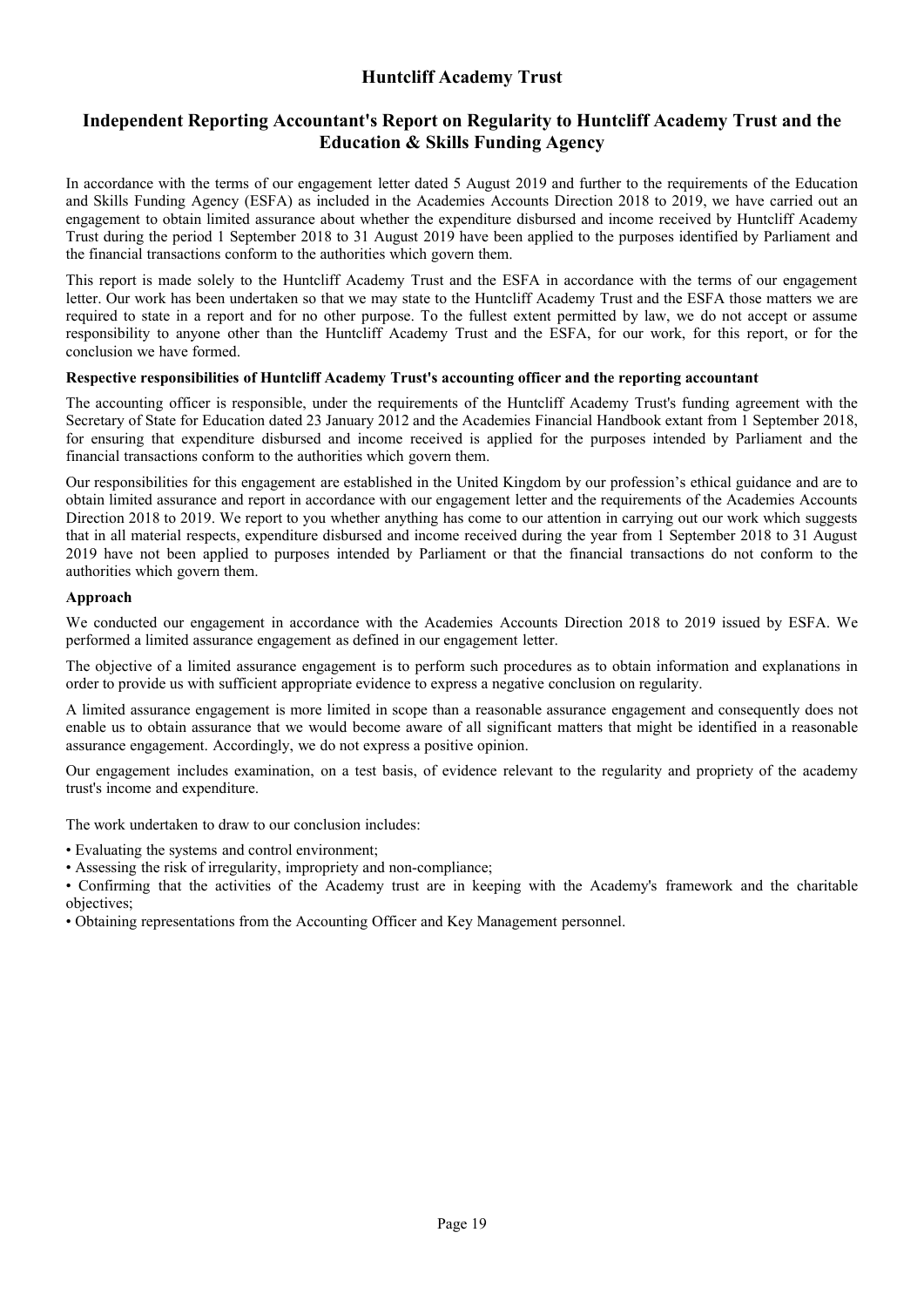### **Independent Reporting Accountant's Report on Regularity to Huntcliff Academy Trust and the Education & Skills Funding Agency (continued)**

#### **Conclusion**

In the course of our work, nothing has come to our attention which suggests that in all material respects the expenditure disbursed and income received during the year from 1 September 2018 to 31 August 2019 has not been applied to purposes intended by Parliament and the financial transactions do not conform to the authorities which govern them.

...................................... Carrie Anne Jensen ACA, Reporting Accountant For and on behalf of Forrester Boyd Chartered Accountants 26 South Saint Mary's Gate Grimsby DN31 1LW

14 November 2019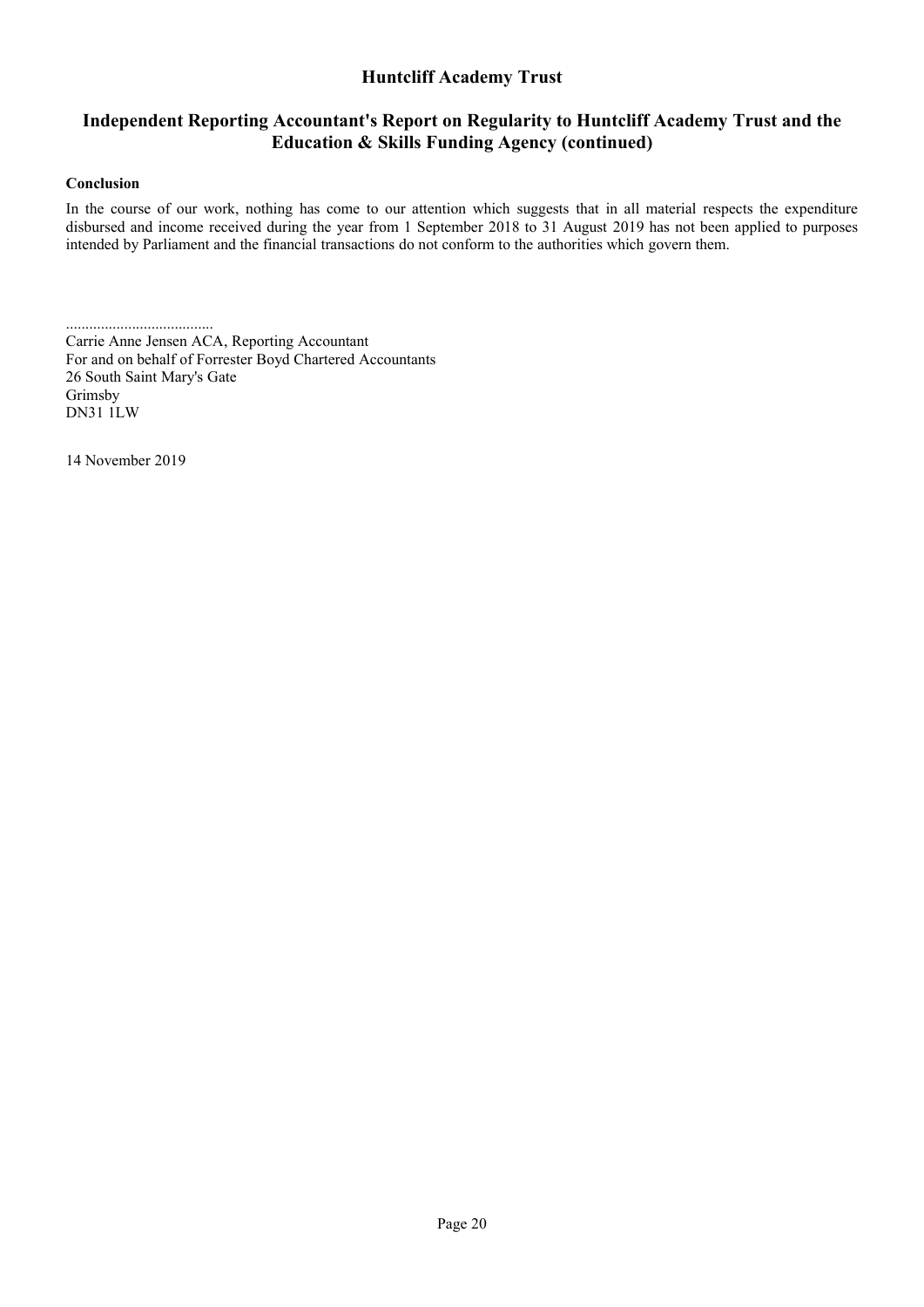### **Statement of Financial Activities for the Year Ended 31 August 2019 (including Income and Expenditure Account)**

<span id="page-22-0"></span>

|                                                                                    | <b>Note</b> | <b>Unrestricted</b><br><b>Funds</b><br>£ | <b>Restricted</b><br>General<br><b>Funds</b><br>£ | <b>Restricted</b><br><b>Fixed Asset</b><br><b>Funds</b><br>£ | 2018/19<br><b>Total</b><br>£ |
|------------------------------------------------------------------------------------|-------------|------------------------------------------|---------------------------------------------------|--------------------------------------------------------------|------------------------------|
| Income and endowments from:                                                        |             |                                          |                                                   |                                                              |                              |
| Donations and capital grants                                                       | 2           | 3,575                                    |                                                   | 976,135                                                      | 979,710                      |
| Charitable activities:                                                             |             |                                          |                                                   |                                                              |                              |
| Funding for the Academy trust's educational                                        |             |                                          |                                                   |                                                              |                              |
| operations                                                                         | 3           |                                          | 3,114,219                                         |                                                              | 3,114,219                    |
| Other trading activities                                                           | 4           | 39,324                                   |                                                   |                                                              | 39,324                       |
| Investments                                                                        | 5           | 2,215                                    |                                                   |                                                              | 2,215                        |
| Total                                                                              |             | 45,114                                   | 3,114,219                                         | 976,135                                                      | 4,135,468                    |
| <b>Expenditure on:</b>                                                             |             |                                          |                                                   |                                                              |                              |
| Charitable activities:                                                             |             |                                          |                                                   |                                                              |                              |
| Academy trust educational operations                                               | 7           |                                          | 3,226,248                                         | 466,349                                                      | 3,692,597                    |
| Net income/(expenditure)                                                           |             | 45,114                                   | (112,029)                                         | 509,786                                                      | 442,871                      |
| Transfers between funds                                                            |             | (25,000)                                 |                                                   | 25,000                                                       |                              |
| Other recognised gains and losses<br>Actuarial gains / (losses) on defined benefit |             |                                          |                                                   |                                                              |                              |
| pension schemes                                                                    | 24          |                                          | (471,000)                                         |                                                              | (471,000)                    |
| Net movement in funds/(deficit)                                                    |             | 20,114                                   | (583, 029)                                        | 534,786                                                      | (28, 129)                    |
| <b>Reconciliation of funds</b>                                                     |             |                                          |                                                   |                                                              |                              |
| Total funds/(deficit) brought forward at 1<br>September 2018                       |             | 99,335                                   | (498, 722)                                        | 5,782,378                                                    | 5,382,991                    |
| Total funds/(deficit) carried forward at 31<br>August 2019                         |             | 119,449                                  | (1,081,751)                                       | 6,317,164                                                    | 5,354,862                    |

Comparative figures are stated on page 22.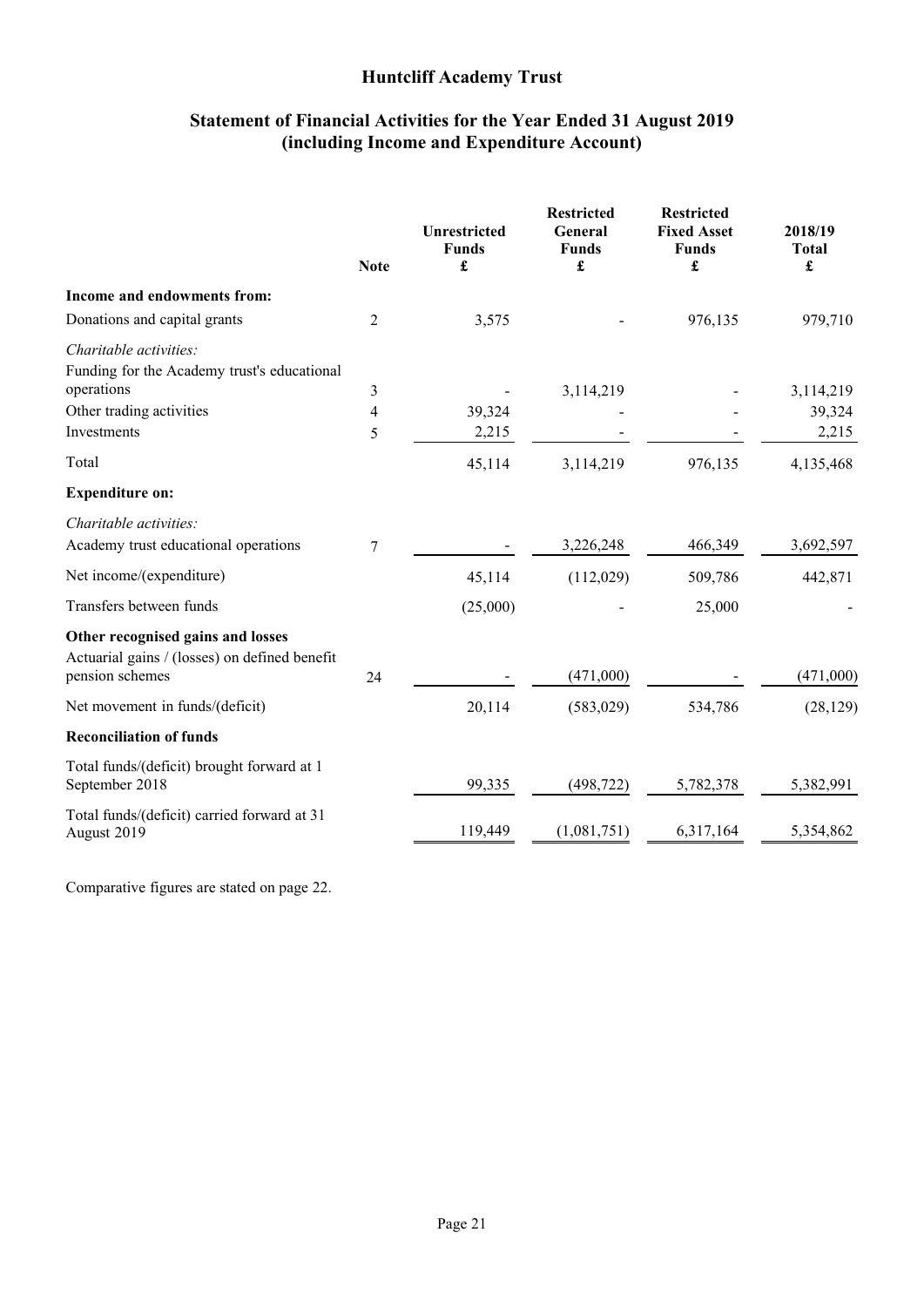### **Statement of Financial Activities for the Year Ended 31 August 2018 (including Income and Expenditure Account)**

|                                                                  | <b>Note</b>    | <b>Unrestricted</b><br><b>Funds</b><br>£ | <b>Restricted</b><br>General<br><b>Funds</b><br>£ | <b>Restricted</b><br><b>Fixed Asset</b><br><b>Funds</b><br>£ | 2017/18<br><b>Total</b><br>£ |
|------------------------------------------------------------------|----------------|------------------------------------------|---------------------------------------------------|--------------------------------------------------------------|------------------------------|
| Income and endowments from:                                      |                |                                          |                                                   |                                                              |                              |
| Donations and capital grants                                     | $\overline{c}$ | 1,340                                    |                                                   | 367,861                                                      | 369,201                      |
| Charitable activities:                                           |                |                                          |                                                   |                                                              |                              |
| Funding for the Academy trust's educational<br>operations        | 3              |                                          | 2,815,482                                         |                                                              | 2,815,482                    |
| Other trading activities                                         | 4              | 33,974                                   |                                                   |                                                              | 33,974                       |
| Investments                                                      | 5              | 2,279                                    |                                                   |                                                              | 2,279                        |
| Total                                                            |                | 37,593                                   | 2,815,482                                         | 367,861                                                      | 3,220,936                    |
| <b>Expenditure on:</b>                                           |                |                                          |                                                   |                                                              |                              |
| Charitable activities:                                           |                |                                          |                                                   |                                                              |                              |
| Academy trust educational operations                             | 7              | 13,920                                   | 2,943,421                                         | 476,950                                                      | 3,434,291                    |
| Net income/(expenditure)                                         |                | 23,673                                   | (127,939)                                         | (109,089)                                                    | (213, 355)                   |
| Other recognised gains and losses                                |                |                                          |                                                   |                                                              |                              |
| Actuarial gains / (losses) on defined benefit<br>pension schemes | 24             |                                          | 280,000                                           |                                                              | 280,000                      |
| Net movement in funds/(deficit)                                  |                | 23,673                                   | 152,061                                           | (109,089)                                                    | 66,645                       |
| <b>Reconciliation of funds</b>                                   |                |                                          |                                                   |                                                              |                              |
| Total funds/(deficit) brought forward at 1<br>September 2017     |                | 75,662                                   | (650, 783)                                        | 5,891,467                                                    | 5,316,346                    |
| Total funds/(deficit) carried forward at 31<br>August 2018       |                | 99,335                                   | (498, 722)                                        | 5,782,378                                                    | 5,382,991                    |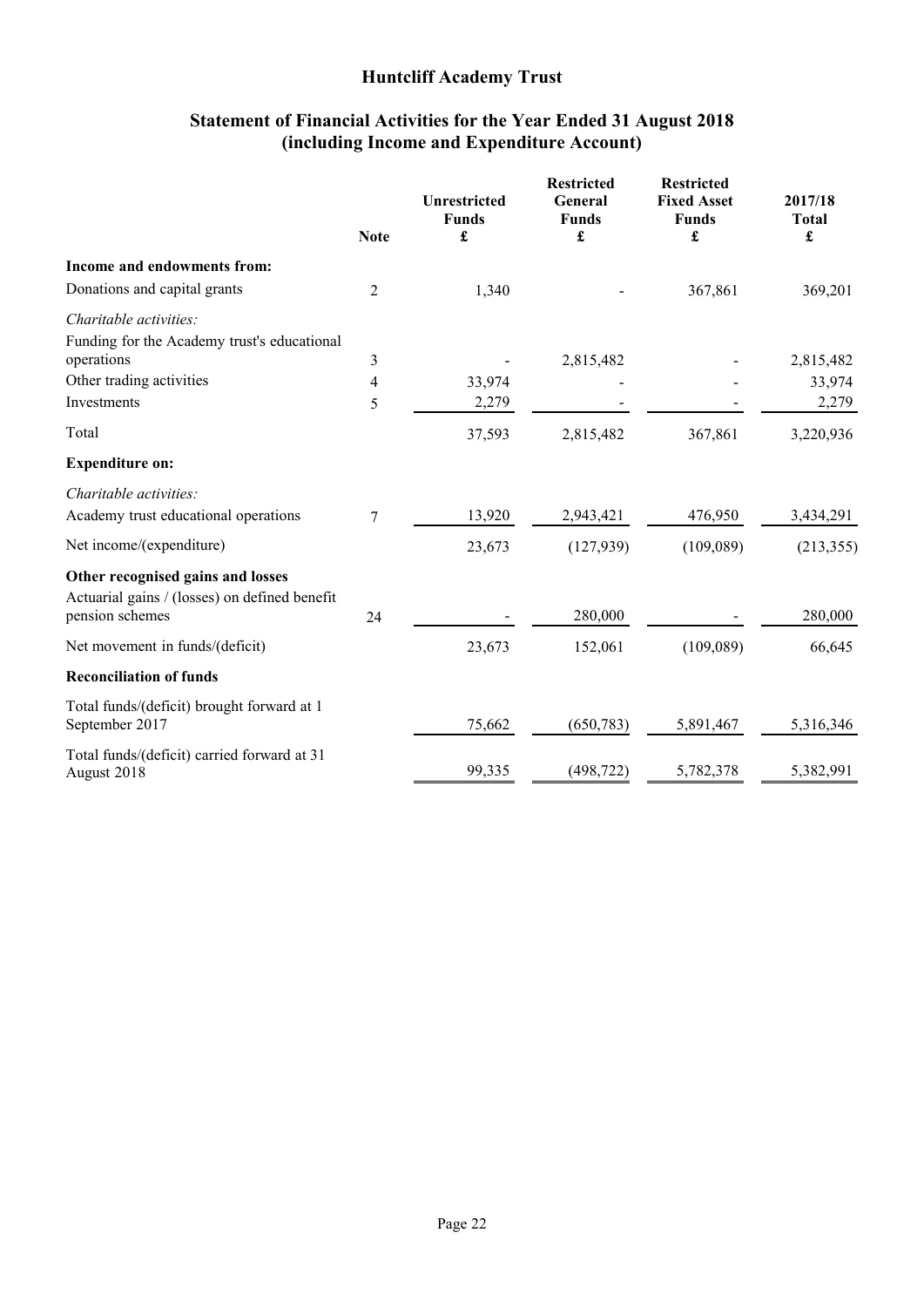# **(Registration number: 07897108) Balance Sheet as at 31 August 2019**

<span id="page-24-0"></span>

|                                                         | <b>Note</b> | 2019<br>£   | 2018<br>£  |
|---------------------------------------------------------|-------------|-------------|------------|
| <b>Fixed assets</b>                                     |             |             |            |
| Tangible assets                                         | 11          | 6,315,493   | 5,629,978  |
| <b>Current assets</b>                                   |             |             |            |
| Debtors                                                 | 12          | 503,242     | 59,946     |
| Cash at bank and in hand                                |             | 270,679     | 543,664    |
|                                                         |             | 773,921     | 603,610    |
| Creditors: Amounts falling due within one year          | 13          | (293, 288)  | (119, 955) |
| Net current assets                                      |             | 480,633     | 483,655    |
| Total assets less current liabilities                   |             | 6,796,126   | 6,113,633  |
| Creditors: Amounts falling due after more than one year | 14          | (193, 264)  | (59, 642)  |
| Net assets excluding pension liability                  |             | 6,602,862   | 6,053,991  |
| Pension scheme liability                                | 24          | (1,248,000) | (671,000)  |
| Net assets including pension liability                  |             | 5,354,862   | 5,382,991  |
| <b>Funds of the Academy:</b>                            |             |             |            |
| <b>Restricted funds</b>                                 |             |             |            |
| Restricted general fund                                 |             | 166,249     | 172,278    |
| Restricted fixed asset fund                             |             | 6,317,164   | 5,782,378  |
| Restricted pension fund                                 |             | (1,248,000) | (671,000)  |
|                                                         |             | 5,235,413   | 5,283,656  |
| <b>Unrestricted funds</b>                               |             |             |            |
| Unrestricted general fund                               |             | 119,449     | 99,335     |
| Total funds                                             | 15          | 5,354,862   | 5,382,991  |

The financial statements on pages [21](#page-22-0) to [41](#page-22-0) were approved by the Trustees, and authorised for issue on 14 November 2019 and signed on their behalf by:

......................................... R L Whipps Chair of Trustees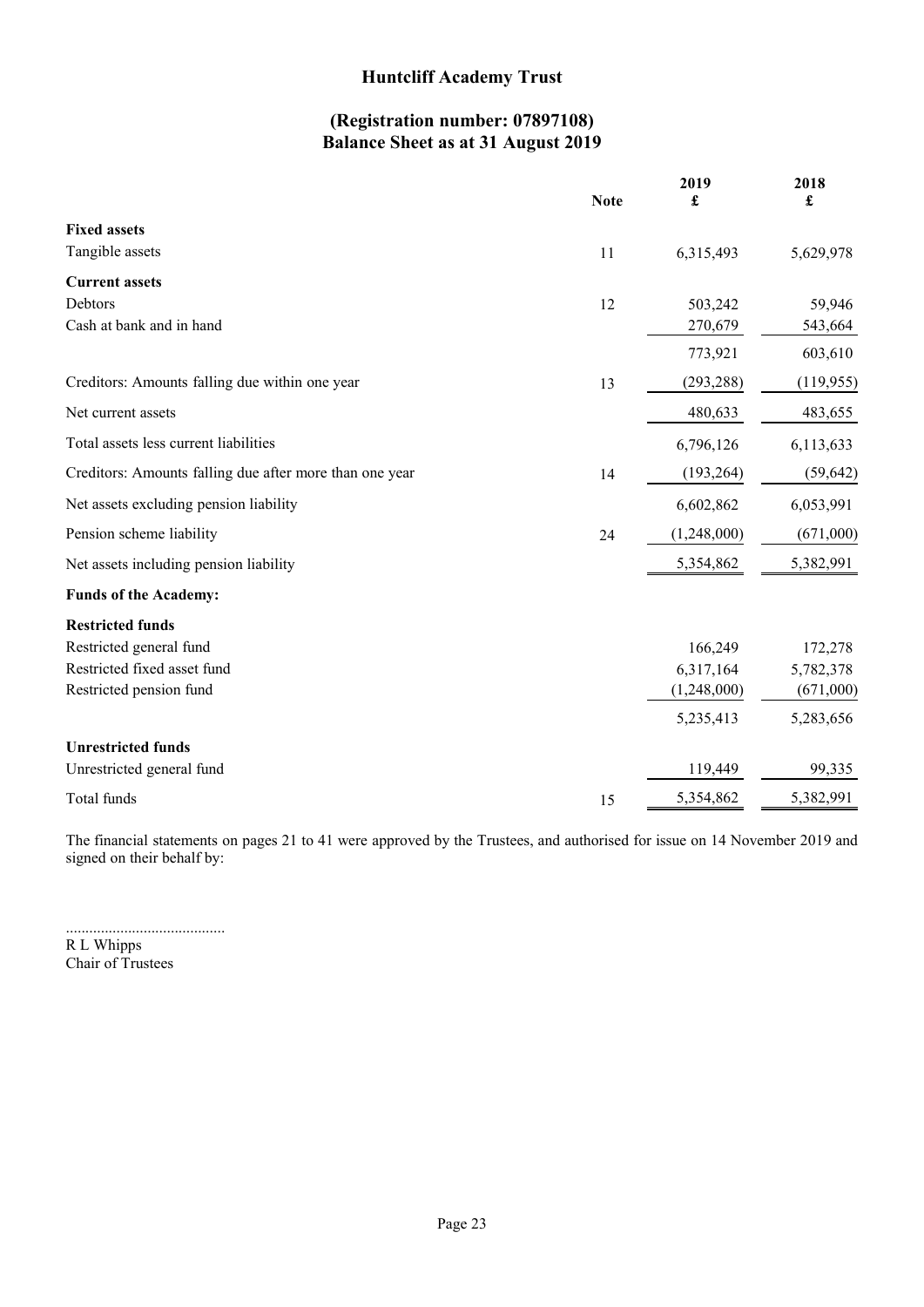# **Statement of Cash Flows for the Year Ended 31 August 2019**

<span id="page-25-0"></span>

|                                                 | <b>Note</b> | 2019<br>£ | 2018<br>£  |
|-------------------------------------------------|-------------|-----------|------------|
| <b>Cash flows from operating activities</b>     |             |           |            |
| Net cash used in operating activities           | 19          | (447,303) | (227, 114) |
| Cash flows from investing activities            | 21          | 30,995    | 363,753    |
| Cash flows from financing activities            | 20          | 143,323   | 68,163     |
| Change in cash and cash equivalents in the year |             | (272,985) | 204,802    |
| Cash and cash equivalents at 1 September        |             | 543,664   | 338,862    |
| Cash and cash equivalents at 31 August          | 22          | 270,679   | 543,664    |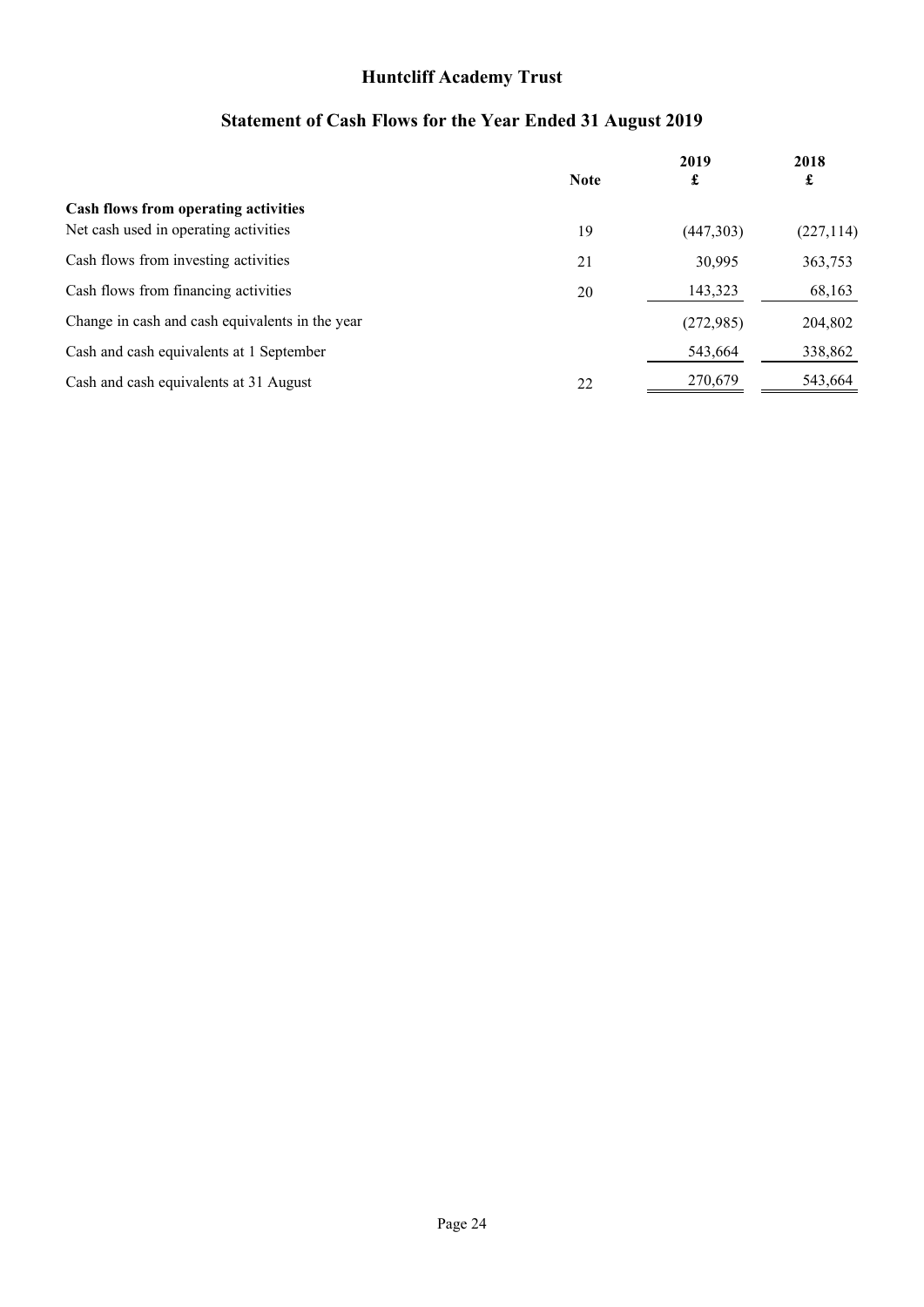### **Notes to the Financial Statements for the Year Ended 31 August 2019**

#### <span id="page-26-0"></span>**[1](#page-26-0) Accounting policies**

#### **General information**

The academy trust is a private company limited by guarantee and incorporated in the United Kingdom.

The address of its registered office is: Huntcliff Academy Trust Redbourne Mere Kirton-in-Lindsey Gainsborough Lincolnshire DN21 4NN

These financial statements were authorised for issue by the Board on 14 November 2019.

#### **Statement of accounting policies**

A summary of the principal accounting policies adopted (which have been applied consistently, except where noted), judgements and key sources of estimation uncertainty, is set out below.

#### **Basis of preparation**

The financial statements of the academy trust, which is a public benefit entity under FRS 102, have been prepared under the historical cost convention in accordance with the Financial Reporting Standard Applicable in the UK and Republic of Ireland (FRS 102), the Accounting and Reporting by Charities: Statement of Recommended Practice applicable to charities preparing their accounts in accordance with the Financial Reporting Standard applicable in the UK and Republic of Ireland (FRS 102) (Charities SORP (FRS 102)), the Academies Accounts Direction 2018 to 2019 issued by ESFA, the Charities Act 2011 and the Companies Act 2006.

The financial statements are prepared in sterling which is the functional currency of the company and have been rounded to the nearest pound.

The financial statements cover the individual entity Huntcliff Academy Trust.

Huntcliff Academy Trust meets the definition of a public benefit entity under FRS102.

#### **Going concern**

The trustees assess whether the use of going concern is appropriate i.e. whether there are any material uncertainties related to events or conditions that may cast significant doubt on the ability of the company to continue as a going concern. The trustees make this assessment in respect of a period of at least one year from the date of authorisation for issue of the financial statements and have concluded that the academy trust has adequate resources to continue in operational existence for the foreseeable future and there are no material uncertainties about the academy trust's ability to continue as a going concern, thus they continue to adopt the going concern basis of accounting in preparing the financial statements.

#### **Income**

All incoming resources are recognised when the academy trust has entitlement to the funds, the receipt is probable and the amount can be measured reliably.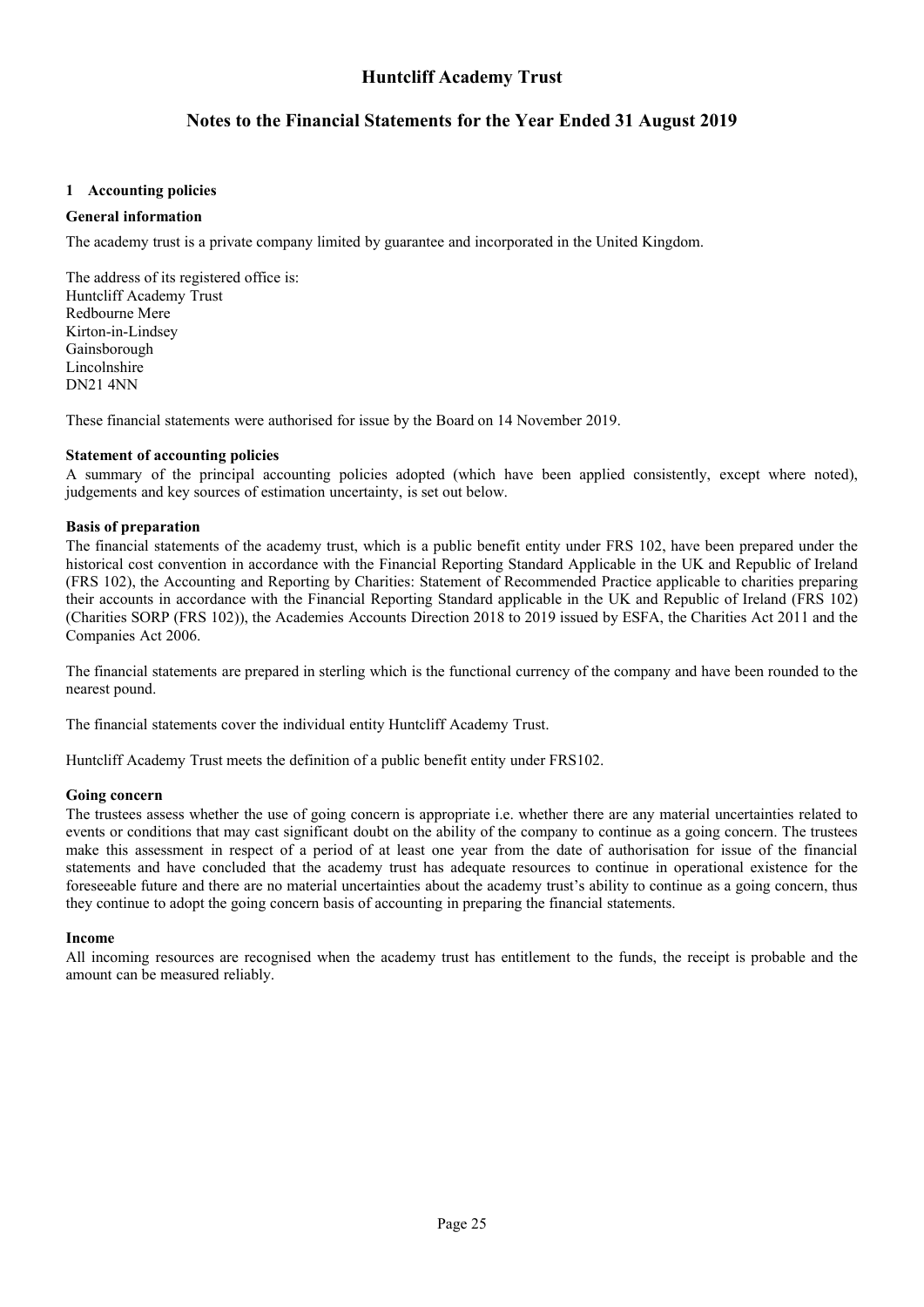## **Notes to the Financial Statements for the Year Ended 31 August 2019 (continued)**

#### **[1](#page-26-0) Accounting policies (continued)**

#### *Grants*

Grants are included in the Statement of Financial Activities on a receivable basis. The balance of income received for specific purposes but not expended during the period is shown in the relevant funds on the balance sheet. Where income is received in advance of meeting any performance-related conditions there is not unconditional entitlement to the income and its recognition is deferred and included in creditors as deferred income until the performance-related conditions are met. Where entitlement occurs before income is received, the income is accrued.

General Annual Grant is recognised in full in the Statement of Financial Activities in the year for which it is receivable and any abatement in respect of the period is deducted from income and recognised as a liability.

Capital grants are recognised in full when there is an unconditional entitlement to the grant. Unspent amounts of capital grants are reflected in the balance sheet in the restricted fixed asset fund. Capital grants are spent on capital projects in line with the terms and conditions of the grant. Capital grants are recognised when there is entitlement and are not deferred over the life of the asset on which they are expended.

#### *Donations*

Donations are recognised on a receivable basis (where there are no performance-related conditions) where the receipt is probable and the amount can be reliably measured.

#### *Other income*

Other income, including the hire of facilities, is recognised in the period it is receivable and to the extent the academy trust has provided the goods or services.

#### **Expenditure**

Expenditure is recognised once there is a legal or constructive obligation to transfer economic benefit to a third party, it is probable that a transfer of economic benefits will be required in settlement and the amount of the obligation can be measured reliably. Expenditure is classified by activity. The costs of each activity are made up of the total of direct costs and shared costs, including support costs involved in undertaking each activity. Direct costs attributable to a single activity are allocated directly to that activity. Shared costs which contribute to more than one activity and support costs which are not attributable to a single activity are apportioned between those activities on a basis consistent with the use of resources. Central staff costs are allocated on the basis of time spent, and depreciation charges allocated on the portion of the asset's use.

All resources expended are inclusive of irrecoverable VAT.

#### *Expenditure on raising funds*

This includes all expenditure incurred by the academy trust to raise funds for its charitable purposes and includes costs of all fundraising activities events and non-charitable trading.

#### *Charitable activities*

These are costs incurred on the academy trust's educational operations, including support costs and costs relating to the governance of the academy trust apportioned to charitable activities.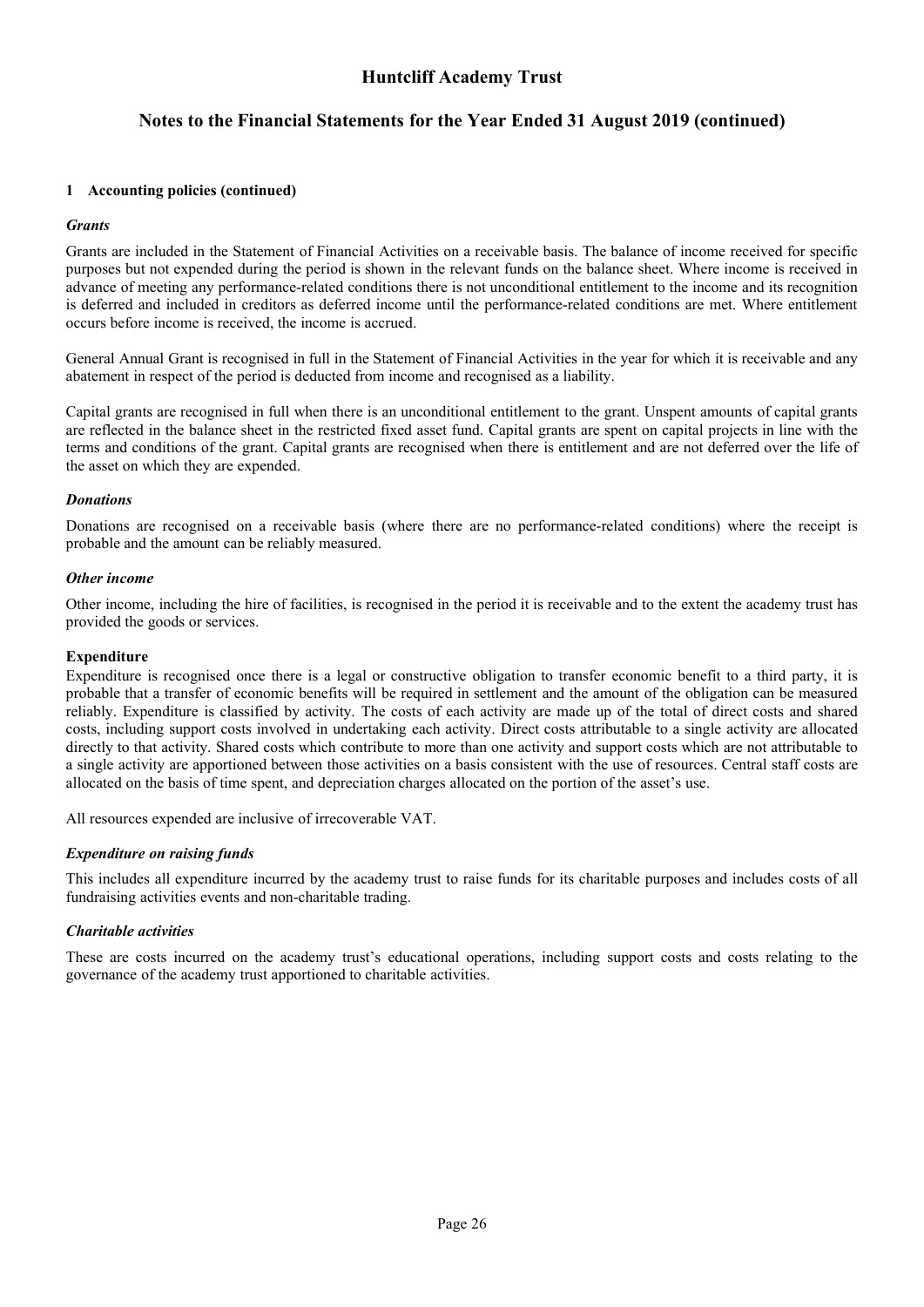## **Notes to the Financial Statements for the Year Ended 31 August 2019 (continued)**

#### **[1](#page-26-0) Accounting policies (continued)**

#### **Tangible fixed assets**

Assets costing £2,000 or more are capitalised as tangible fixed assets and are carried at cost, net of depreciation and any provision for impairment.

Where tangible fixed assets have been acquired with the aid of specific grants, either from the government or from the private sector, they are included in the Balance Sheet at cost and depreciated over their expected useful economic life. Where there are specific conditions attached to the funding requiring the continued use of the asset, the related grants are credited to a restricted fixed asset fund in the Statement of Financial Activities and carried forward in the Balance Sheet. Depreciation on the relevant assets is charged directly to the restricted fixed asset fund in the Statement of Financial Activities. Where tangible fixed assets have been acquired with unrestricted funds, depreciation on such assets is charged to the unrestricted fund.

Depreciation is provided on all tangible fixed assets other than freehold land and assets under construction, at rates calculated to write off the cost of each asset on a straight-line basis over its expected useful lives, per the table below.

Assets in the course of construction are included at cost. Depreciation on these assets is not charged until they are brought into use and reclassified to freehold or leasehold land and buildings.

A review for impairment of a fixed asset is carried out if events or changes in circumstances indicate that the carrying value of any fixed asset may not be recoverable. Shortfalls between the carrying value of fixed assets and their recoverable amounts are recognised as impairments. Impairment losses are recognised in the Statement of Financial Activities.

| Asset class                      | Depreciation method and rate             |
|----------------------------------|------------------------------------------|
| Leasehold land                   | 125 years straight line                  |
| Leasehold buildings              | 27.65 years straight line                |
| Fixtures, fittings and equipment | $25\%$ , $20\%$ and $33\%$ straight line |
| Motor vehicles                   | 25% straight line                        |

#### **Liabilities**

Liabilities are recognised when there is an obligation at the balance sheet date as a result of a past event, it is probable that a transfer of economic benefit will be required in settlement, and the amount of the settlement can be estimated reliably. Liabilities are recognised at the amount that the academy trust anticipates it will pay to settle the debt or the amount it has received as advanced payments for the goods or services it must provide.

#### *Provisions*

Provisions are recognised when the academy trust has an obligation at the reporting date as a result of a past event which it is probable will result in the transfer of economic benefits and the obligation can be estimated reliably.

Provisions are measured at the best estimate of the amounts required to settle the obligation. Where the effect of the time value of money is material, the provision is based on the present value of those amounts, discounted at the pre-tax discount rate that reflects the risks specific to the liability. The unwinding of the discount is recognised within interest payable and similar charges.

#### **Leased assets**

Rentals under operating leases are charged on a straight line basis over the lease term.

Long term leasehold properties:

The land and buildings are held on a 125 year lease with North Lincolnshire Council. They were recognised as an asset on conversion and are being depreciated accordingly.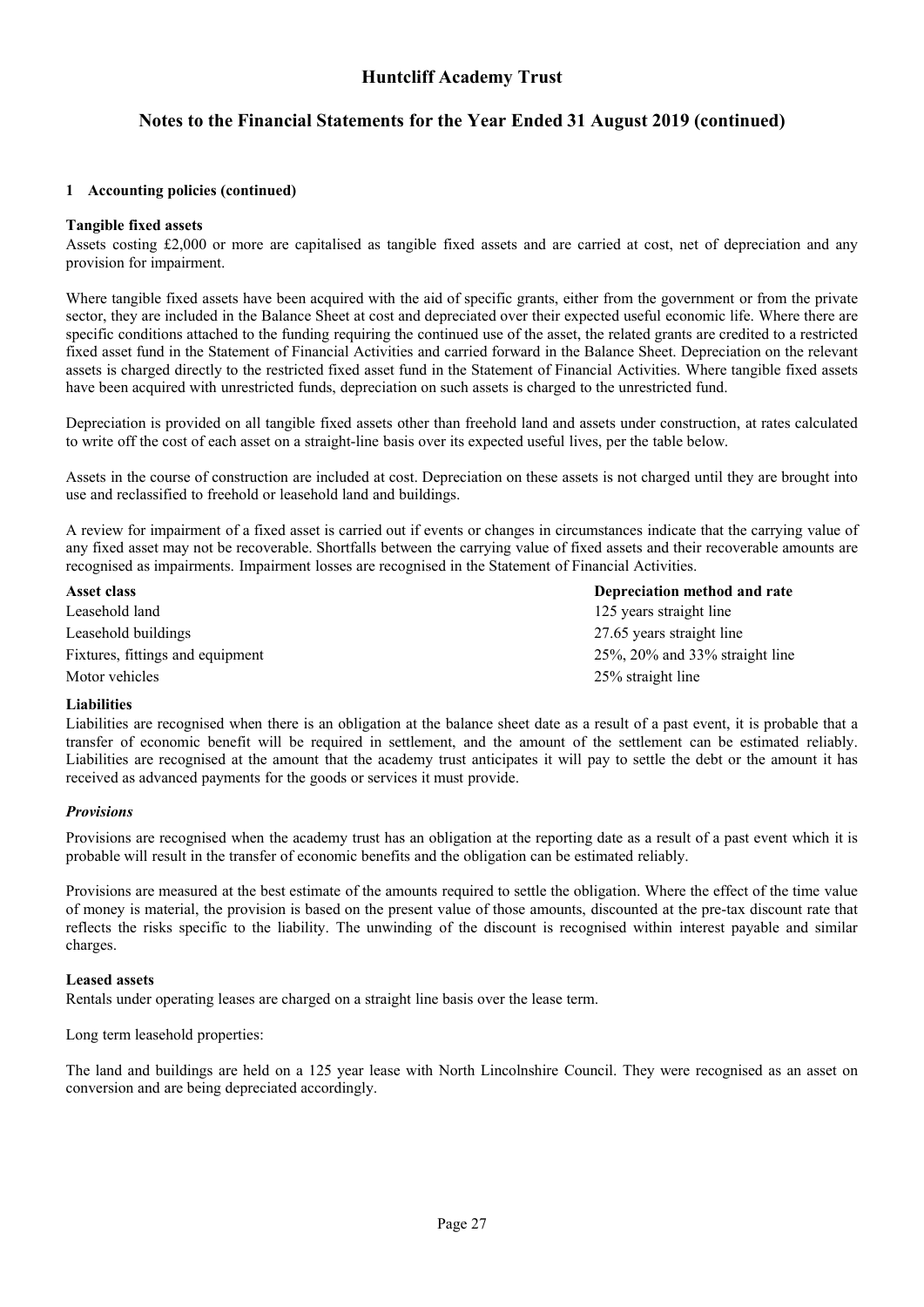### **Notes to the Financial Statements for the Year Ended 31 August 2019 (continued)**

#### **[1](#page-26-0) Accounting policies (continued)**

#### **Financial Instruments**

The academy trust only holds basic financial instruments as defined in FRS 102. The financial assets and financial liabilities of the academy trust and their measurement basis are as follows:

Financial assets - trade and other debtors are basic financial instruments and are debt instruments measured at transaction price less any provision for impairment. Prepayments are not financial instruments.

Cash at bank - is classified as a basic financial instrument and is measured at face value.

Financial liabilities - trade creditors, accruals and other creditors are financial instruments, and are measured at transaction price. Taxation and social security are not included in the financial instruments disclosure definition. Deferred income is not deemed to be a financial liability, as the cash settlement has already taken place and there is an obligation to deliver services rather than cash or another financial instrument.

#### **Taxation**

The academy trust is considered to pass the tests set out in Paragraph 1 Schedule 6 of the Finance Act 2010 and therefore it meets the definition of a charitable company for UK corporation tax purposes.

Accordingly, the academy trust is potentially exempt from taxation in respect of income or capital gains received within categories covered by Chapter 3 Part 11 of the Corporation Tax Act 2010 or Section 256 of the Taxation of Chargeable Gains Act 1992, to the extent that such income or gains are applied exclusively to charitable purposes.

#### **Pension benefits**

Retirement benefits to employees of the academy trust are provided by the Teachers' Pension Scheme ('TPS') and the Local Government Pension Scheme ('LGPS'). These are defined benefit schemes. The TPS is an unfunded scheme and contributions are calculated so as to spread the cost of pensions over employees' working lives with the academy trust in such a way that the pension cost is a substantially level percentage of current and future pensionable payroll. The contributions are determined by the Government Actuary on the basis of quadrennial valuations using a prospective unit credit method. TPS is an unfunded multi-employer scheme with no underlying assets to assign between employers. Consequently, the TPS is treated as a defined contribution scheme for accounting purposes and the contributions recognised in the period to which they relate.

The LGPS is a funded multi-employer scheme and the assets are held separately from those of the academy trust in separate trustee administered funds. Pension scheme assets are measured at fair value and liabilities are measured on an actuarial basis using the projected unit credit method and discounted at a rate equivalent to the current rate of return on a high quality corporate bond of equivalent term and currency to the liabilities. The actuarial valuations are obtained at least triennially and are updated at each balance sheet date. The amounts charged to operating surplus are the current service costs and the costs of scheme introductions, benefit changes, settlements and curtailments. They are included as part of staff costs as incurred. Net interest on the net defined benefit liability/asset is also recognised in the Statement of Financial Activities and comprises the interest cost on the defined benefit obligation and interest income on the scheme assets, calculated by multiplying the fair value of the scheme assets at the beginning of the period by the rate used to discount the benefit obligations. The difference between the interest income on the scheme assets and the actual return on the scheme assets is recognised in other recognised gains and losses.

Actuarial gains and losses are recognised immediately in other recognised gains and losses.

#### **Fund accounting**

Unrestricted income funds represent those resources which may be used towards meeting any of the charitable objects of the academy trust at the discretion of the trustees.

Restricted fixed asset funds are resources which are to be applied to specific capital purposes imposed by funders where the asset acquired or created is held for a specific purpose.

Restricted general funds comprise all other restricted funds received with restrictions imposed by the funder/donor and include grants from the Department for Education Group.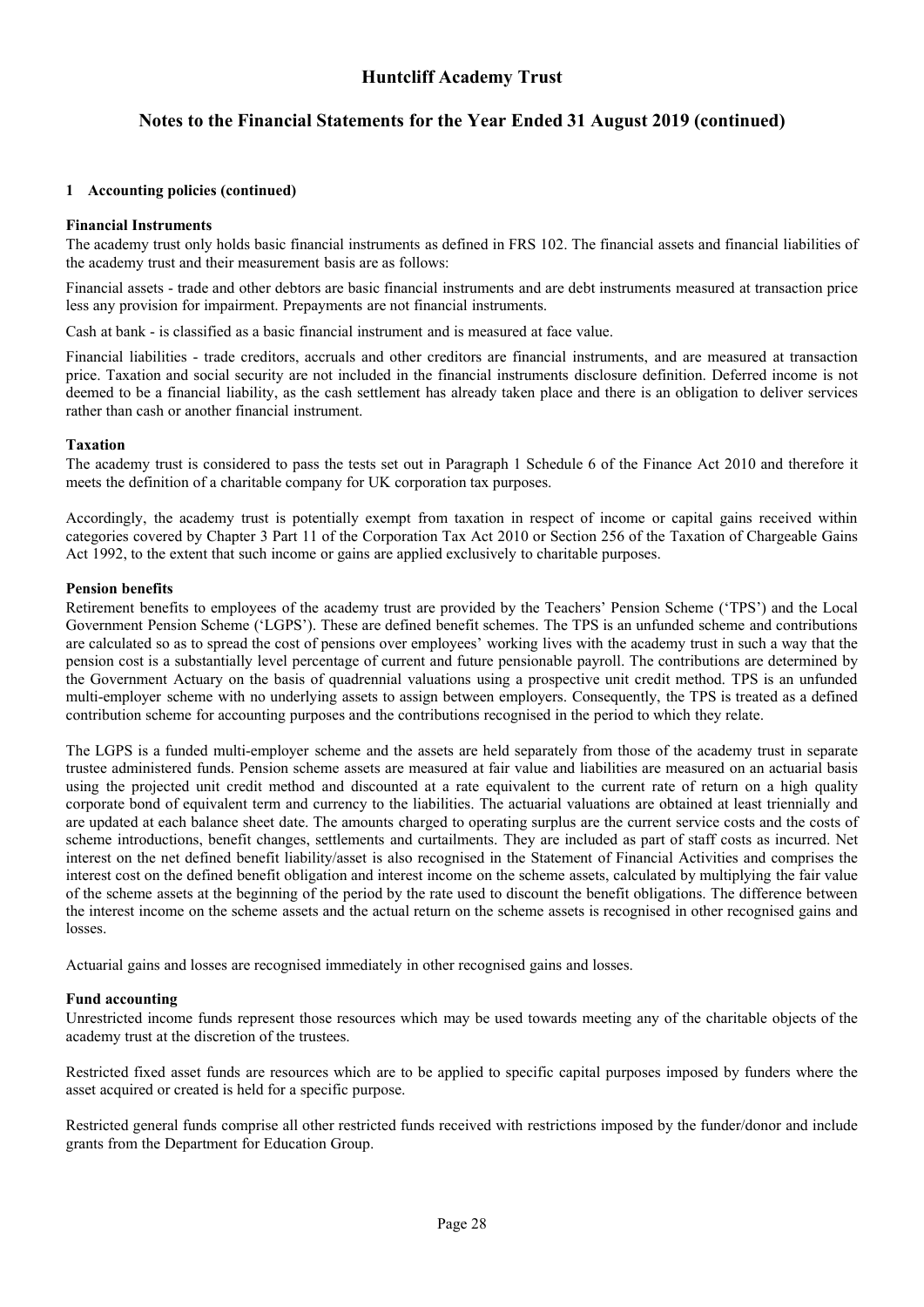# **Notes to the Financial Statements for the Year Ended 31 August 2019 (continued)**

#### **[1](#page-26-0) Accounting policies (continued)**

#### **Critical accounting estimates and areas of judgement**

Estimates and judgements are continually evaluated and are based on historical experience and other factors, including expectations of future events that are believed to be reasonable under the circumstances.

#### *Critical accounting estimates and assumptions*

The Academy Trust makes estimates and assumptions concerning the future. The resulting accounting estimates and assumptions will, by definition, seldom equal the related actual results. The estimates and assumptions that have a significant risk of causing a material adjustment to the carrying amounts of assets and liabilities within the next financial year are discussed below.

The present value of the Local Government Pension Scheme defined benefit liability depends on a number of factors that are determined on an actuarial basis using a variety of assumptions. The assumptions used in determining the net cost (income) for pensions include the discount rate. Any changes in these assumptions, which are disclosed in note 24, will impact the carrying amount of the pension liability. Furthermore a roll forward approach which projects results from the latest full actuarial valuation performed at 31 March 2016 has been used by the actuary in valuing the pensions liability at 31 August 2019. Any differences between the figures derived from the roll forward approach and a full actuarial valuation would impact on the carrying amount of the pension liability.

#### <span id="page-30-0"></span>**[2](#page-30-0) Donations and capital grants**

|                              |                            | <b>Restricted</b>         |                         |                              |
|------------------------------|----------------------------|---------------------------|-------------------------|------------------------------|
|                              | Unrestricted<br>funds<br>£ | fixed asset<br>funds<br>£ | 2018/19<br><b>Total</b> | 2017/18<br><b>Total</b><br>£ |
| Educational trips and visits | 3,575                      | $\overline{\phantom{a}}$  | 3,575                   | 1,340                        |
| Capital grants               | $\overline{\phantom{0}}$   | 976,135                   | 976,135                 | 367,861                      |
|                              | 3,575                      | 976,135                   | 979,710                 | 369,201                      |

#### <span id="page-30-1"></span>**[3](#page-30-1) Funding for the Academy Trust's educational operations**

|                                   | <b>Restricted</b><br>funds | 2018/19<br><b>Total</b> | 2017/18<br><b>Total</b> |
|-----------------------------------|----------------------------|-------------------------|-------------------------|
|                                   | £                          | £                       | £                       |
| <b>DfE/ESFA</b> revenue grants    |                            |                         |                         |
| General Annual Grant              | 2,783,329                  | 2,783,329               | 2,618,211               |
| Pupil premium                     | 154,365                    | 154,365                 | 126,008                 |
| Other DfE grants                  | 85,947                     | 85,947                  | 17,584                  |
|                                   | 3,023,641                  | 3,023,641               | 2,761,803               |
| Other government<br>grants        |                            |                         |                         |
| Local Authority Statement Funding | 90,578                     | 90,578                  | 53,679                  |
| Total grants                      | 3,114,219                  | 3,114,219               | 2,815,482               |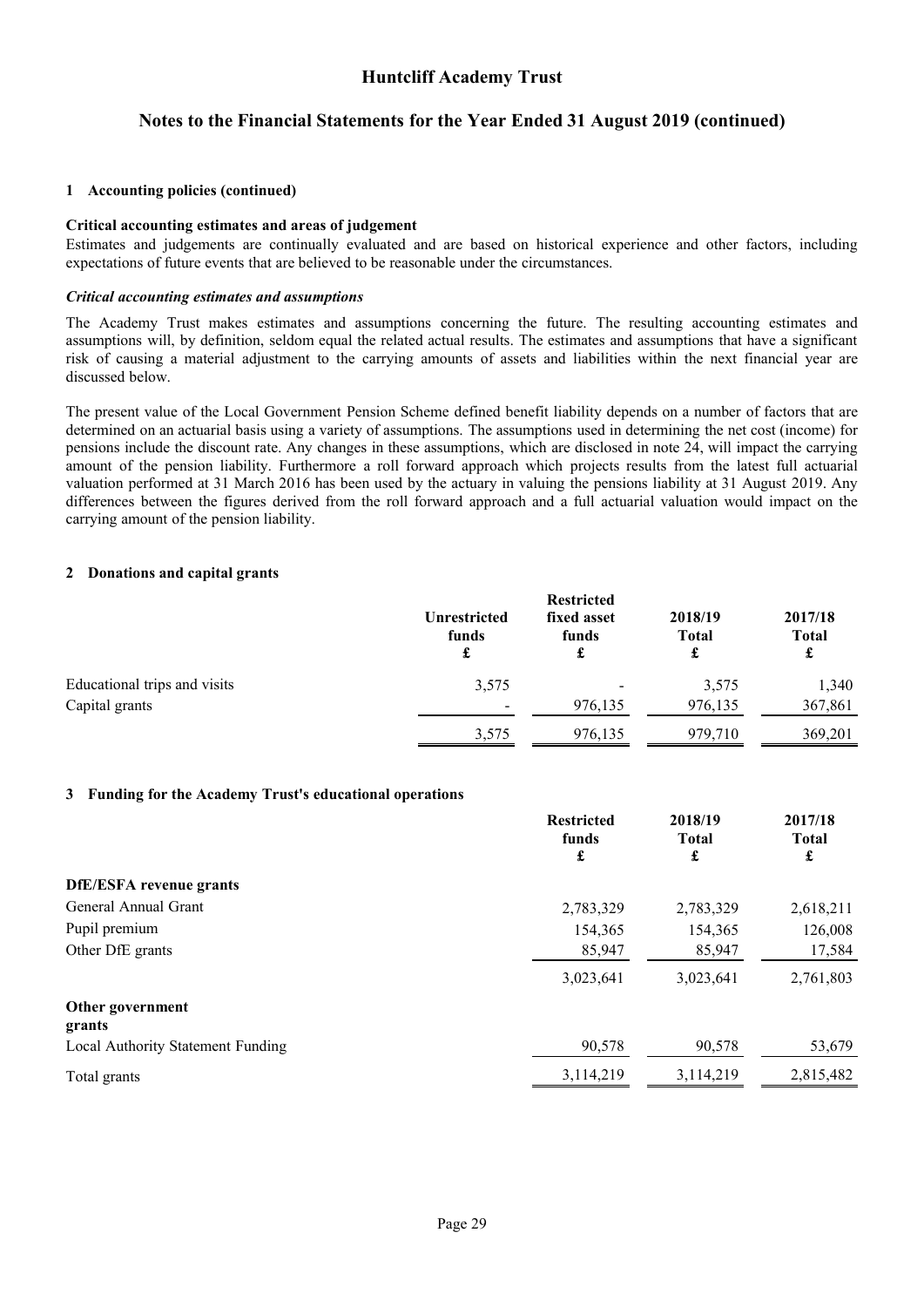# **Notes to the Financial Statements for the Year Ended 31 August 2019 (continued)**

# <span id="page-31-0"></span>**[4](#page-31-0) Other trading income**

|                    | Unrestricted<br>funds<br>£ | 2018/19<br><b>Total</b><br>£ | 2017/18<br><b>Total</b><br>£ |
|--------------------|----------------------------|------------------------------|------------------------------|
| Hire of facilities | 250                        | 250                          | 3,590                        |
| Catering income    | 7,416                      | 7.416                        | 4,490                        |
| Other sales        | 31,658                     | 31,658                       | 25,894                       |
|                    | 39,324                     | 39,324                       | 33.974                       |

### <span id="page-31-1"></span>**[5](#page-31-1) Investment income**

|                   | <b>Unrestricted</b> | 2018/19      | 2017/18      |
|-------------------|---------------------|--------------|--------------|
|                   | funds               | <b>Total</b> | <b>Total</b> |
|                   | -                   |              | t            |
| Interest Received | 2.215<br>ل 1 مئے    | 2.215        | 2,279        |

# <span id="page-31-2"></span>**[6](#page-31-2) Expenditure**

|                                                 |                         | <b>Non Pay Expenditure</b> |                         |                              |                              |
|-------------------------------------------------|-------------------------|----------------------------|-------------------------|------------------------------|------------------------------|
|                                                 | <b>Staff costs</b><br>£ | <b>Premises</b><br>£       | <b>Other costs</b><br>£ | 2018/19<br><b>Total</b><br>£ | 2017/18<br><b>Total</b><br>£ |
| Academy's educational<br>operations             |                         |                            |                         |                              |                              |
| Direct costs                                    | 2,171,724               |                            | 193,858                 | 2,365,582                    | 2,172,657                    |
| Allocated support costs                         | 442,508                 | 679,763                    | 204,744                 | 1,327,015                    | 1,261,634                    |
|                                                 | 2,614,232               | 679,763                    | 398,602                 | 3,692,597                    | 3,434,291                    |
| Net income/(expenditure) for the year includes: |                         |                            |                         |                              |                              |
|                                                 |                         |                            |                         | 2018/19<br>£                 | 2017/18<br>£                 |
| Fees payable to auditor - audit                 |                         |                            |                         | 6,800                        | 6,695                        |
| Fees payable to auditor - other services        |                         |                            |                         | 4,700                        | 5,515                        |
| Depreciation                                    |                         |                            |                         | 261,840                      | 267,878                      |
| Operating leases                                |                         |                            |                         | 6,296                        | 6,296                        |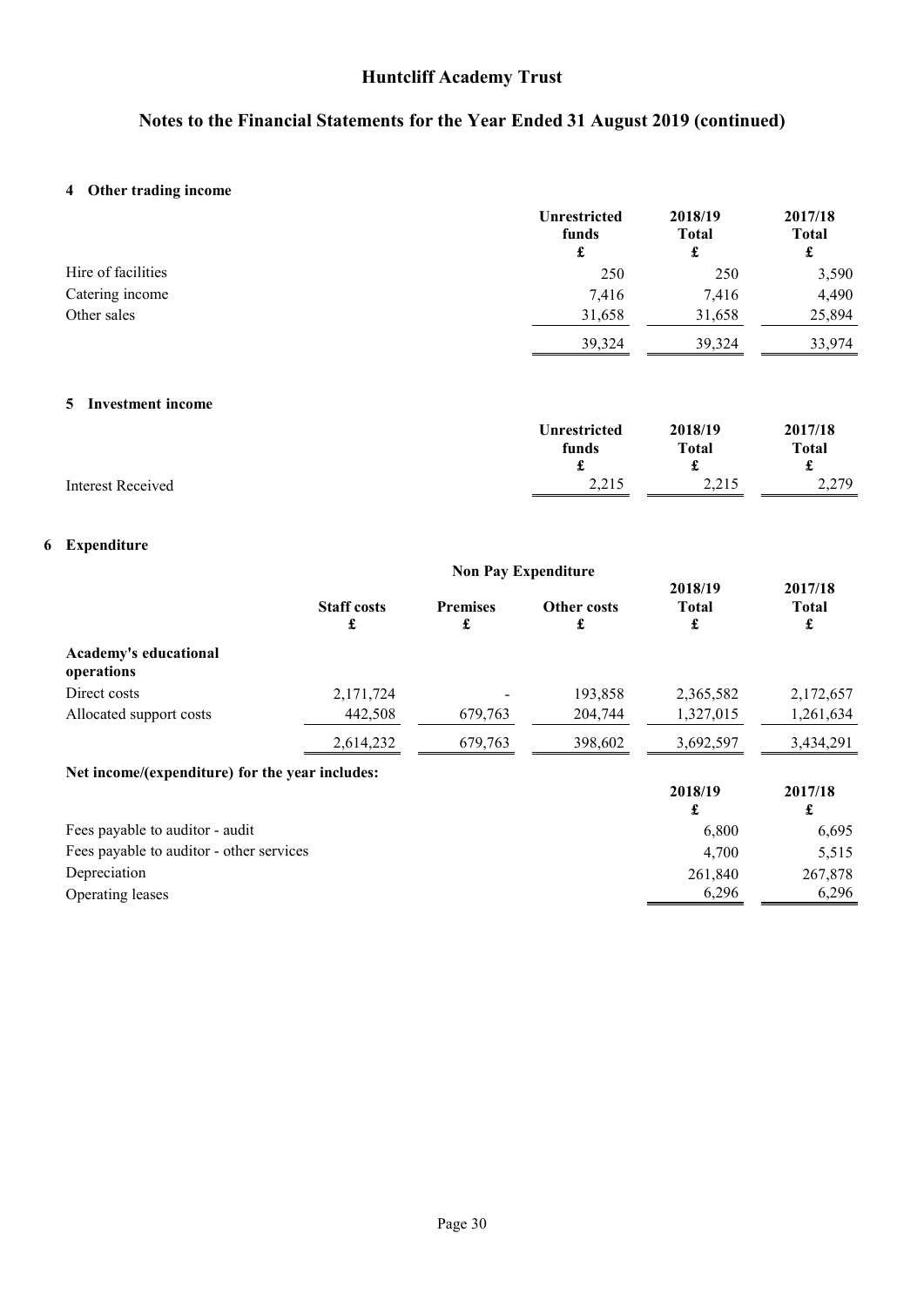# **Notes to the Financial Statements for the Year Ended 31 August 2019 (continued)**

### <span id="page-32-0"></span>**[7](#page-32-0) Charitable activities**

| Direct costs - educational operations<br>Support costs - educational operations |                                       | 2018/19<br>£<br>2,365,582<br>1,327,015    | 2017/18<br>£<br>2,172,657<br>1,261,634    |
|---------------------------------------------------------------------------------|---------------------------------------|-------------------------------------------|-------------------------------------------|
|                                                                                 | <b>Educational</b><br>operations<br>£ | 3,692,597<br>2018/19<br><b>Total</b><br>£ | 3,434,291<br>2017/18<br><b>Total</b><br>£ |
| <b>Analysis of support costs</b>                                                |                                       |                                           |                                           |
| Support staff costs                                                             | 442,508                               | 442,508                                   | 402,340                                   |
| Depreciation                                                                    | 261,840                               | 261,840                                   | 267,876                                   |
| Technology costs                                                                | 9,924                                 | 9,924                                     | 3,980                                     |
| Premises costs                                                                  | 417,923                               | 417,923                                   | 400,931                                   |
| Other support costs                                                             | 164,644                               | 164,644                                   | 164,161                                   |
| Governance costs                                                                | 30,176                                | 30,176                                    | 22,346                                    |
| Total support costs                                                             | 1,327,015                             | 1,327,015                                 | 1,261,634                                 |

#### <span id="page-32-1"></span>**[8](#page-32-1) Staff**

### **Staff costs**

|                                   | 2018/19<br>£ | 2017/18<br>£ |
|-----------------------------------|--------------|--------------|
| Staff costs during the year were: |              |              |
| Wages and salaries                | 1,937,238    | 1,818,094    |
| Social security costs             | 181,279      | 163,233      |
| Pension costs                     | 401,069      | 381,311      |
|                                   | 2,519,586    | 2,362,638    |
| Supply teacher costs              | 94,646       | 63,843       |
|                                   | 2,614,232    | 2,426,481    |

### **Staff numbers**

The average number of persons employed by the academy trust during the year was as follows:

|                              | 2018/19<br>N <sub>0</sub> | 2017/18<br>N <sub>0</sub> |
|------------------------------|---------------------------|---------------------------|
| <b>Charitable Activities</b> |                           |                           |
| Teachers                     | 33                        | 29                        |
| Administration and support   | 35                        | 34                        |
| Management                   |                           | 5                         |
|                              | 73                        | 68                        |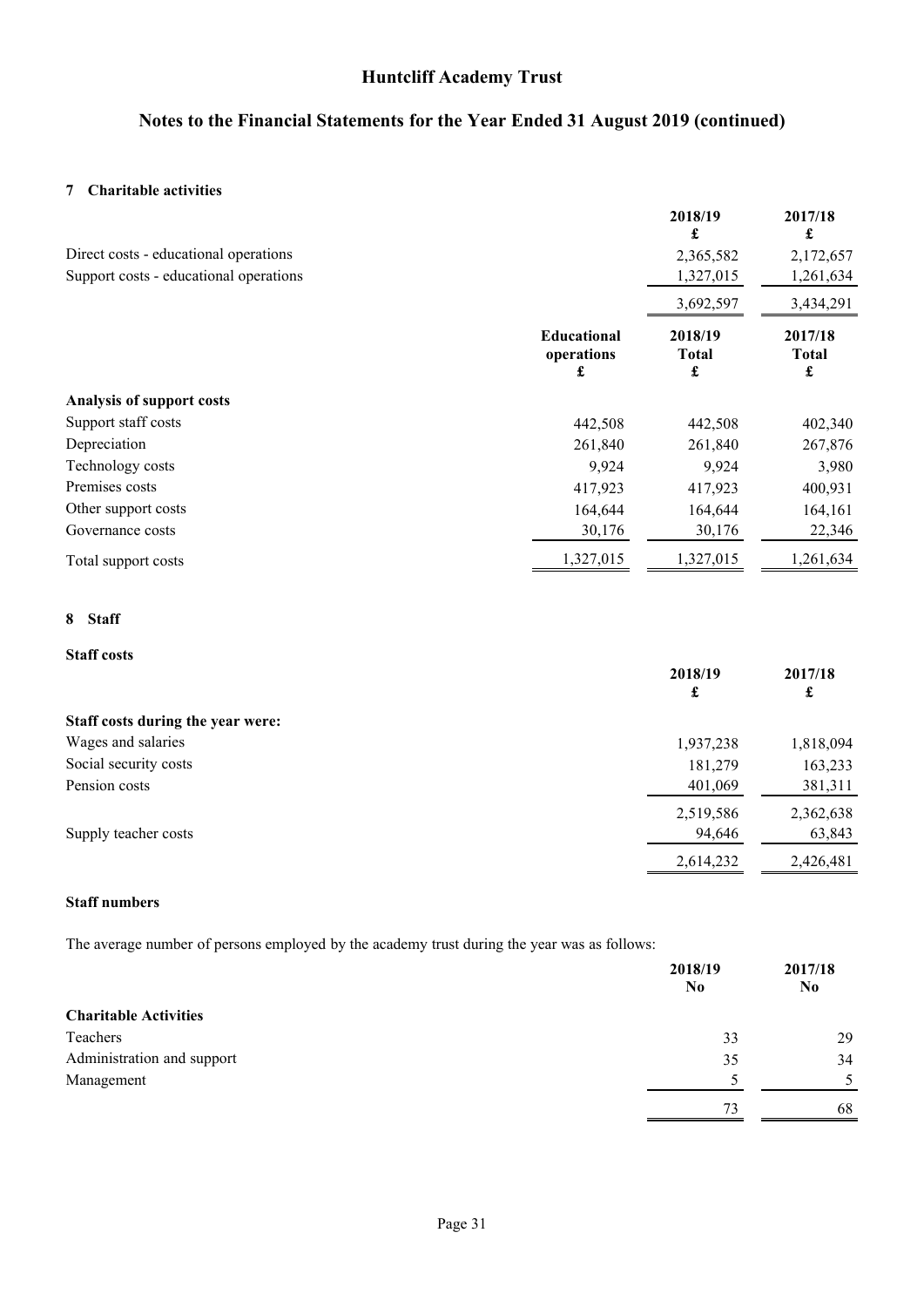### **Notes to the Financial Statements for the Year Ended 31 August 2019 (continued)**

#### **[8](#page-32-1) Staff (continued)**

#### **Higher paid staff**

The number of employees whose employee benefits (excluding employer pension costs) exceeded £60,000 was:

|                    | 2019<br>No | 2018<br>N0               |
|--------------------|------------|--------------------------|
| £70,001 - £80,000  |            |                          |
| £80,001 - £90,000  | $\,$       |                          |
| £90,001 - £100,000 |            | $\overline{\phantom{a}}$ |
|                    |            |                          |

#### **Key management personnel**

<span id="page-33-0"></span>The key management personnel of the academy trust comprise the trustees and the senior management team as listed on page [1.](#page-2-0) The total amount of employee benefits (including employer pension contributions and employer national insurance contributions) received by key management personnel for their services to the academy trust was £462,315 (2018: £436,110).

#### **[9](#page-33-0) Related party transactions - trustees' remuneration and expenses**

One or more trustees has been paid remuneration or has received other benefits from employment with the academy trust. The headteacher and other staff trustees only receive remuneration in respect of services they provide undertaking the roles of headteacher and staff members under their contracts of employment. The value of trustees' remuneration and other benefits was as follows:

S A Bond (Headteacher (resigned)):

Remuneration: £Nil (2018 - £5,000 - £10,000) Employer's pension contributions: £Nil (2018 - £0 - £5,000)

P Daley (Headteacher):

Remuneration: £80,000 - £85,000 (2018 - £70,000 - £75,000) Employer's pension contributions: £10,000 - £15,000 (2018 - £10,000 - £15,000)

M Dulson (staff trustee):

Remuneration: £15,000 - £20,000 (2018 - £15,000 - £20,000) Employer's pension contributions: £0 - £5,000 (2018 - £0 - £5,000)

A Naish (Teacher):

Remuneration: £45,000 - £50,000 (2018 - £35,000 - £40,000) Employer's pension contributions: £5,000 - £10,000 (2018 - £5,000 - £10,000)

S Kelly (staff trustee):

Remuneration: £30,000 - £35,000 (2018 - ) Employer's pension contributions: £0 - £5,000 (2018 - )

During the year ended 31 August 2019, travel and subsistence expenses totalling £Nil (2018 - £Nil) were reimbursed or paid directly to 0 trustees (2018 - 0).

Other related party transactions involving the trustees are set out in note [25.](#page-42-0)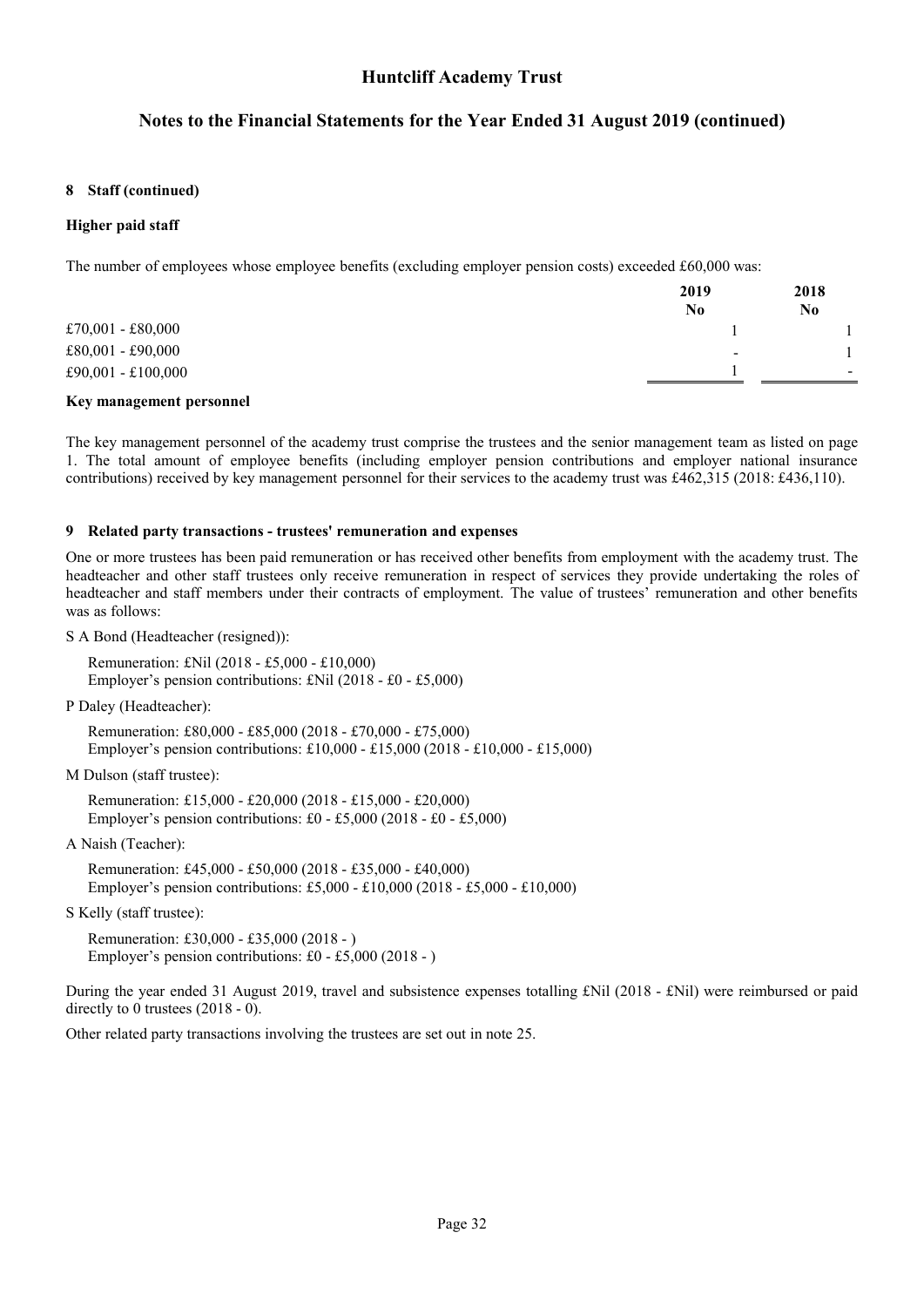### **Notes to the Financial Statements for the Year Ended 31 August 2019 (continued)**

#### <span id="page-34-2"></span>**[10](#page-34-2) Trustees' and officers' insurance**

<span id="page-34-0"></span>The academy trust has opted into the Department for Education's risk protection arrangement (RPA), an alternative to insurance where UK government funds cover losses that arise. This scheme protects trustees and officers from claims arising from negligent acts, errors or omissions occurring whilst on Academy business, and provides cover up to an unlimited amount. It is not possible to quantify the trustees and officers indemnity element from the overall cost of the RPA scheme.

#### **[11](#page-34-0) Tangible fixed assets**

|                         | Leasehold<br>land and<br>buildings<br>£ | <b>Furniture and</b><br>equipment<br>£ | <b>Motor</b><br>vehicles<br>£ | <b>Total</b><br>£ |
|-------------------------|-----------------------------------------|----------------------------------------|-------------------------------|-------------------|
| Cost                    |                                         |                                        |                               |                   |
| At 1 September 2018     | 7,028,315                               | 309,409                                | 19,650                        | 7,357,374         |
| Additions               | 902,666                                 | 44,689                                 |                               | 947,355           |
| Disposals               |                                         | (44, 624)                              |                               | (44, 624)         |
| At 31 August 2019       | 7,930,981                               | 309,474                                | 19,650                        | 8,260,105         |
| <b>Depreciation</b>     |                                         |                                        |                               |                   |
| At 1 September 2018     | 1,440,136                               | 268,630                                | 18,630                        | 1,727,396         |
| Charge for the year     | 241,614                                 | 19,613                                 | 613                           | 261,840           |
| Eliminated on disposals |                                         | (44, 624)                              |                               | (44, 624)         |
| At 31 August 2019       | 1,681,750                               | 243,619                                | 19,243                        | 1,944,612         |
| Net book value          |                                         |                                        |                               |                   |
| At 31 August 2019       | 6,249,231                               | 65,855                                 | 407                           | 6,315,493         |
| At 31 August 2018       | 5,588,179                               | 40,779                                 | 1,020                         | 5,629,978         |

<span id="page-34-1"></span>Included within leasehold land and buildings is £6,249,231 (2018: £5,588,179) relating to long leasehold land and buildings.

### **[12](#page-34-1) Debtors**

|                                | 2019    | 2018   |
|--------------------------------|---------|--------|
|                                | £       | £      |
| Trade debtors                  | 8,279   | 1,999  |
| Prepayments                    | 24,716  | 15,864 |
| Accrued grant and other income | 305,171 | 42,083 |
| VAT recoverable                | 165,076 |        |
|                                | 503,242 | 59.946 |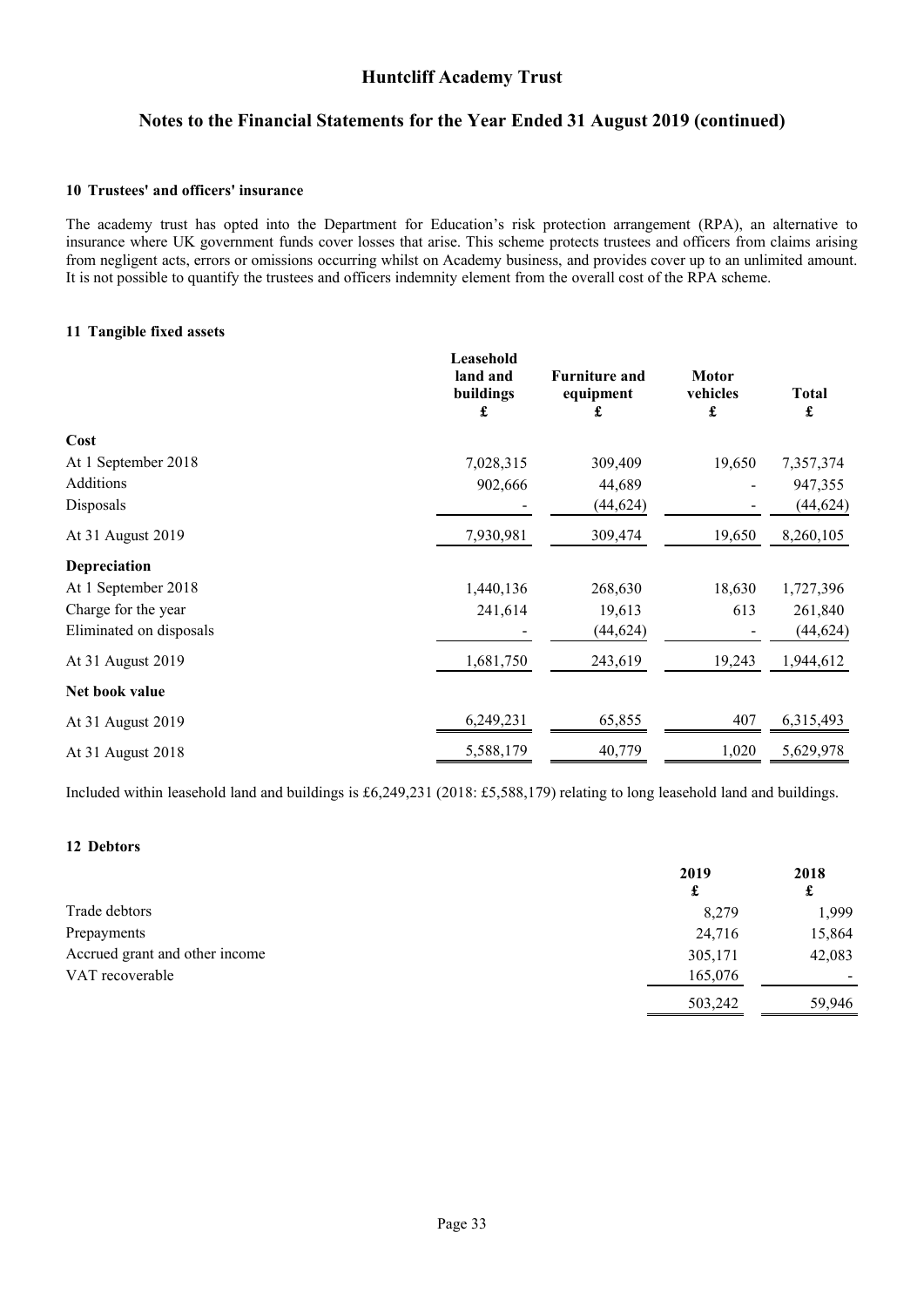# **Notes to the Financial Statements for the Year Ended 31 August 2019 (continued)**

#### <span id="page-35-0"></span>**[13](#page-35-0) Creditors: amounts falling due within one year**

|                                    | 2019    | 2018    |
|------------------------------------|---------|---------|
|                                    | £       | £       |
| Trade creditors                    | 42,737  | 16,630  |
| Other taxation and social security | 47,061  | 41,158  |
| Other creditors                    | 18,272  | 8,930   |
| Pension scheme creditor            | 39,062  | 36,358  |
| Accruals                           | 146,156 | 16,879  |
|                                    | 293,288 | 119,955 |

Included within other creditors is a loan of £8,521 (2018: £8,521) from Salix for the roofing project which is provided on the following terms: an interest free loan which will be repaid on a straight line basis over 7 years.

Included within other creditors is a loan of £3,853 (2018: £nil) from Salix for the boiler project which is provided on the following terms: an interest free loan which will be repaid on a straight line basis over 8 years.

Included within other creditors is a loan of £1,373 (2018: £nil) from the Department of Education for the window project which is provided on the following terms: an interest free loan which will be repaid on a straight line basis over 9 years.

<span id="page-35-1"></span>Included within other creditors is a loan of £4,476 (2018: £nil) from Salix for the window project which is provided on the following terms: an interest free loan which will be repaid on a straight line basis over 9 years.

#### **[14](#page-35-1) Creditors: amounts falling due after one year**

|                 | 2019    | 2018   |
|-----------------|---------|--------|
|                 |         | d.     |
| Other creditors | 193,264 | 59,642 |
|                 |         |        |

Included within creditors due after one year is a loan of £55,383 (2018: £59,642) from Salix for the roofing project which is provided on the following terms: an interest free loan which will be repaid on a straight line basis over 7 years.

Included within creditors due after one year is a loan of £47,817 (2018: £nil) from Salix for the boiler project which is provided on the following terms: an interest free loan which will be repaid on a straight line basis over 8 years.

Included within creditors due after one year is a loan of £22,924 (2018: £nil) from the Department of Education for the window project which is provided on the following terms: an interest free loan which will be repaid on a straight line basis over 9 years.

Included within creditors due after one year is a loan of £67,140 (2018: £nil) from Salix for the window project which is provided on the following terms: an interest free loan which will be repaid on a straight line basis over 9 years.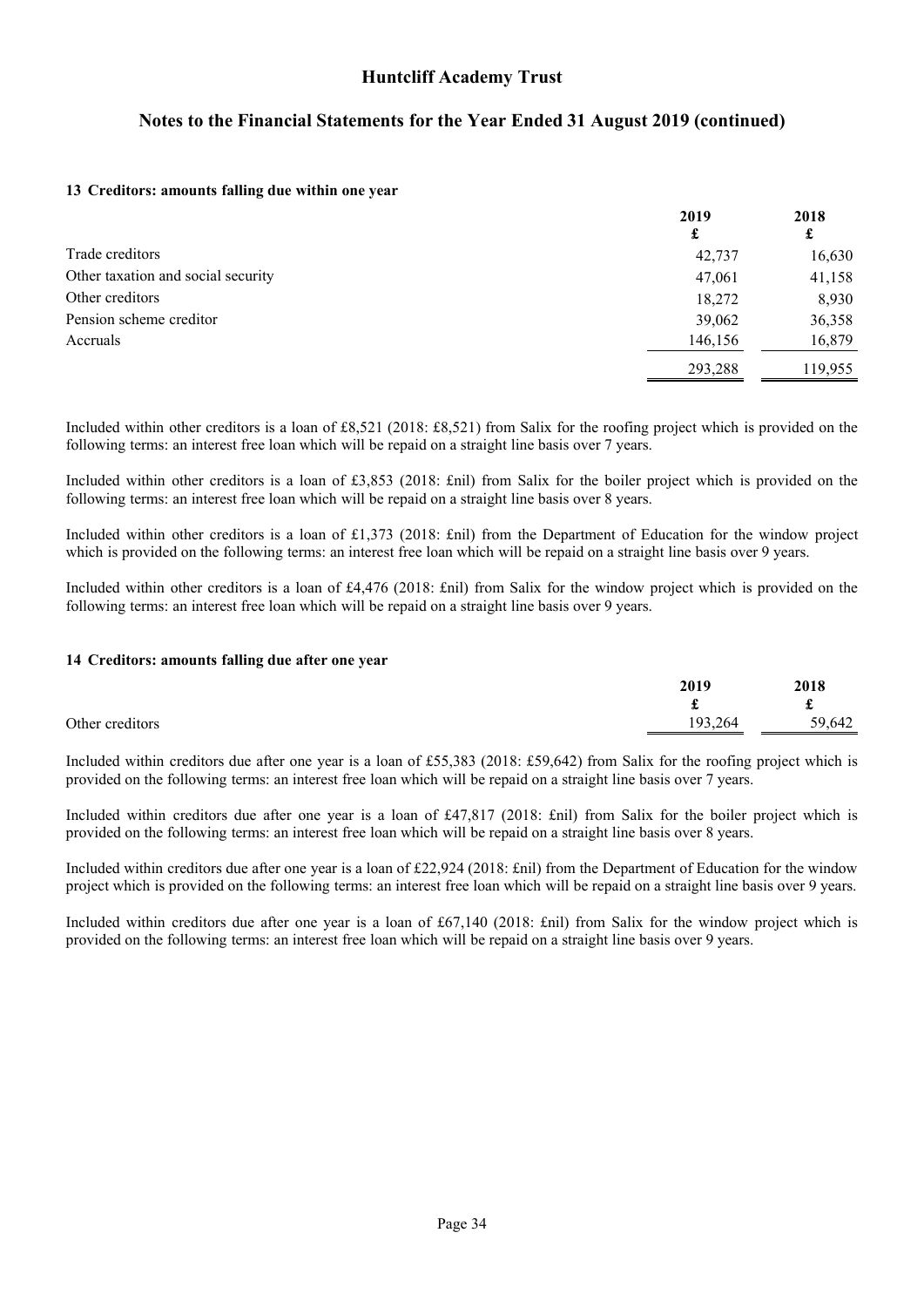# **Notes to the Financial Statements for the Year Ended 31 August 2019 (continued)**

### <span id="page-36-0"></span>**[15](#page-36-0) Funds**

|                                     | <b>Balance at 1</b><br>September<br>2018<br>£ | Incoming<br>resources<br>£ | <b>Resources</b><br>expended<br>£ | <b>Gains, losses</b><br>and transfers<br>£ | <b>Balance at 31</b><br>August 2019<br>£ |
|-------------------------------------|-----------------------------------------------|----------------------------|-----------------------------------|--------------------------------------------|------------------------------------------|
| <b>Restricted general funds</b>     |                                               |                            |                                   |                                            |                                          |
| General Annual Grant                | 142,777                                       | 2,783,329                  | (2,813,745)                       |                                            | 112,361                                  |
| Pupil Premium Grant                 | 26,749                                        | 178,458                    | (151, 319)                        |                                            | 53,888                                   |
| SEN & Other LA                      | 2,752                                         | 66,485                     | (69, 237)                         |                                            |                                          |
| Other DfE income                    |                                               | 85,947                     | (85, 947)                         |                                            |                                          |
|                                     | 172,278                                       | 3,114,219                  | (3,120,248)                       |                                            | 166,249                                  |
| <b>Restricted fixed asset funds</b> |                                               |                            |                                   |                                            |                                          |
| <b>DfE</b> Capital Grants           | 263,774                                       | 976,135                    | (204, 509)                        | 25,000                                     | 1,060,400                                |
| Donated Assets from Local           |                                               |                            |                                   |                                            |                                          |
| Authority                           | 5,463,963                                     |                            | (227, 800)                        |                                            | 5,236,163                                |
| Capital expenditure from GAG        | 54,641                                        |                            | (34,040)                          |                                            | 20,601                                   |
|                                     | 5,782,378                                     | 976,135                    | (466, 349)                        | 25,000                                     | 6,317,164                                |
| <b>Restricted pension funds</b>     |                                               |                            |                                   |                                            |                                          |
| Pension Liability                   | (671,000)                                     |                            | (106,000)                         | (471,000)                                  | (1,248,000)                              |
| Total restricted funds              | 5,283,656                                     | 4,090,354                  | (3,692,597)                       | (446,000)                                  | 5,235,413                                |
| <b>Unrestricted funds</b>           |                                               |                            |                                   |                                            |                                          |
| Unrestricted general funds          | 99,335                                        | 45,114                     |                                   | (25,000)                                   | 119,449                                  |
| Total funds                         | 5,382,991                                     | 4,135,468                  | (3,692,597)                       | (471,000)                                  | 5,354,862                                |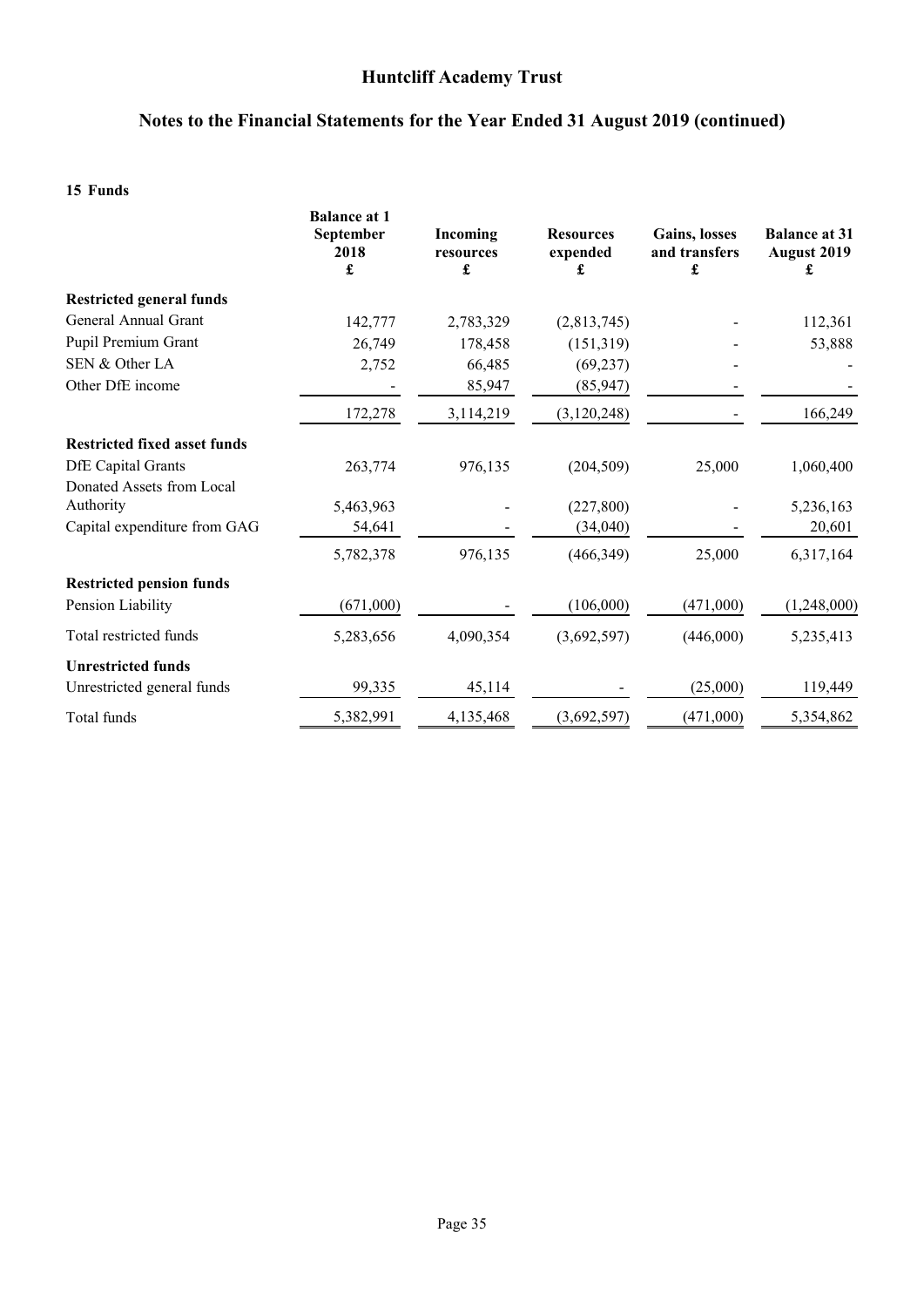### **Notes to the Financial Statements for the Year Ended 31 August 2019 (continued)**

#### **[15](#page-36-0) Funds (continued)**

Comparative information in respect of the preceding period is as follows:

|                                     | <b>Balance at 1</b><br>September<br>2017<br>£ | Incoming<br>resources<br>£ | <b>Resources</b><br>expended<br>£ | Gains, losses<br>and transfers<br>£ | <b>Balance at 31</b><br><b>August 2018</b><br>£ |
|-------------------------------------|-----------------------------------------------|----------------------------|-----------------------------------|-------------------------------------|-------------------------------------------------|
| <b>Restricted general funds</b>     |                                               |                            |                                   |                                     |                                                 |
| General Annual Grant                | 194,948                                       | 2,618,211                  | (2,670,382)                       |                                     | 142,777                                         |
| Pupil Premium Grant                 | 9,269                                         | 126,008                    | (108, 528)                        |                                     | 26,749                                          |
| SEN & Other LA                      |                                               | 53,678                     | (50, 926)                         |                                     | 2,752                                           |
| Other DfE income                    |                                               | 17,585                     | (17, 585)                         |                                     |                                                 |
|                                     | 204,217                                       | 2,815,482                  | (2,847,421)                       |                                     | 172,278                                         |
| <b>Restricted fixed asset funds</b> |                                               |                            |                                   |                                     |                                                 |
| <b>DfE</b> Capital Grants           | 104,985                                       | 367,861                    | (209, 072)                        |                                     | 263,774                                         |
| Donated Assets from Local           |                                               |                            |                                   |                                     |                                                 |
| Authority                           | 5,699,309                                     |                            | (235, 346)                        |                                     | 5,463,963                                       |
| Capital expenditure from GAG        | 87,173                                        |                            | (32, 532)                         |                                     | 54,641                                          |
|                                     | 5,891,467                                     | 367,861                    | (476,950)                         |                                     | 5,782,378                                       |
| <b>Restricted pension funds</b>     |                                               |                            |                                   |                                     |                                                 |
| Pension Liability                   | (855,000)                                     |                            | (96,000)                          | 280,000                             | (671,000)                                       |
| Total restricted funds              | 5,240,684                                     | 3,183,343                  | (3,420,371)                       | 280,000                             | 5,283,656                                       |
| <b>Unrestricted funds</b>           |                                               |                            |                                   |                                     |                                                 |
| Unrestricted general funds          | 75,662                                        | 37,593                     | (13,920)                          |                                     | 99,335                                          |
| Total funds                         | 5,316,346                                     | 3,220,936                  | (3, 434, 291)                     | 280,000                             | 5,382,991                                       |

The specific purposes for which the funds are to be applied are as follows:

General Annual Grant (GAG) must be used for the normal running costs of the Academy.

Local Authority Statement funding is provided for the provision of services for children with special educational needs and is included in other DfE grant income.

Pupil Premium Grant may be spent for the educational benefit of pupils registered at that school, or for the benefit of pupils registered at other schools; and on community facilities i.e. services whose provision furthers any charitable purpose for the benefit of pupils at the school or their families, or people who live or work in the locality in which the school is situated. The grant does not have to be completely spent by schools in the financial year.

Devolved capital either allocated direct by the DfE or transferred on conversion from the local authority must be spent on capital purposes.

Capital expenditure from GAG income is made up of any fixed assets purchased during the year and the expense is the depreciation relating to these additions.

Restricted Pension funds represents the LGPS pension deficit.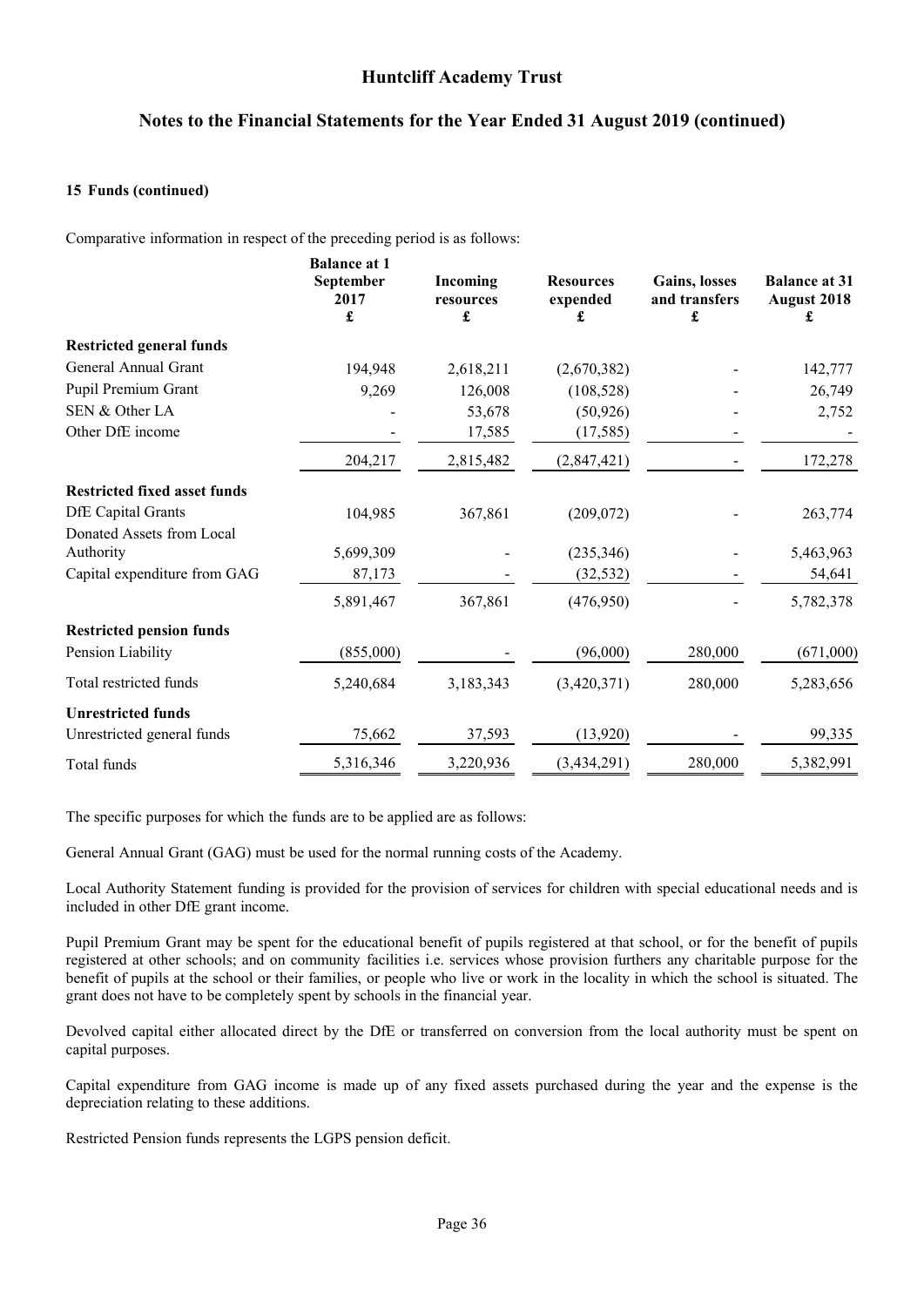## **Notes to the Financial Statements for the Year Ended 31 August 2019 (continued)**

#### <span id="page-38-0"></span>**[16](#page-38-0) Analysis of net assets between funds**

Fund balances at 31 August 2019 are represented by:

|                          | <b>Unrestricted</b><br>funds<br>£ | <b>Restricted</b><br>general funds<br>£ | <b>Restricted</b><br>fixed asset<br>funds<br>£ | <b>Total funds</b><br>£ |
|--------------------------|-----------------------------------|-----------------------------------------|------------------------------------------------|-------------------------|
| Tangible fixed assets    |                                   |                                         | 6,315,493                                      | 6,315,493               |
| Current assets           | 119,449                           | 441,315                                 | 213,157                                        | 773,921                 |
| Current liabilities      |                                   | (275,066)                               | (18,222)                                       | (293, 288)              |
| Creditors over 1 year    |                                   | $\qquad \qquad$                         | (193, 264)                                     | (193, 264)              |
| Pension scheme liability |                                   | (1,248,000)                             |                                                | (1,248,000)             |
| Total net assets         | 119,449                           | (1,081,751)                             | 6,317,164                                      | 5,354,862               |

Comparative information in respect of the preceding period is as follows:

|                          | <b>Unrestricted</b><br>funds<br>£ | <b>Restricted</b><br>general funds<br>£ | <b>Restricted</b><br>fixed asset<br>funds | <b>Total funds</b><br>£ |
|--------------------------|-----------------------------------|-----------------------------------------|-------------------------------------------|-------------------------|
| Tangible fixed assets    |                                   |                                         | 5,629,978                                 | 5,629,978               |
| Current assets           | 99,335                            | 283,712                                 | 220,563                                   | 603,610                 |
| Current liabilities      |                                   | (111, 434)                              | (8,521)                                   | (119,955)               |
| Creditors over 1 year    |                                   |                                         | (59, 642)                                 | (59, 642)               |
| Pension scheme liability |                                   | (671,000)                               |                                           | (671,000)               |
| Total net assets         | 99,335                            | (498,722)                               | 5,782,378                                 | 5,382,991               |

#### <span id="page-38-1"></span>**[17](#page-38-1) Capital commitments**

<span id="page-38-2"></span>

|                                                              | 2019    | 2018    |
|--------------------------------------------------------------|---------|---------|
| Contracted for, but not provided in the financial statements | 231.471 | 214,329 |

### **[18](#page-38-2) Commitments under operating leases**

#### *Operating leases*

At 31 August 2019 the total of the academy trust's future minimum lease payments under non-cancellable operating leases was:

|                                        | 2019   | 2018<br>£ |
|----------------------------------------|--------|-----------|
| Amounts due within one year            | 6.296  | 6,296     |
| Amounts due between one and five years | 6.296  | 12.592    |
|                                        | 12.592 | 18,888    |

The total amount of lease payments recognised as an expense during the year was £6,296 (2018: £6,296).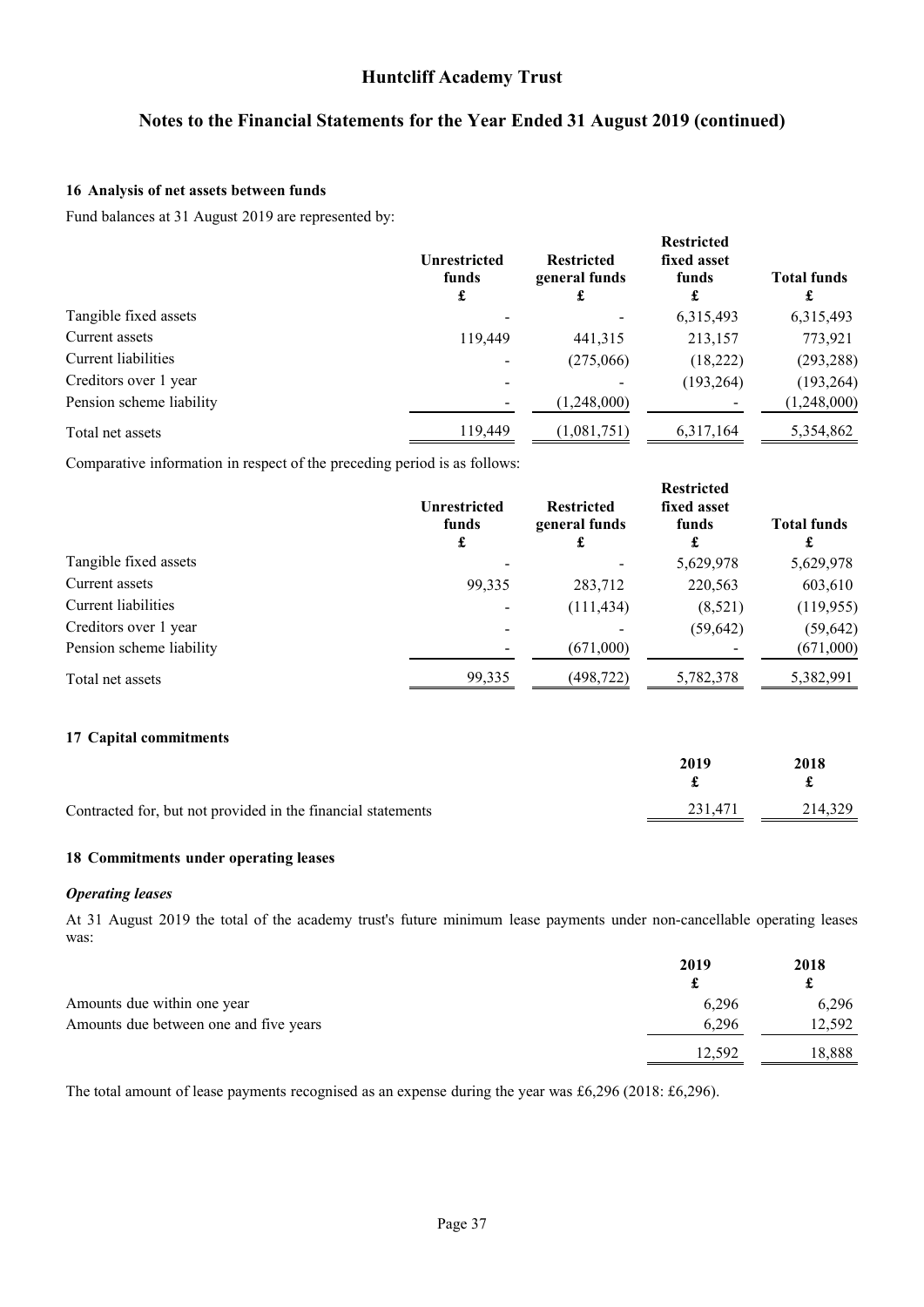## **Notes to the Financial Statements for the Year Ended 31 August 2019 (continued)**

#### <span id="page-39-0"></span>**[19](#page-39-0) Reconciliation of net income/(expenditure) to net cash inflow/(outflow) from operating activities**

<span id="page-39-2"></span><span id="page-39-1"></span>

|                                                                | 2019                            | 2018                            |
|----------------------------------------------------------------|---------------------------------|---------------------------------|
|                                                                | £                               | £                               |
| Net income/(expenditure)                                       | 442,871                         | (213, 355)                      |
| Depreciation                                                   | 261,840                         | 267,876                         |
| Capital grants from DfE and other capital income               | (976, 135)                      | (367, 861)                      |
| Interest receivable                                            | (2,215)                         | (2,279)                         |
| Defined benefit pension scheme cost less contributions payable | 87,000                          | 74,000                          |
| Defined benefit pension scheme finance cost                    | 19,000                          | 22,000                          |
| Increase in debtors                                            | (443, 296)                      | (20, 144)                       |
| Increase in creditors                                          | 163,632                         | 12,649                          |
| Net cash used in Operating Activities                          | (447,303)                       | (227, 114)                      |
| 20 Cash flows from financing activities                        |                                 |                                 |
|                                                                | 2018/19<br>£                    | 2017/18<br>£                    |
| Repayments of borrowing                                        | (4,260)                         |                                 |
| Cash inflows from new borrowing                                | 147,583                         | 68,163                          |
| Net cash provided by financing activities                      | 143,323                         | 68,163                          |
| 21 Cash flows from investing activities                        |                                 |                                 |
|                                                                | 2018/19<br>$\pmb{\mathfrak{L}}$ | 2017/18<br>$\pmb{\mathfrak{L}}$ |
| Dividends, interest and rents from investments                 | 2,215                           | 2,279                           |
| Purchase of tangible fixed assets                              | (947, 355)                      | (6, 387)                        |
| Capital funding received from sponsors and others              | 976,135                         | 367,861                         |
| Net cash provided by investing activities                      | 30,995                          | 363,753                         |
| 22 Analysis of cash and cash equivalents                       |                                 |                                 |
|                                                                | 2019<br>£                       | 2018<br>£                       |
| Cash at bank and in hand                                       | 270,679                         | 543,664                         |
| Total cash and cash equivalents                                | 270,679                         | 543,664                         |

### <span id="page-39-4"></span><span id="page-39-3"></span>**[23](#page-39-4) Members' liability**

Each member of the charitable company undertakes to contribute to the assets of the company in the event of it being wound up while he/she is a member, or within one year after he/she ceases to be a member, such amount as may be required, not exceeding £10 for the debts and liabilities contracted before he/she ceases to be a member.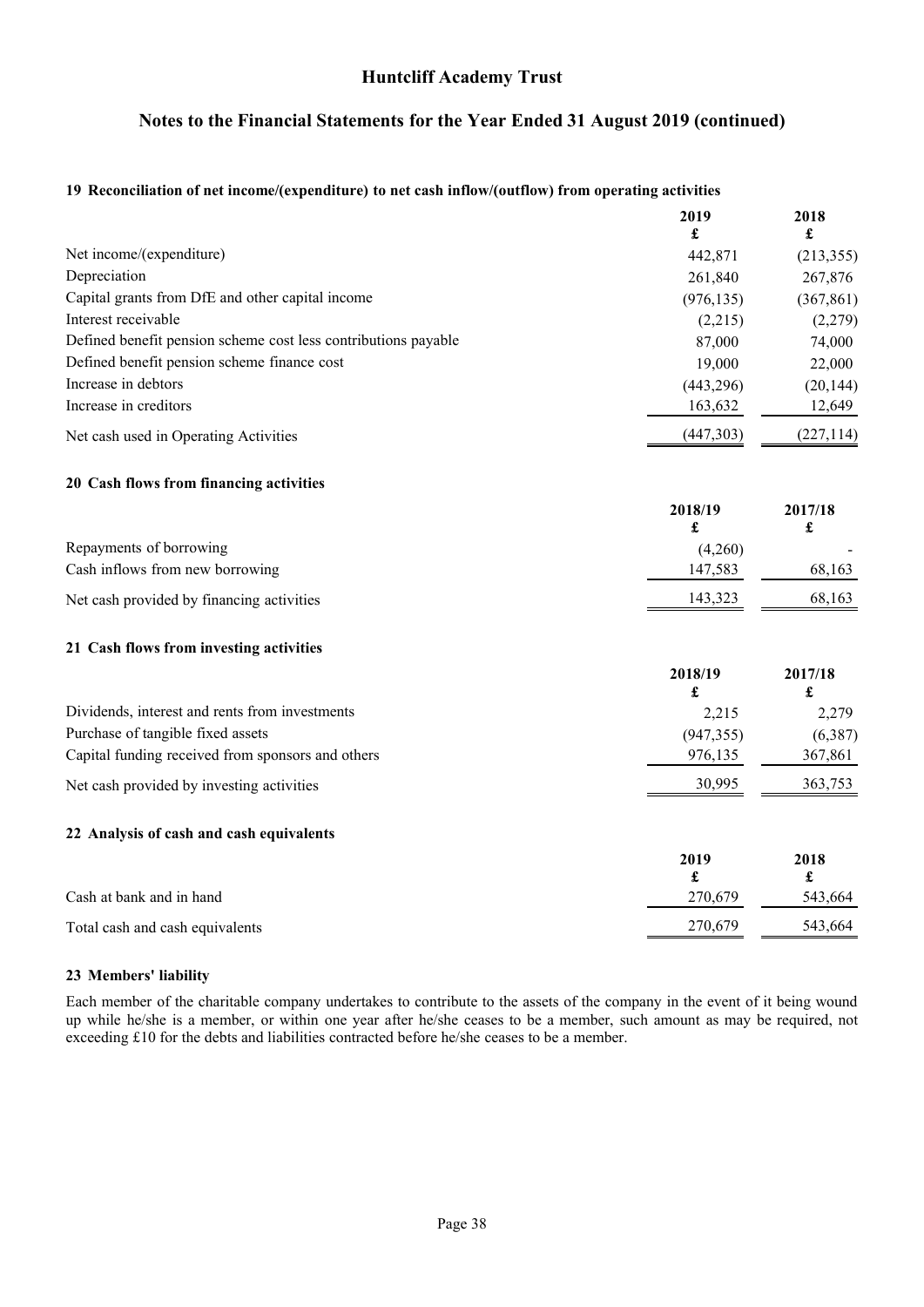## **Notes to the Financial Statements for the Year Ended 31 August 2019 (continued)**

#### <span id="page-40-0"></span>**[24](#page-40-0) Pension and similar obligations**

The Academy Trust's employees belong to two principal pension schemes: the Teachers' Pension Scheme England and Wales (TPS) for academic and related staff; and the Local Government Pension Scheme (LGPS) for non-teaching staff, which is managed by East Riding Pension Fund. . Both are multi-employer defined benefit schemes.

The latest actuarial valuation of the TPS related to the period ended 31 March 2016 and of the LGPS 31 March 2016.

Contributions amounting to £39,062 (2018 - £36,508) were payable to the schemes at 31 August and are included within creditors.

#### **Teachers' Pension Scheme**

#### **Introduction**

The Teachers' Pension Scheme (TPS) is a statutory, contributory, defined benefit scheme, governed by the Teachers' Pension Scheme Regulations 2014. Membership is automatic for full-time teachers in academies and, from 1 January 2007, automatic for teachers in part-time employment following appointment or a change of contract, although they are able to opt out.

The TPS is an unfunded scheme and members contribute on a 'pay as you go' basis - these contributions along with those made by employers are credited to the Exchequer. Retirement and other pension benefits are paid by public funds provided by Parliament.

#### **Valuation of the Teachers' Pension Scheme**

The Government Actuary, using normal actuarial principles, conducts a formal actuarial review of the TPS in accordance with the Public Service Pensions (Valuations and Employer Cost Cap) Directions 2014 published by HM Treasury. The aim of the review is to specify the level of future contributions. Actuarial scheme valuations are dependent on assumptions about the value of future costs, design of benefits and many other factors. The latest actuarial valuation of the TPS was carried out as at 31 March 2016 and in accordance with the Public Service Pensions (Valuations and Employer Cost Cap) Directions 2014. The valuation report was published by the Department for Education on 5 March 2019.

The key elements of the valuation and subsequent consultation are:

- employer contribution rates set at 23.6% of pensionable pay (including a 0.08% employer administration charge)
- total scheme liabilities (pensions currently in payment and the estimated cost of future benefits) for service to the effective date of £218,100 million, and notional assets (estimated future contributions together with the notional investments held at the valuation date) of £196,100 million giving a notional past service deficit of £22,000 million
- the assumed real rate of return is 2.8% in excess of prices and 2% in excess of earnings. The rate of real earnings growth is assumed to be 2.2%. The assumed nominal rate of return is 4.45%.

The TPS valuation determined an employer rate of 16.48% which was payable from September 2015. The TPS valuation for 2016 determined an employer rate of 23.68% which is payable from 1 September 2019.

The employer's pension costs paid to TPS in the period amounted to £225,859 (2018: £213,442). A copy of the valuation report and supporting documentation is on the Teachers' Pensions website.

Under the definitions set out in Financial Reporting Standard 102 (FRS 102), the TPS is an multi-employer pension scheme. The academy trust has accounted for its contributions to the scheme as if it were a defined contribution scheme. The academy trust has set out above the information available on the scheme.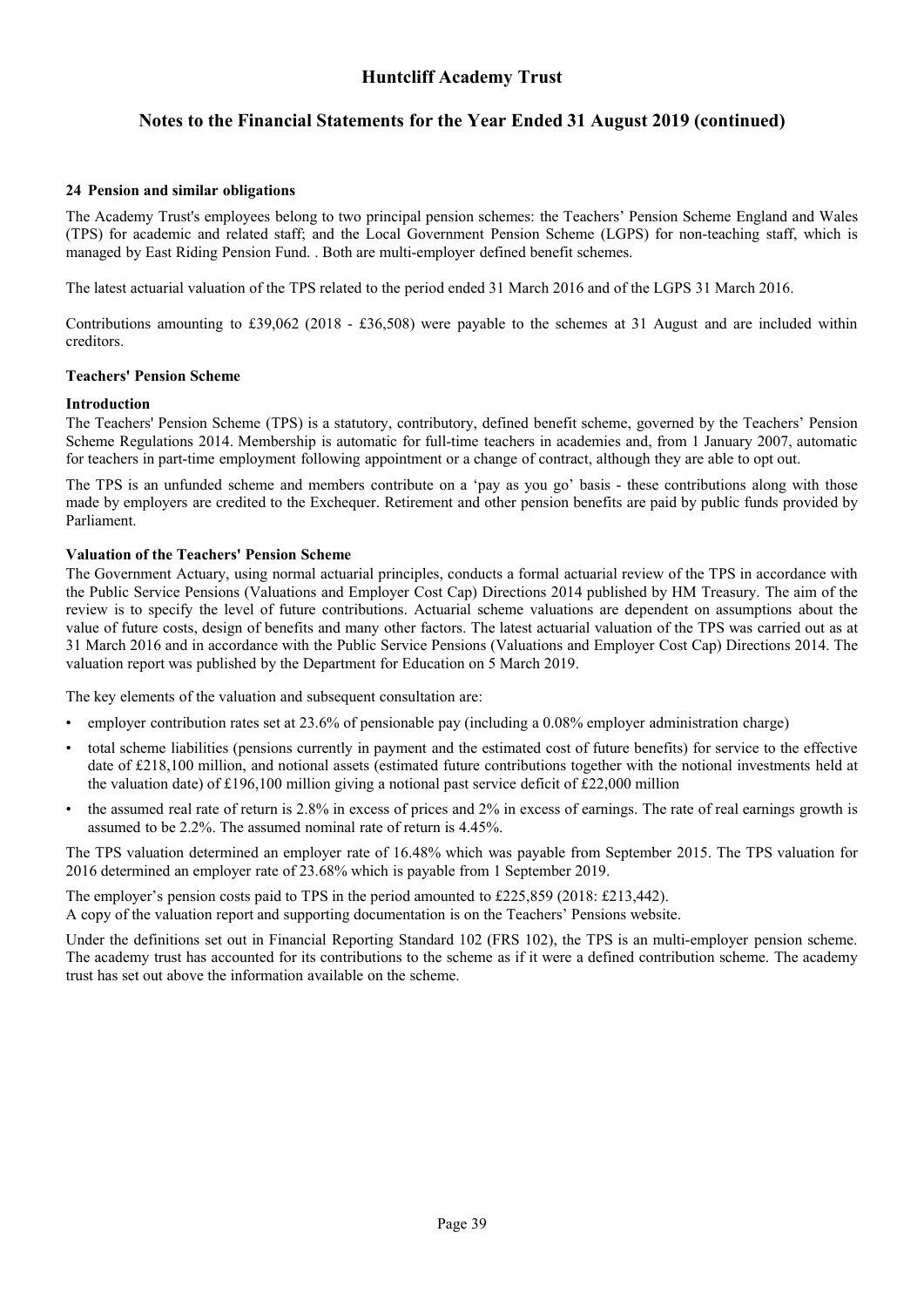### **Notes to the Financial Statements for the Year Ended 31 August 2019 (continued)**

#### **[24](#page-40-0) Pension and similar obligations (continued)**

#### **Local government pension scheme**

The LGPS is a funded defined-benefit scheme, with the assets held in separate trustee-administered funds. The total contribution made for the year ended 31 August 2019 was £113,000 (2018 - £117,000), of which employer's contributions totalled £89,000 (2018 - £94,000) and employees' contributions totalled £24,000 (2018 - £23,000). The agreed contribution rates for future years are 27.3 per cent for employers and 5-7 per cent for employees.

Parliament has agreed, at the request of the Secretary of State for Education, to a guarantee that, in the event of academy closure, outstanding local government pension scheme liabilities would be met by the Department for Education. The guarantee came into force on 18 July 2013.

#### **Principal actuarial assumptions**

|                                                    | 2019<br>$\frac{0}{0}$ | 2018<br>$\frac{0}{0}$ |
|----------------------------------------------------|-----------------------|-----------------------|
| Rate of increase in salaries                       | 2.50                  | 2.60                  |
| Rate of increase for pensions in payment/inflation | 2.30                  | 2.40                  |
| Discount rate for scheme liabilities               | 1.80                  | 2.80                  |
| <b>Sensitivity analysis</b>                        |                       |                       |
|                                                    | 2019<br>£             | 2018<br>£             |
| 0.5% decrease in real discount rate                | 436,000.00            | 335,000.00            |
| 0.5% increase in salary increase rate              | 76,000.00             | 65,000.00             |
| 0.5% increase in the pension increase rate         | 350,000.00            | 265,000.00            |
| Mortality assumption $-1$ year increase            | 142,000.00            | 112,000.00            |

The current mortality assumptions include sufficient allowance for future improvements in the mortality rates. The assumed life expectations on retirement age 65 are:

|                              | 2019  | 2018  |
|------------------------------|-------|-------|
| <b>Retiring today</b>        |       |       |
| Males retiring today         | 20.80 | 21.70 |
| Females retiring today       | 23.30 | 24.20 |
| <b>Retiring in 20 years</b>  |       |       |
| Males retiring in 20 years   | 22.00 | 23.70 |
| Females retiring in 20 years | 24.90 | 26.40 |

The academy trust's share of the assets in the scheme were:

|                              | 2019      | 2018<br>£ |
|------------------------------|-----------|-----------|
| Equities                     | 1,634,000 | 1,530,000 |
| Corporate bonds              | 345,000   | 276,000   |
| Property                     | 253,000   | 255,000   |
| Cash and other liquid assets | 69,000    | 64,000    |
| Total market value of assets | 2,301,000 | 2,125,000 |

The actual return on scheme assets was £96,000 (2018 - £132,000).